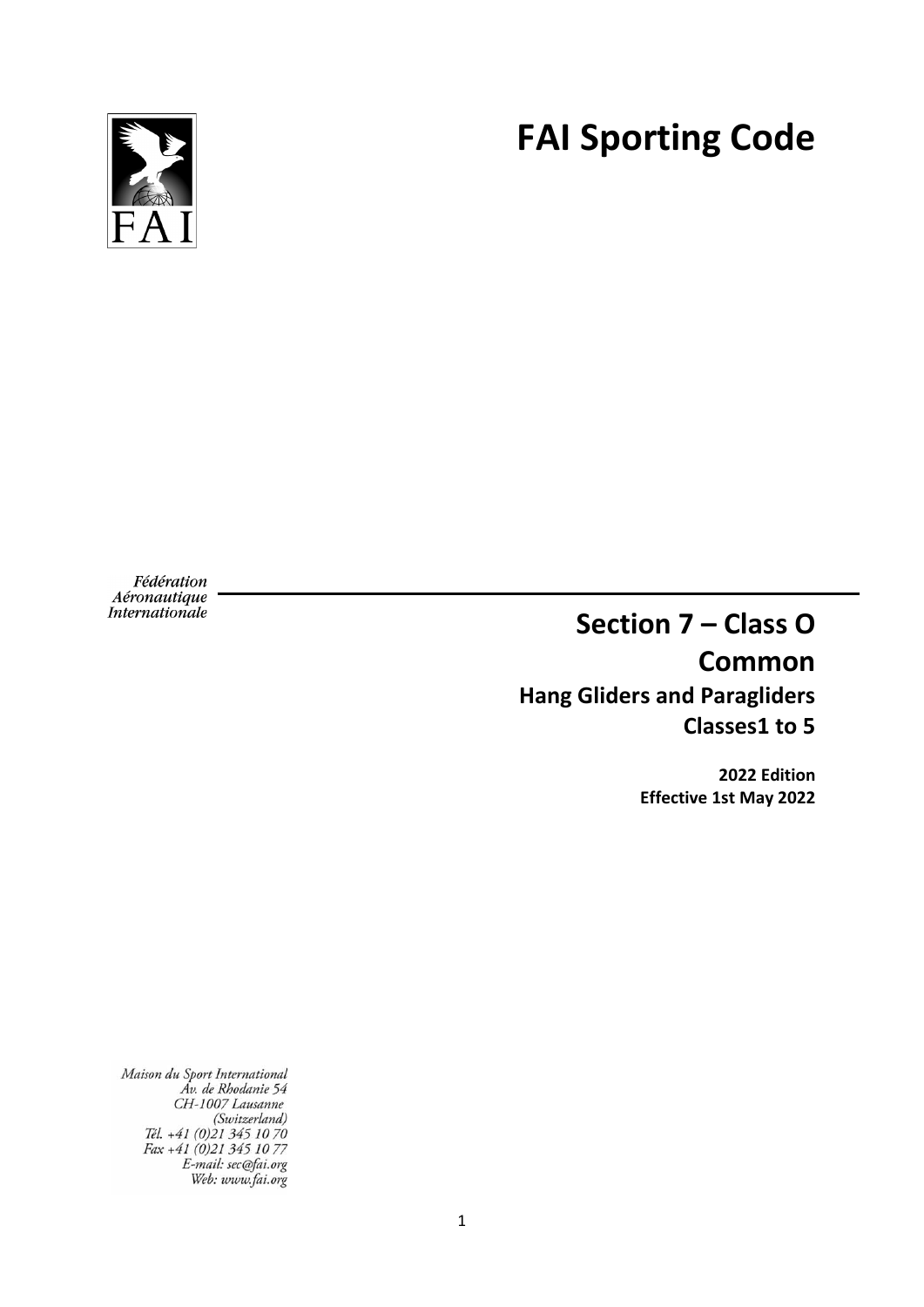#### **FEDERATION AERONAUTIQUE INTERNATIONALE MSI - Avenue de Rhodanie 54 – CH-1007 Lausanne – Switzerland**

Copyright 2022

All rights reserved. Copyright in this document is owned by the Fédération Aéronautique Internationale (FAI). Any person acting on behalf of the FAI or one of its Members is hereby authorised to copy, print, and distribute this document, subject to the following conditions:

- **1. The document may be used for information only and may not be exploited for commercial purposes.**
- **2. Any copy of this document or portion thereof must include this copyright notice.**
- **3. Regulations applicable to air law, air traffic and control in the respective countries are reserved in any event. They must be observed and, where applicable, take precedence over any sport regulations**

Note that any product, process or technology described in the document may be the subject of other Intellectual Property rights reserved by the Fédération Aéronautique Internationale or other entities and is not licensed hereunder.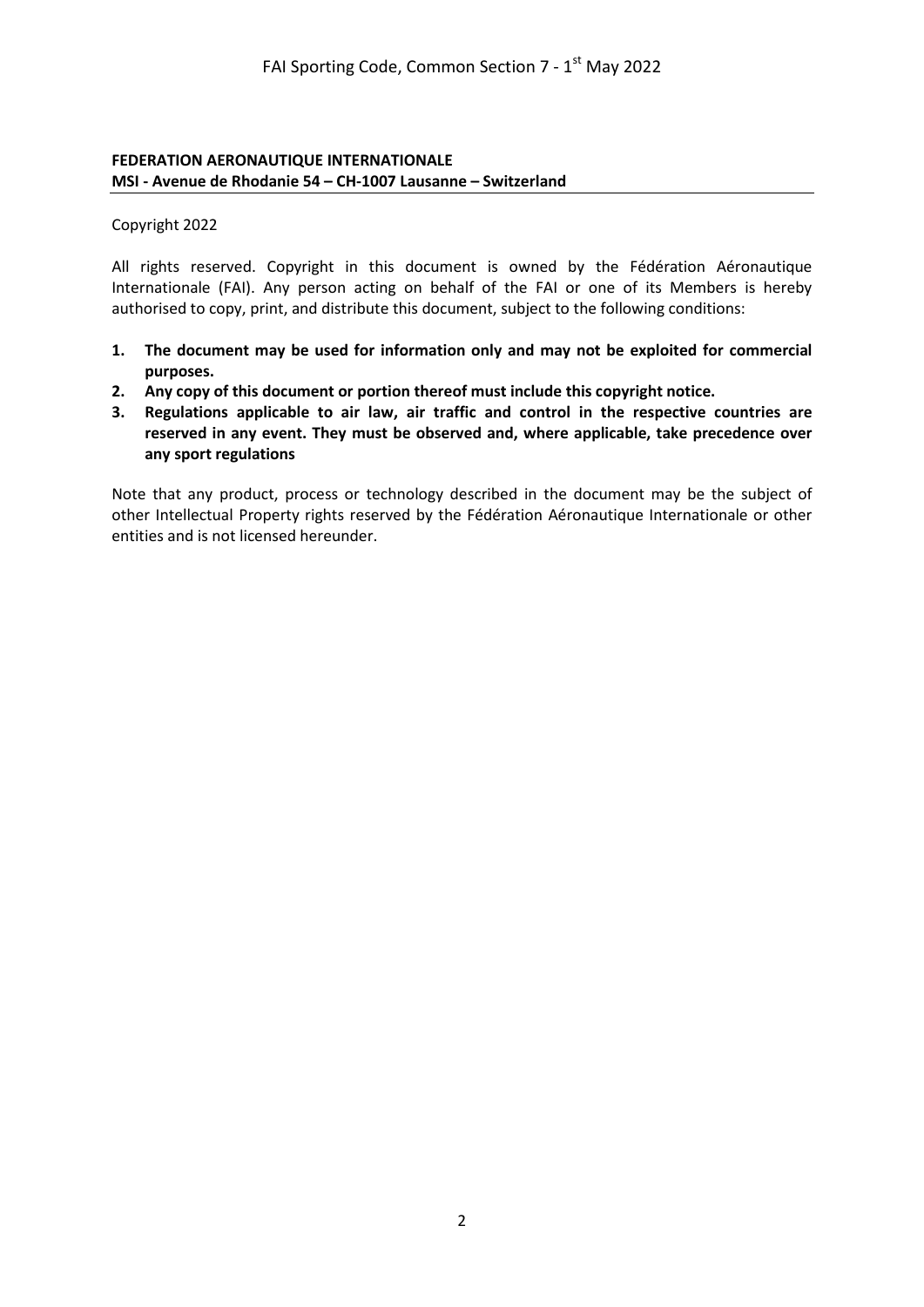#### **RIGHTS TO FAI INTERNATIONAL SPORTING EVENTS**

All international sporting events organised wholly or partly under the rules of the Fédération Aéronautique Internationale (FAI) Sporting Code[1](#page-2-0) are termed *FAI International Sporting Events*[2.](#page-2-1) Under the FAI Statutes<sup>3</sup>, FAI owns and controls all rights relating to FAI International Sporting Events. FAI Members<sup>[4](#page-2-3)</sup> shall, within their national territories<sup>5</sup>, enforce FAI ownership of FAI International Sporting Events and require them to be registered in the FAI Sporting Calendar<sup>6</sup>.

An event organiser who wishes to exploit rights to any commercial activity at such events shall seek prior agreement with FAI. The rights owned by FAI which may, by agreement, be transferred to event organisers include, but are not limited to advertising at or for FAI events, use of the event name or logo for merchandising purposes and use of any sound, image, program and/or data, whether recorded electronically or otherwise or transmitted in real time. This includes specifically all rights to the use of any material, electronic or other, including software, that forms part of any method or system for judging, scoring, performance evaluation or information utilised in any FAI International Sporting Event[7.](#page-2-6)

Each FAI Air Sport Commission<sup>[8](#page-2-7)</sup> may negotiate agreements, with FAI Members or other entities authorised by the appropriate FAI Member, for the transfer of all or parts of the rights to any FAI International Sporting Event (except World Air Games events<sup>[9](#page-2-8)</sup>) in the discipline<sup>[10](#page-2-9)</sup>, for which it is responsible<sup>[11](#page-2-10)</sup> or waive the rights. Any such agreement or waiver, after approval by the appropriate Air Sport Commission President, shall be signed by FAI Officers<sup>[12](#page-2-11)</sup>.

Any person or legal entity that accepts responsibility for organising an FAI Sporting Event, whether or not by written agreement, in doing so also accepts the proprietary rights of FAI as stated above. Where no transfer of rights has been agreed in writing, FAI shall retain all rights to the event. Regardless of any agreement or transfer of rights, FAI shall have, free of charge for its own archival and/or promotional use, full access to any sound and/or visual images of any FAI Sporting Event. The FAI also reserves the right to arrange at its own expense for any and all parts of any event to be recorded.

 $\overline{a}$ 

<span id="page-2-0"></span><sup>1</sup> FAI Statutes, ......................................................... Chapter 1, .............para. 1.6

<span id="page-2-1"></span><sup>2</sup> FAI Sporting Code, Gen. Section, ..........................Chapter 4, ............. para 4.1.2

<span id="page-2-2"></span><sup>3</sup> FAI Statutes, ......................................................... Chapter 1, .............para 1.8.1 4 FAI Statutes, ......................................................... Chapter 2, .............para 2.1.1; 2.4.2; 2.5.2 and 2.7.2

<span id="page-2-4"></span><span id="page-2-3"></span><sup>5</sup> FAI By-Laws, .......................................................... Chapter 1, .............para 1.2.1

<sup>6</sup> FAI Statutes, ......................................................... Chapter 2, .............para 2.4.2.2.5

<span id="page-2-5"></span><sup>7</sup> FAI By-Laws, .......................................................... Chapter 1, .............paras 1.2.2 to 1.2.5

<span id="page-2-8"></span><span id="page-2-7"></span><span id="page-2-6"></span><sup>8</sup> FAI Statutes, ......................................................... Chapter 5, .............paras 5.1.1, 5.2, 5.2.3 and 5..2.3.3

<sup>9</sup> FAI Sporting Code, Gen. Section, ...........................Chapter <sub>4</sub>, ............. para 4.1.5

<span id="page-2-9"></span><sup>10</sup> FAI Sporting Code, Gen. Section, ............................Chapter 2, ................................

<span id="page-2-10"></span><sup>11</sup> FAI Statutes, ......................................................... Chapter 5, .............para 5.2.3.3.7

<span id="page-2-11"></span><sup>12</sup> FAI Statutes, ......................................................... Chapter 6, .............para 6.1.2.1.3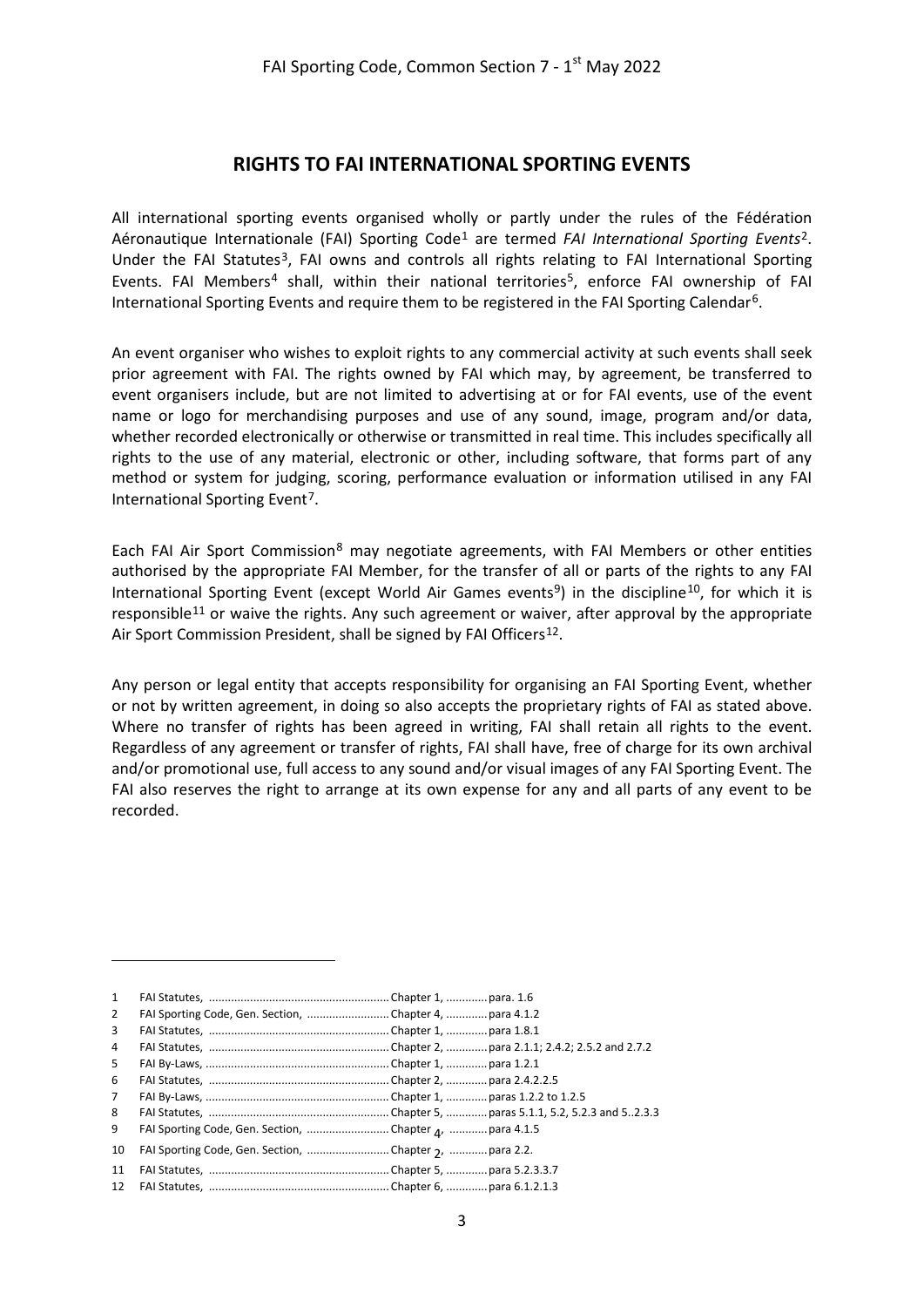#### **Editor's Note:**

The FAI Sporting Code for Hang Gliding (hang gliders and paragliders) consists of the General Section and Section 7 combined. Section 7 consists of this section and the relevant discipline subsection.In cases of doubt, consult the General Section to establish the principles before applying the specific rules which appear in Section 7.

Hang gliding (hang gliding and paragliding) is a sport in which both men and women participate. Throughout this document the words "he", "him" or "his" are intended to apply equally to either sex unless it is specifically stated otherwise.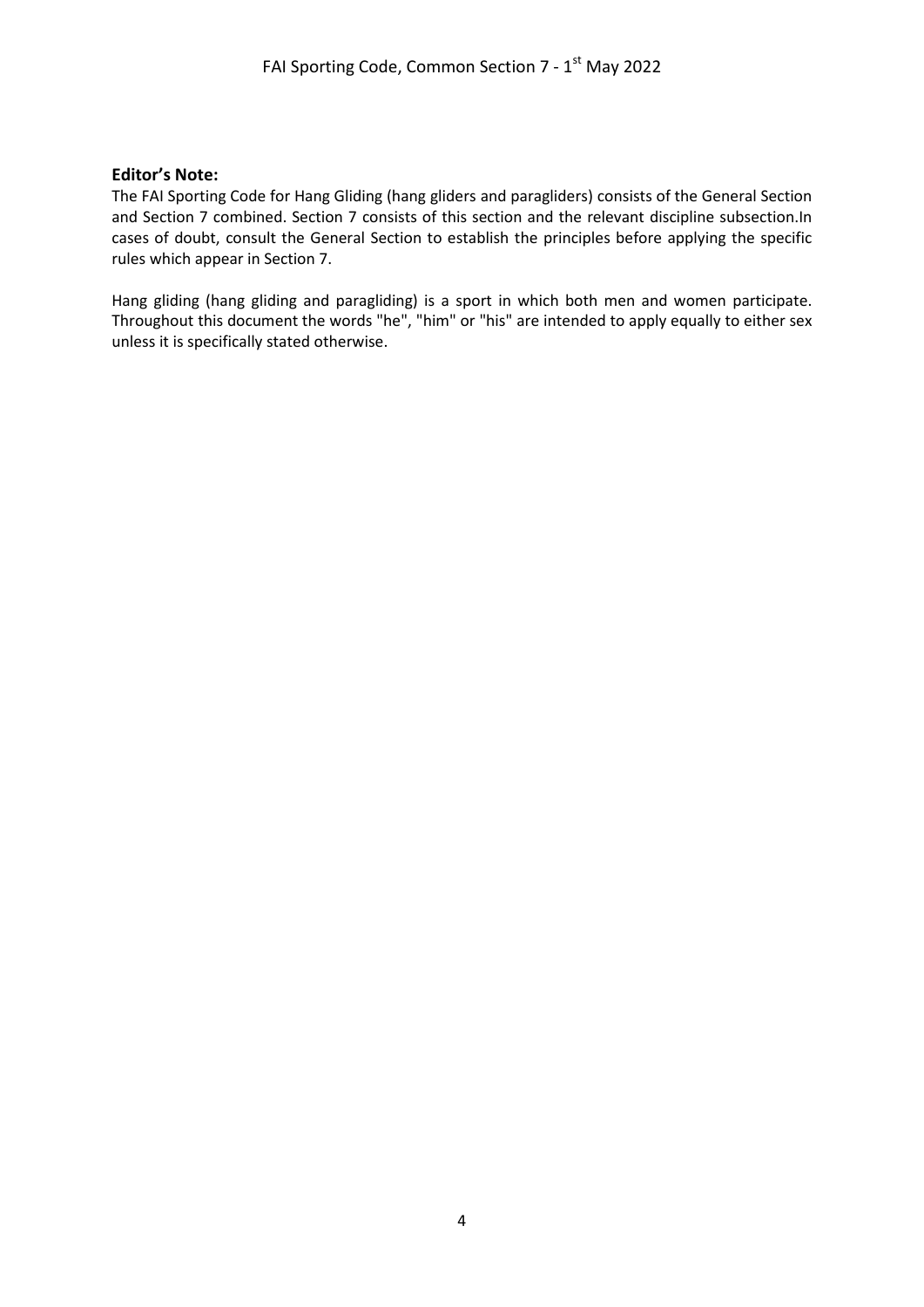# Table of Contents

| 1.                |  |  |
|-------------------|--|--|
| 1.1.              |  |  |
| 1.2.              |  |  |
| 1.3.              |  |  |
| 1.4.              |  |  |
| 1.4.1.            |  |  |
| 1.4.2.            |  |  |
| 1.4.3.            |  |  |
| 1.4.4.            |  |  |
| 1.4.5.            |  |  |
| 2.                |  |  |
| 2.1.              |  |  |
| 2.2.              |  |  |
| 2.2.1.            |  |  |
| 2.2.2.            |  |  |
| 2.3.              |  |  |
| 2.4.              |  |  |
| 2.4.1.            |  |  |
| 2.4.2.            |  |  |
| 2.4.3.            |  |  |
| 2.4.4.            |  |  |
| 2.4.5.            |  |  |
| 2.5.              |  |  |
| 2.5.1.            |  |  |
| 2.5.2.            |  |  |
| 2.5.3.            |  |  |
| 2.5.4.            |  |  |
| 2.5.5.            |  |  |
| 2.5.6.            |  |  |
| 2.5.7.            |  |  |
| 2.5.8.            |  |  |
| 2.5.9.<br>2.5.10. |  |  |
| 2.5.11.           |  |  |
| 2.5.12.           |  |  |
| 2.5.13.           |  |  |
| 2.5.14.           |  |  |
| 2.5.15.           |  |  |
| 2.5.16.           |  |  |
| 2.6.              |  |  |
| 3.                |  |  |
| 3.1.              |  |  |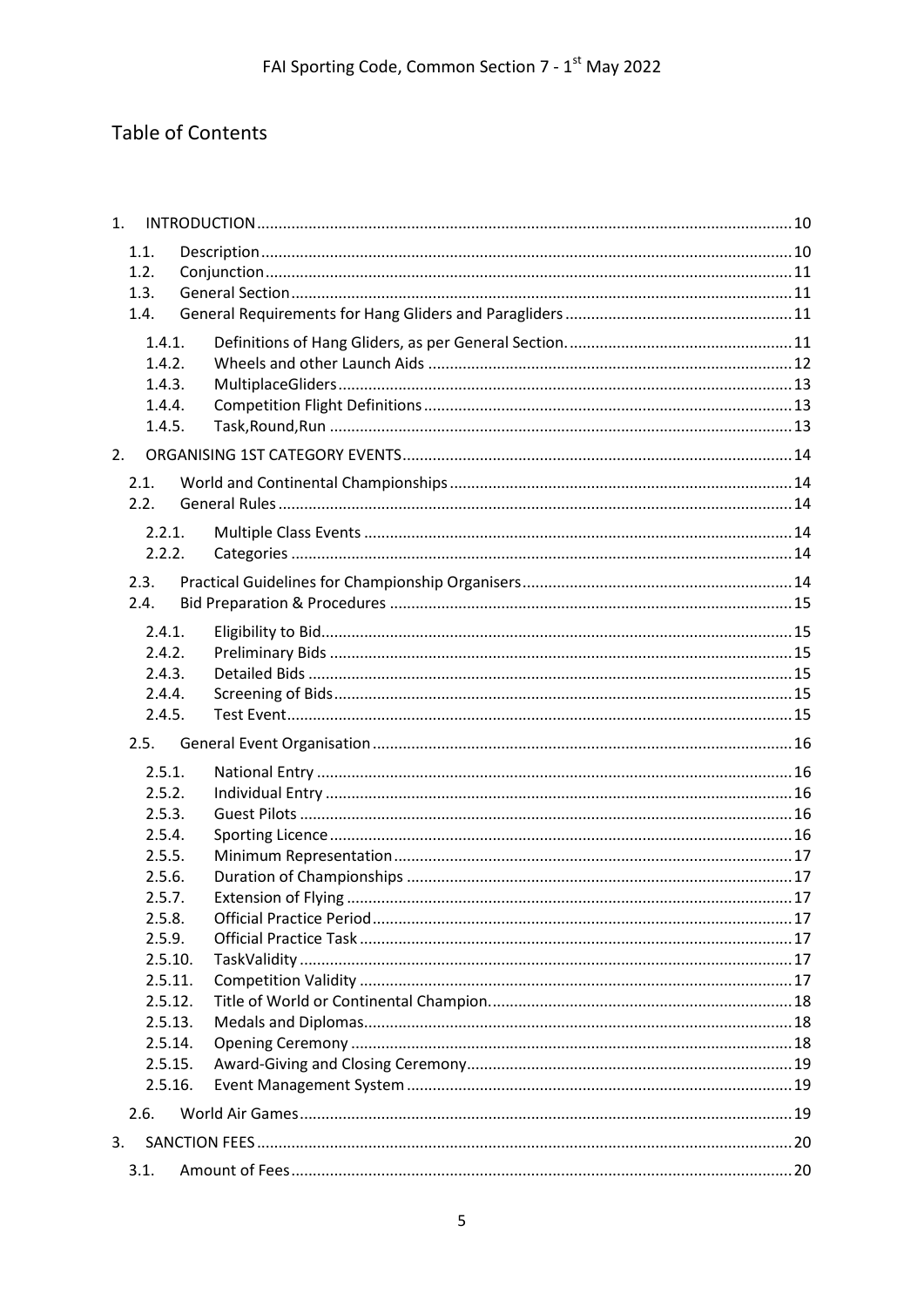|    | 3.2.<br>3.3.         |  |  |
|----|----------------------|--|--|
| 4. |                      |  |  |
|    | 4.1.<br>4.2.<br>4.3. |  |  |
|    | 4.3.1.               |  |  |
|    | 4.4.                 |  |  |
|    | 4.4.1.<br>4.4.2.     |  |  |
|    | 4.5.                 |  |  |
|    | 4.6.                 |  |  |
|    | 4.6.1.<br>4.6.2.     |  |  |
|    | 4.6.3.               |  |  |
| 5. |                      |  |  |
|    | 5.1.                 |  |  |
|    | 5.1.1.               |  |  |
|    | 5.1.2.               |  |  |
|    | 5.1.3.               |  |  |
|    | 5.1.4.               |  |  |
|    | 5.2.                 |  |  |
|    | 5.2.1.<br>5.2.2.     |  |  |
|    | 5.2.3.               |  |  |
|    | 5.2.4.               |  |  |
|    | 5.2.5.               |  |  |
| 6. |                      |  |  |
|    | 6.1.                 |  |  |
|    | 6.2.                 |  |  |
|    | 6.3.<br>6.4.         |  |  |
|    | 6.4.1.               |  |  |
| 7. |                      |  |  |
|    | 7.1.                 |  |  |
|    | 7.2.                 |  |  |
|    | 7.2.1.               |  |  |
|    | 7.3.                 |  |  |
|    | 7.3.1.               |  |  |
|    | 7.3.2.               |  |  |
|    | 7.3.3.               |  |  |
|    | 7.3.4.               |  |  |
|    | 7.3.5.<br>7.3.6.     |  |  |
|    |                      |  |  |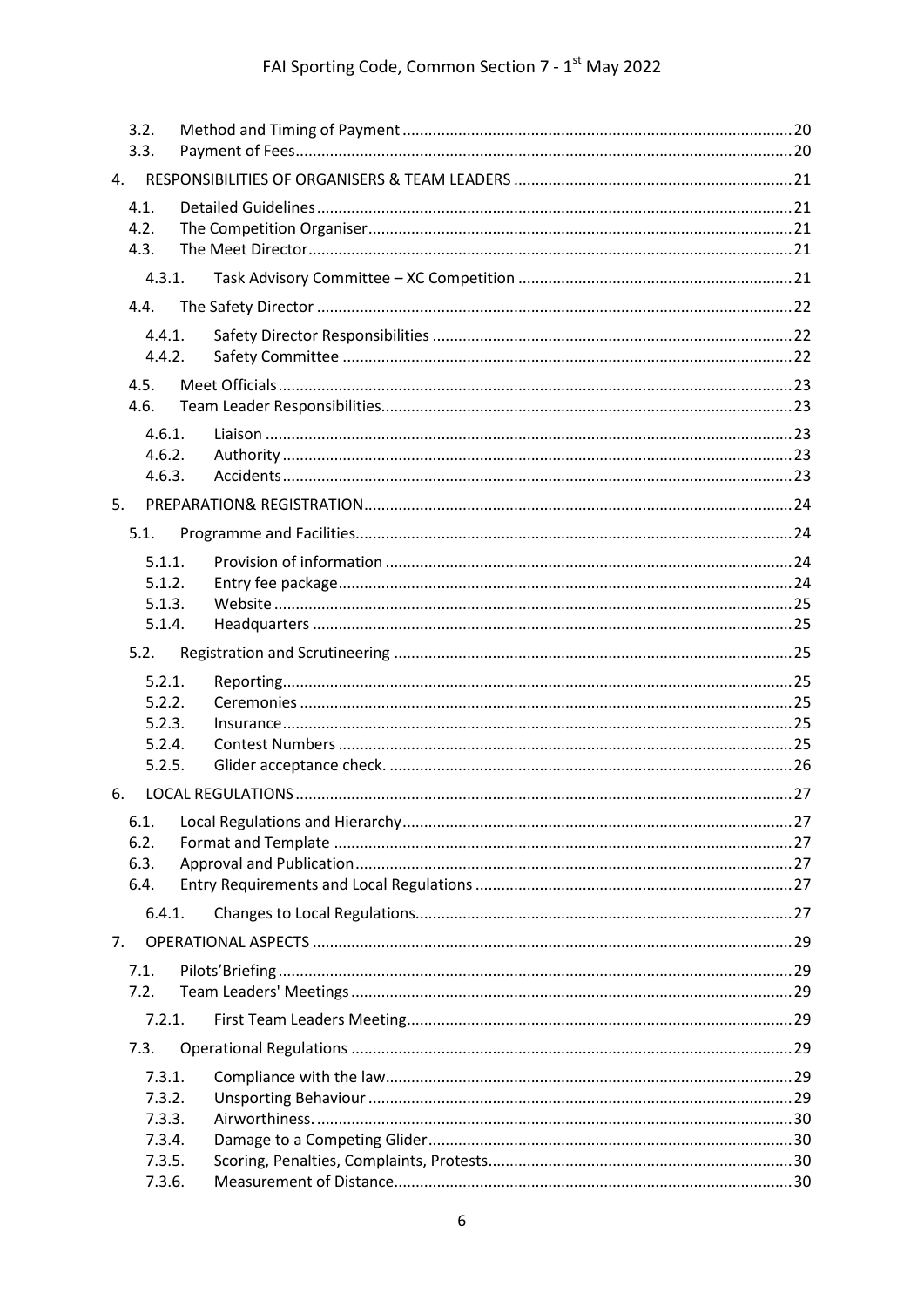|     | 7.3.7.  |  |  |
|-----|---------|--|--|
|     | 7.3.8.  |  |  |
|     | 7.3.9.  |  |  |
| 8.  |         |  |  |
|     | 8.1.    |  |  |
|     | 8.2.    |  |  |
|     | 8.3.    |  |  |
|     | 8.4.    |  |  |
|     | 8.5.    |  |  |
|     | 8.5.1.  |  |  |
|     | 8.5.2.  |  |  |
|     | 8.5.3.  |  |  |
|     | 8.6.    |  |  |
| 9.  |         |  |  |
|     | 9.1.1.  |  |  |
|     | 9.1.2.  |  |  |
|     | 9.1.3.  |  |  |
|     | 9.1.4.  |  |  |
|     | 9.1.5.  |  |  |
|     | 9.1.6.  |  |  |
|     | 9.1.7.  |  |  |
|     | 9.1.8.  |  |  |
|     | 9.1.9.  |  |  |
|     | 9.1.10. |  |  |
|     | 9.1.11. |  |  |
| 10. |         |  |  |
| 11. |         |  |  |
|     | 11.1.1. |  |  |
|     | 11.1.2. |  |  |
|     | 11.1.3. |  |  |
|     | 11.1.4. |  |  |
|     | 11.1.5. |  |  |
|     | 11.1.6. |  |  |
| 12. |         |  |  |
|     | 12.1.   |  |  |
|     | 12.1.1. |  |  |
|     | 12.1.2. |  |  |
|     | 12.1.3. |  |  |
|     | 12.1.4. |  |  |
|     | 12.1.5. |  |  |
|     | 12.1.6. |  |  |
|     | 12.2.   |  |  |
|     | 12.2.1. |  |  |
|     | 12.2.2. |  |  |
|     | 12.2.3. |  |  |
|     | 12.2.4. |  |  |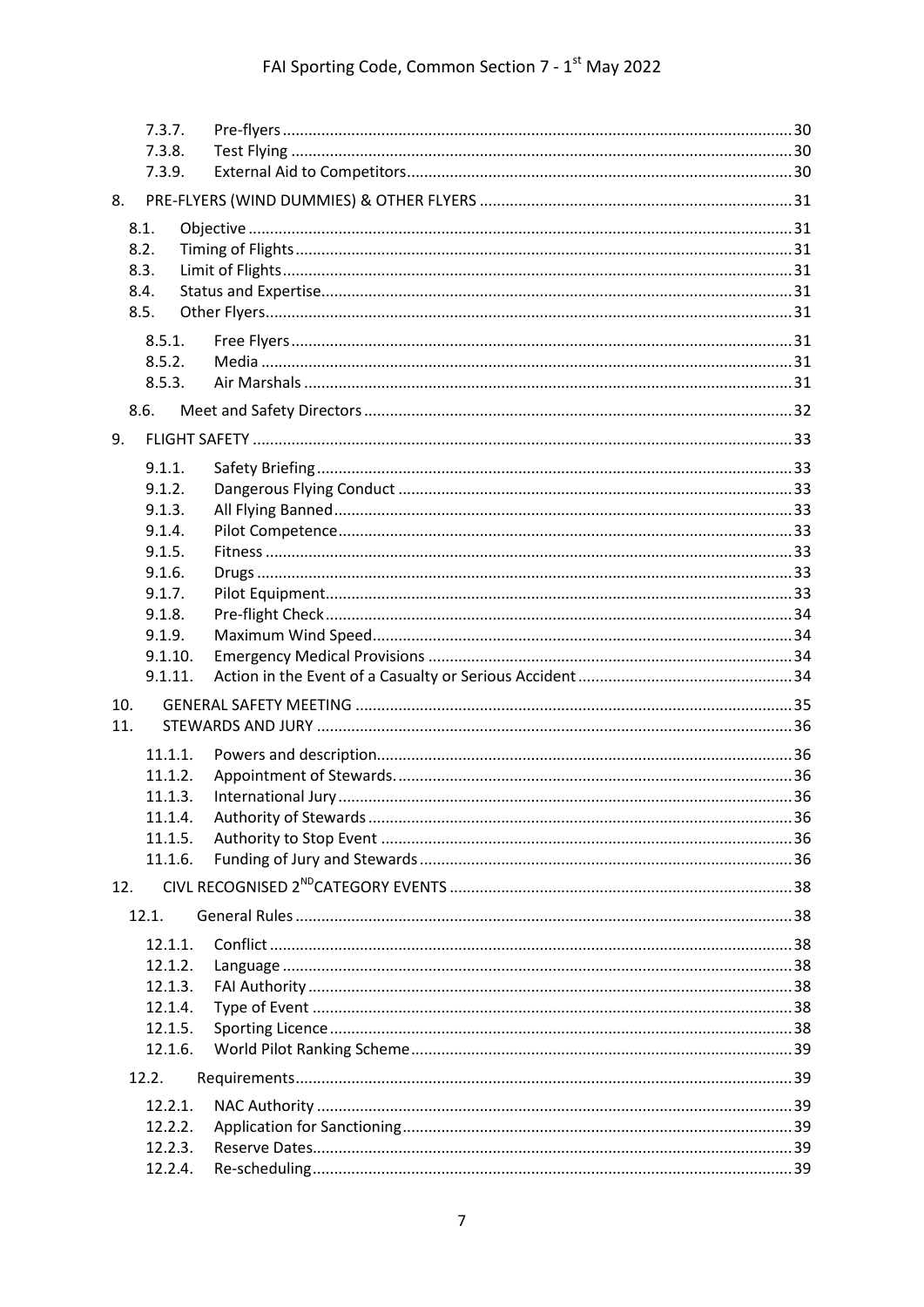# FAI Sporting Code, Common Section 7 - 1<sup>st</sup> May 2022

| 12.3.   |  |
|---------|--|
| 12.3.1. |  |
| 12.4.   |  |
| 12.4.1. |  |
| 12.5.   |  |
| 12.5.1. |  |
| 12.5.2. |  |
| 12.5.3. |  |
| 12.6.   |  |
| 12.6.1. |  |
| 12.6.2. |  |
| 12.6.3. |  |
| 12.6.4. |  |
| 12.6.5. |  |
| 12.7.   |  |
| 12.7.1. |  |
| 12.7.2. |  |
| 12.7.3. |  |
| 12.7.4. |  |
| 12.7.5. |  |
| 12.7.6. |  |
| 12.7.7. |  |
| 12.7.8. |  |
| 12.7.9. |  |
| 12.8.   |  |
| 12.9.   |  |
| 12.9.1. |  |
| 12.9.2. |  |
| 12.9.3. |  |
| 12.9.4. |  |
| 12.9.5. |  |
| 12.9.6. |  |
| 12.9.7. |  |
| 12.9.8. |  |
| 13.     |  |
| 13.1.   |  |
| 13.2.   |  |
| 13.3.   |  |
| 13.4.   |  |
| 13.4.1. |  |
| 13.4.2. |  |
| 13.4.3. |  |
| 14.     |  |
| 15.     |  |
| 15.1.   |  |
|         |  |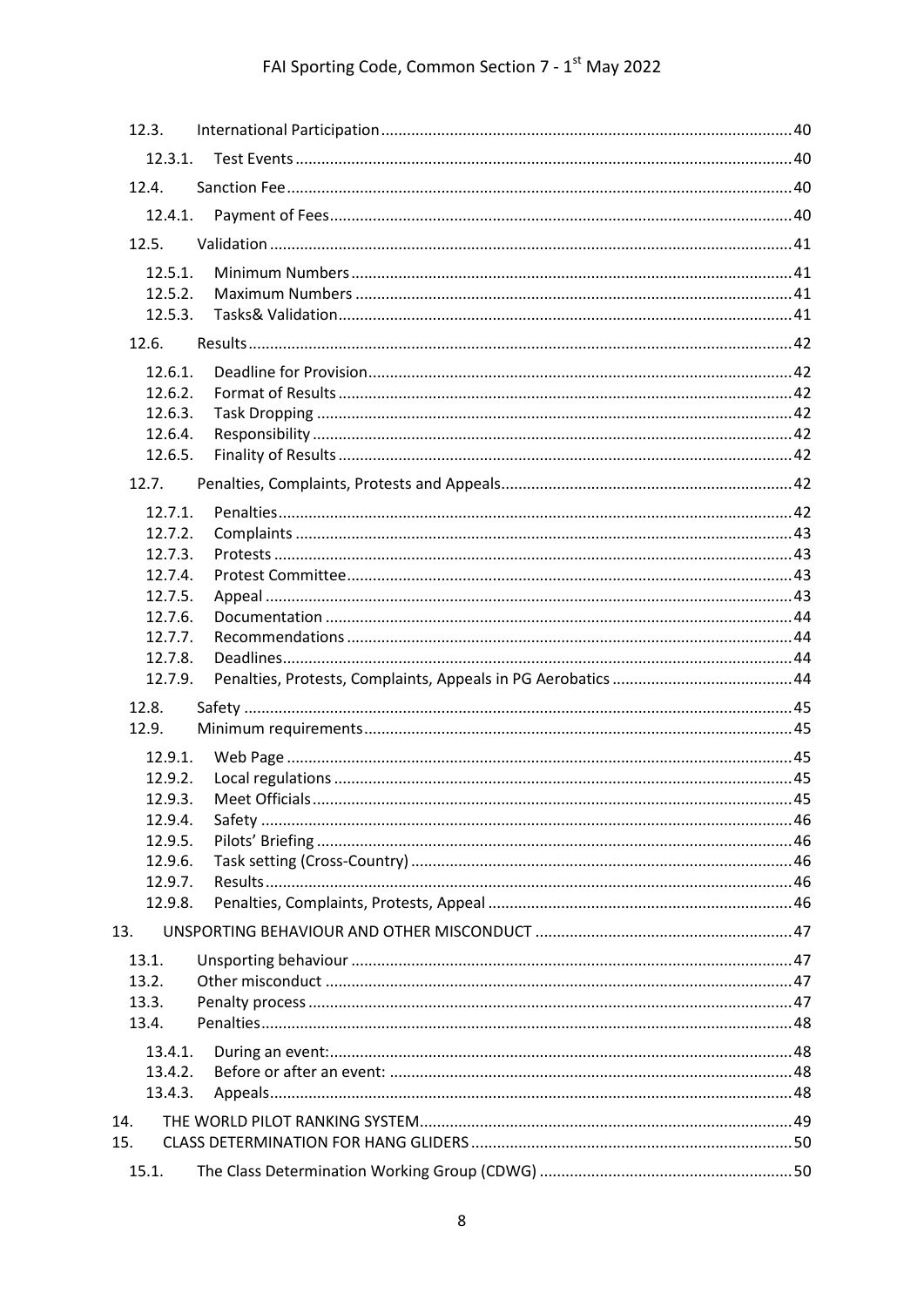# FAI Sporting Code, Common Section 7 - 1<sup>st</sup> May 2022

|     | 15.2. |  |
|-----|-------|--|
|     | 15.3. |  |
|     | 15.4. |  |
|     |       |  |
|     |       |  |
|     |       |  |
|     |       |  |
|     |       |  |
| 16. |       |  |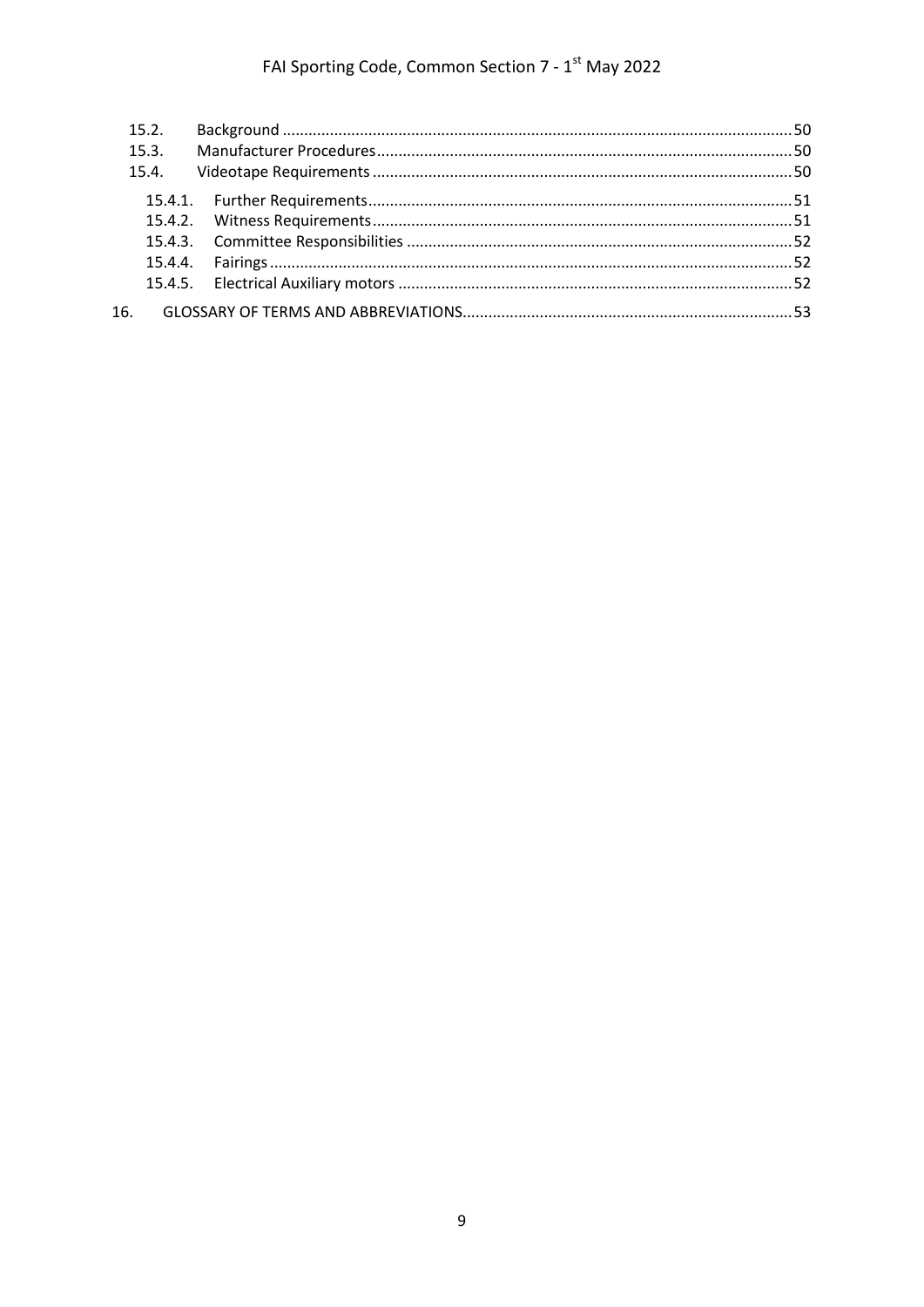# **1. INTRODUCTION**

# <span id="page-9-1"></span><span id="page-9-0"></span>*1.1. Description*

#### **Common Section 7**

• Common rules and recommendations for all Category 1 and Category 2 events across all Hang gliding and Paragliding disciplines.

#### **Discipline specific subsections:**

- Section 7A. Hang Gliding (Classes 1, 2, 4, 5) and Paragliding (Class 3) Cross Country.
- Section 7B. Paragliding (Class 3) Aerobatics.
- Section 7C. Paragliding (Class 3) Accuracy.
- Section 7D. Records and Badges (all Classes).
- Section 7E. WPRS (CIVL Ranking)
- Section 7F. XC Scoring (CIVL GAP Centralised Cross Country Competition Scoring) (All classes for Cross country discipline).
- Section 7G. CIVL Competition Class(CCC) Paragliders permitted in FAI Category 1 Cross-Country events (Class 3).
- Section 7H. CIVL Flight Recorder Specification (All classes).
- Section 7J. CIVL Jury Guidelines

#### **Section 7I Guidelines and Templates:**

- General safety meeting.
- Assistance to a pilot in danger.
- Thermalling rules and techniques.
- Notes on airspace definition.
- Notes on GAP.
- Participant incident policy.
- Preparing a protest.
- Local Regulations for cross country events (template).
- Local Regulations for aerobatic events (template).
- Local Regulations for accuracy events (template).
- Entry form (template).
- Waiver form (template).
- Paraglider pilot XC experience (template).
- Certified glider statement: Cross Country hang gliders (template).
- Certified glider statement: Cross Country paragliders (template).
- Certified glider statement: Aerobatic paragliders (template).
- Certified glider statement: Accuracy paragliders (template).
- Protest form for FAI Category 1 events

#### **Annexes:**

• Section 7 C CIVL Paragliding Accuracy Judging Code.

#### **Other documents (this list is indicative):**

- Guidelines for presentation of bids to hold FAI/CIVL Category 1 Championships.
- Practical Guidelines for CIVL/FAI Category 1 Competition Organisers.
- FAI International Jury Members Handbook.
- CIVL Jury Members Handbook.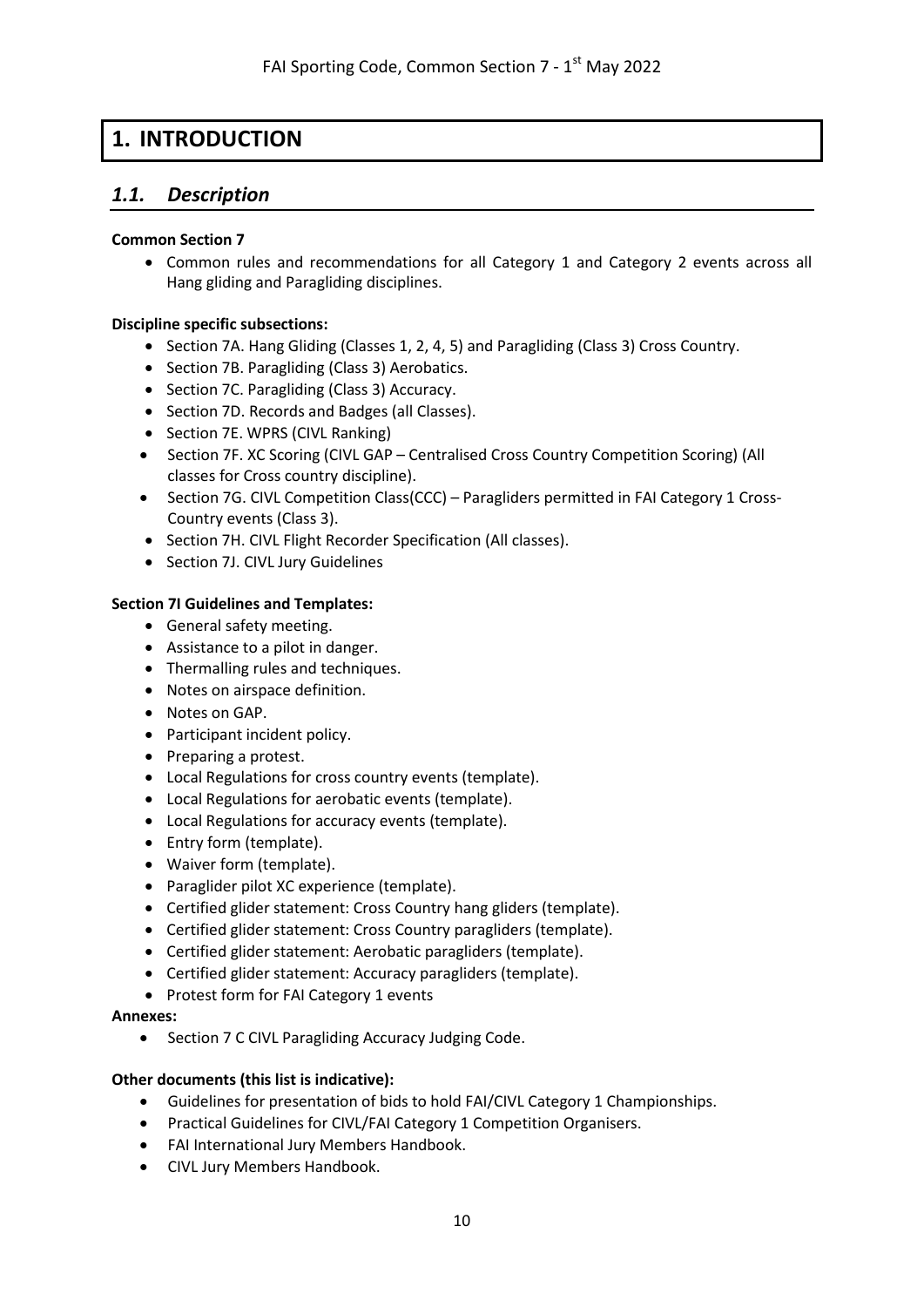- CIVL Steward Handbook.
- FAI Guidelines in the event of a casualty or a serious accident at FAI Air Sports.
- Protocol for Award-Giving at Closing Ceremonies at FAI Championships.
- [About FAI.](http://www.fai.org/downloads/fai/about_fai)
- Code of Conduct [Air Sports and the Environment.](http://www.fai.org/envc-projects/envc-code-of-conduct)
- [FAI Anti-Doping Program.](http://www.fai.org/cimp-anti-doping-programme)
- [FAI Code of Ethics.](http://www.fai.org/downloads/fai/code_of_ethics)
- [Naming of Competitions: policy for Air Sport Commissions and Competitions Organisers.](http://www.fai.org/downloads/fai/namingofcompetitions)
- [FAI Branding \(Styleguide and Logos\).](http://www.fai.org/about-fai/fai-branding)
- [Rules on Advertising for FAI Air Sport Events.](http://www.fai.org/downloads/fai/rules_on_advertising)
- [FAI Anthem.](http://www.fai.org/downloads/fai/anthem)

**Note 1:** Separate subsections may be created in future for sub-disciplines such as hang gliding aerobatics and speed gliding or paragliding speed riding, if a regular and viable sequence of Category 1 events develops.

**Note 2:** All sanctioned competitions will strictly follow the class definitions and safety standards contained within Section 7.

**Note 3:** To be modified, Section 7 and Annexes require a 2/3 majority approval by the CIVL Plenary. Other documents may not require CIVL Plenary approval to be modified. If they do, a simple majority is needed.

## <span id="page-10-0"></span>1.2. Conjunction

Section 7 is to be used in conjunction with the General Section (GS) of the Sporting Code. In the event of ambiguity, the General Section takes precedence.

#### <span id="page-10-1"></span>*1.3. General Section*

The following subjects are detailed in the General Section.

| FAI authority - responsibilities            | (Chapter 1) |
|---------------------------------------------|-------------|
| Definitions                                 | (Chapter 2) |
| <b>Sporting Licences</b>                    | (Chapter 3) |
| <b>Sporting Events</b>                      | (Chapter 4) |
| Control of sporting events                  | (Chapter 5) |
| Complaints, penalties, protests and appeals | (Chapter 6) |
| <b>International Records</b>                | (Chapter 7) |
| Measurements, calculations and margins      | (Chapter 8) |
|                                             |             |

# <span id="page-10-2"></span>*1.4. General Requirements for Hang Gliders and Paragliders*

#### <span id="page-10-3"></span>**1.4.1. Definitions of Hang Gliders, as per General Section.**

A glider capable of being carried, foot launched and landed solely by the use of the pilot's legs. The words "hang glider" cover all classes. These definitions take precedence over those given in the General Section.

#### **Hang glider classes:**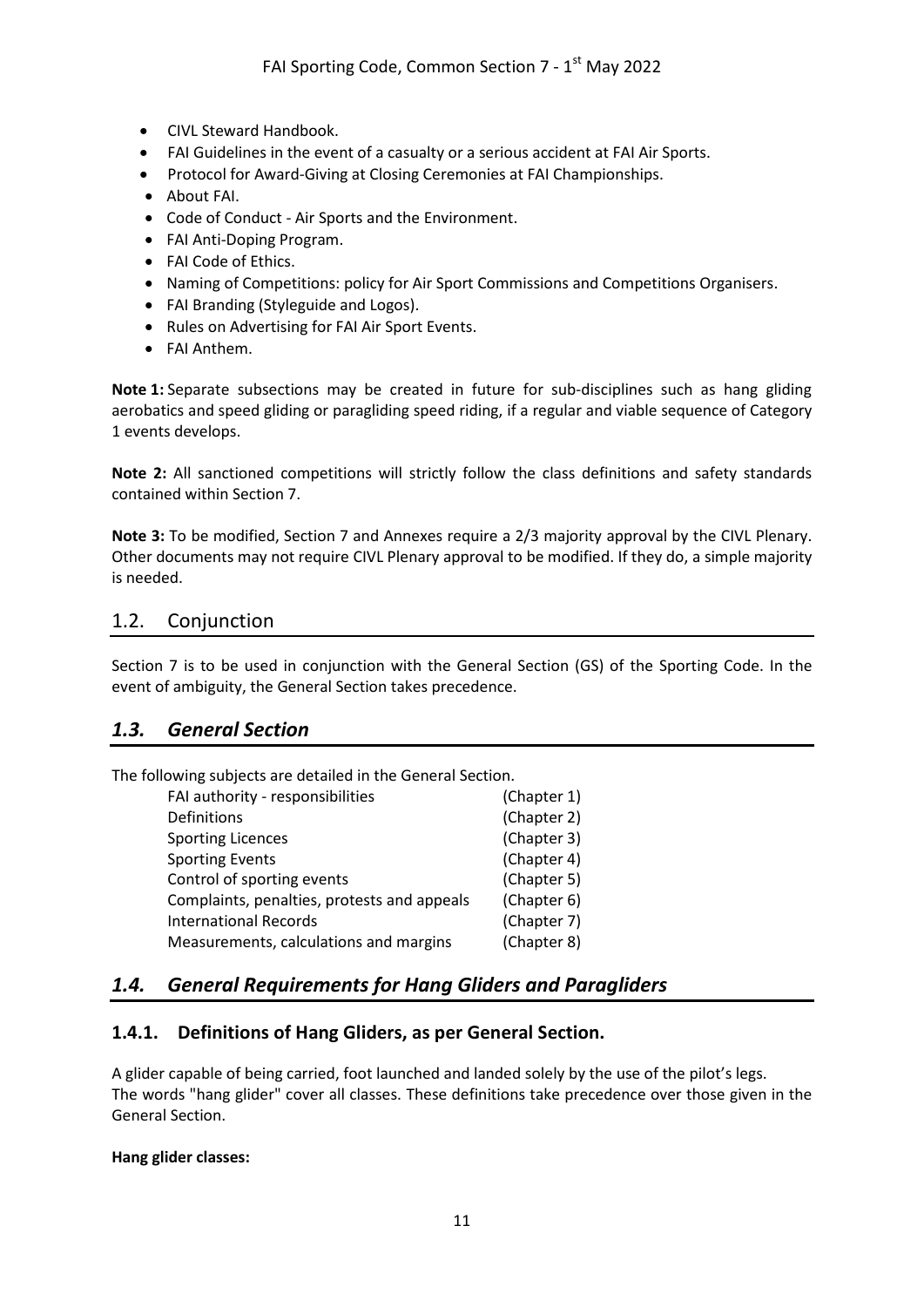#### **Class 1**

Hang gliders having a rigid primary structure with pilot weight-shift as the sole method of control, and which are able to demonstrate consistent ability to safely take-off and land in nil-wind conditions. Subsidiary controls affecting trim and/or drag are permitted, but only if they operate symmetrically. No pilot fairings are permitted. No pilot surrounding structures are permitted, apart from a harness and control frame.

#### **Sport Class: a sub-class of Class 1.**

All gliders must meet the Class 1 definition above and in addition:

- They must be production models of hang gliders for which a certificate of airworthiness for type is in issue from either the HGMA, BHPA or DHV.
- Must be currently available for sale to the general public or have previously been available for sale for a minimum period of one year.
- Must be constructed of original parts only, except for retro-fitted streamlined uprights and base tubes supplied by the manufacturer.
- Must have a king post which is an essential part of the design and which supports the majority of the wing load when the wing is not flying.

#### **Class 2:**

Hang gliders having a rigid primary structure with movable aerodynamic surfaces as the primary method of control, and which are able to demonstrate consistent ability to safely take-off and land in nil-wind conditions solely by the use of the pilot's legs.

#### **Class 3**

Hang gliders having no rigid primary structure (paragliders), and which are able to demonstrate consistent ability to safely take-off and land in nil-wind conditions.

#### **Class 4**

Hang gliders that are unable to demonstrate consistent ability to safely take-off and/or land in nilwind conditions, but otherwise are capable of being launched and landed solely by the use of the pilot's legs.

#### **Class 5**

Hang gliders having a rigid primary structure with movable aerodynamic surfaces as the primary method of control in the roll axis and which are able to demonstrate consistent ability to safely takeoff and land in nil-wind conditions solely by the use of the pilot's legs. No pilot fairings are permitted. No pilot surrounding structures are permitted, apart from a harness and control frame.

<span id="page-11-0"></span>**Note 1:** For Class determination see Chapter 17.

#### **1.4.2. Wheels and other Launch Aids**

A hang glider flight shall start by foot launch from a hill or by means of mechanical equipment (aerotow, winch launch, etc.) except that:

- For competitions where launching is by tow, wheels, including those which are dropped immediately after take-off, may be permitted by the organisers provided it can be demonstrated that the hang glider complies with 1.4.1.
- Wheels or similar aids to take-off and landing are permitted for permanently disabled pilots, provided that non-disabled pilots can fly the glider without them.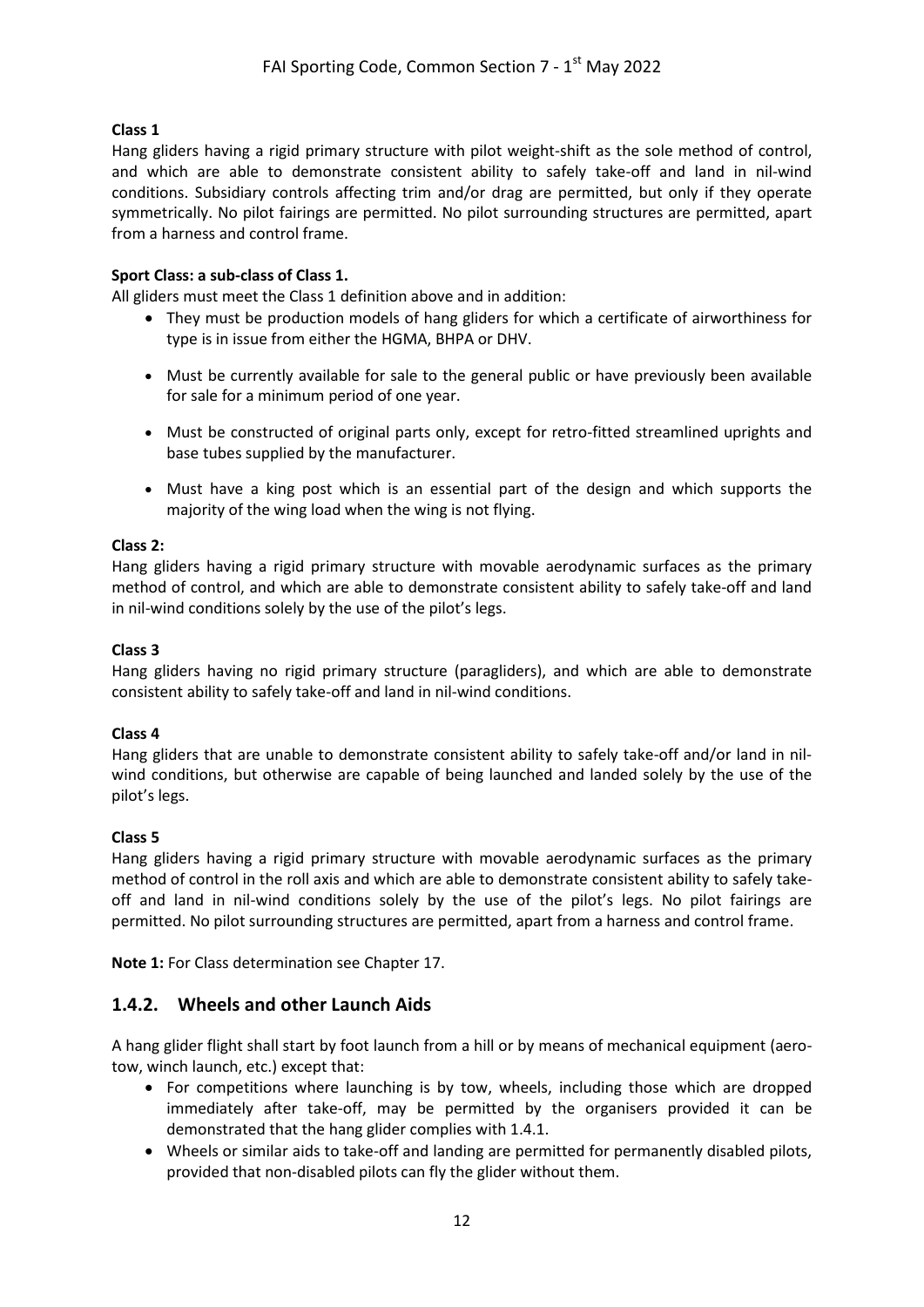• Class 2 hang gliders fitted with an electrical auxiliary motor may be permitted by the organisers of Second Category events, provided it shall be used solely for launching the hang glider, in order to reach the height and vicinity that an aerotow aircraft would typically release the pilot. Pilots must carry equipment that accurately verifies on the tracklog any usage of the motor.

Class 2 gliders are allowed to launch from a slope by using one of the following options:

- Launching on wheels integral to the design and being propelled by the pilot's legs or by an official pusher.
- Launching on a temporary wheel system known as a 'dolly' or 'launch cart' which remains on the ground after an official pusher accelerates the glider to flying speed.

#### <span id="page-12-0"></span>**1.4.3. Multiplace Gliders**

<span id="page-12-1"></span>In 1st Category events gliders may only carry one person.

#### **1.4.4. Competition Flight Definitions**

#### 1.4.4.1. XC Competition

Definitions are set out in S7A Chapter 5

#### 1.4.4.2. Accuracy Competition

Definitions are set out in S7C

#### 1.4.4.3. Aerobatics Competition

<span id="page-12-2"></span>Definitions are set out in S7B

#### **1.4.5. Task, Round, Run**

Cross Country pilots fly "tasks", Accuracy pilots fly "rounds", Aerobatic pilots fly "runs". Throughout this document the word "task" may be used for "rounds" and "runs".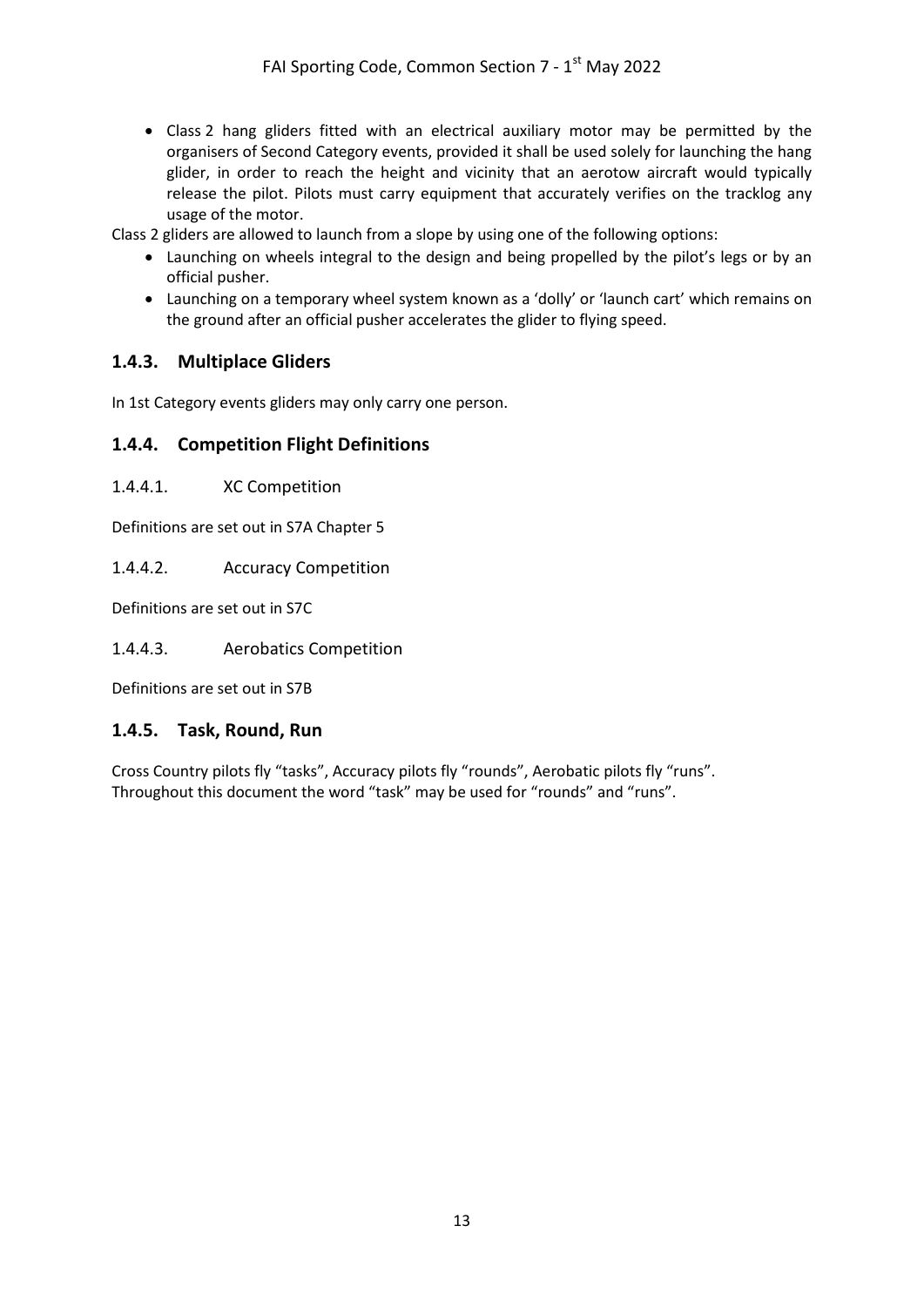# **2. ORGANISING 1ST CATEGORY EVENTS**

# <span id="page-13-1"></span><span id="page-13-0"></span>*2.1. World and Continental Championships*

First Category events are World Championships, Continental Championships and World Air Games. The purpose of the Championships is to provide safe, fair and satisfying contest flying in order to determine the World, Continental or World Air Games Champions, individuals and teams, and to reinforce friendship among pilots of all nations.

# <span id="page-13-2"></span>*2.2. General Rules*

The general rules for First Category events are contained in the General Section and Section 7 Sporting Codes. Local Regulations are rules for a particular event and may not conflict with Section 7.See Chapter 6.1for more information.

# <span id="page-13-3"></span>**2.2.1. Multiple Class Events**

If a championship is held with more than one class, each class shall be regarded as a championship in its own right. Minimum representation rules (below) apply for validity of each event.

World and European Championships may comprise hang-gliders in each of Class 1, Class 5 and Class 1 Women combined. In the event that an organiser submits a bid for a combined championship including any combination of Class 1, Class 5 and Class 1 women, such a combined competition may be held in the odd numbered year.

# <span id="page-13-4"></span>**2.2.2. Categories**

First and Second Category events may take part in the following categories: Individual, Team Overall, Men, Women, Junior.

Junior categories are called Junior U-XX (for Under XX-year of age). The age is determined by the calendar year in which the pilot has his birthday. . If a pilot is 26 or younger he/she can still compete for the Junior class. The categories are

—XC: Junior U-26.

—Accuracy: Junior U-26.

—Aerobatic: Junior U-23.

# <span id="page-13-5"></span>*2.3. Practical Guidelines for Championship Organisers*

CIVL has produced a multi-part document called Practical Guidelines for Organising CIVL/FAI Category 1 Championships, which is available for downloading, with other useful documents, from the CIVL website at [https://www.fai.org/civl-documents,](https://www.fai.org/civl-documents) under Event Organisers. This should be consulted as part of the competition preparations. Use also Section 7 Guidelines and Templates. Other useful documents can be found at <https://www.fai.org/page/civl-organising-events> and [http://www.fai.org/fai-documents,](http://www.fai.org/fai-documents) under Organising an Event. The FAI document, Guidelines in the Event of a Casualty or Serious Accident at FAI Air Sport Events, is issued directly by FAI to organisers of 1st Category events.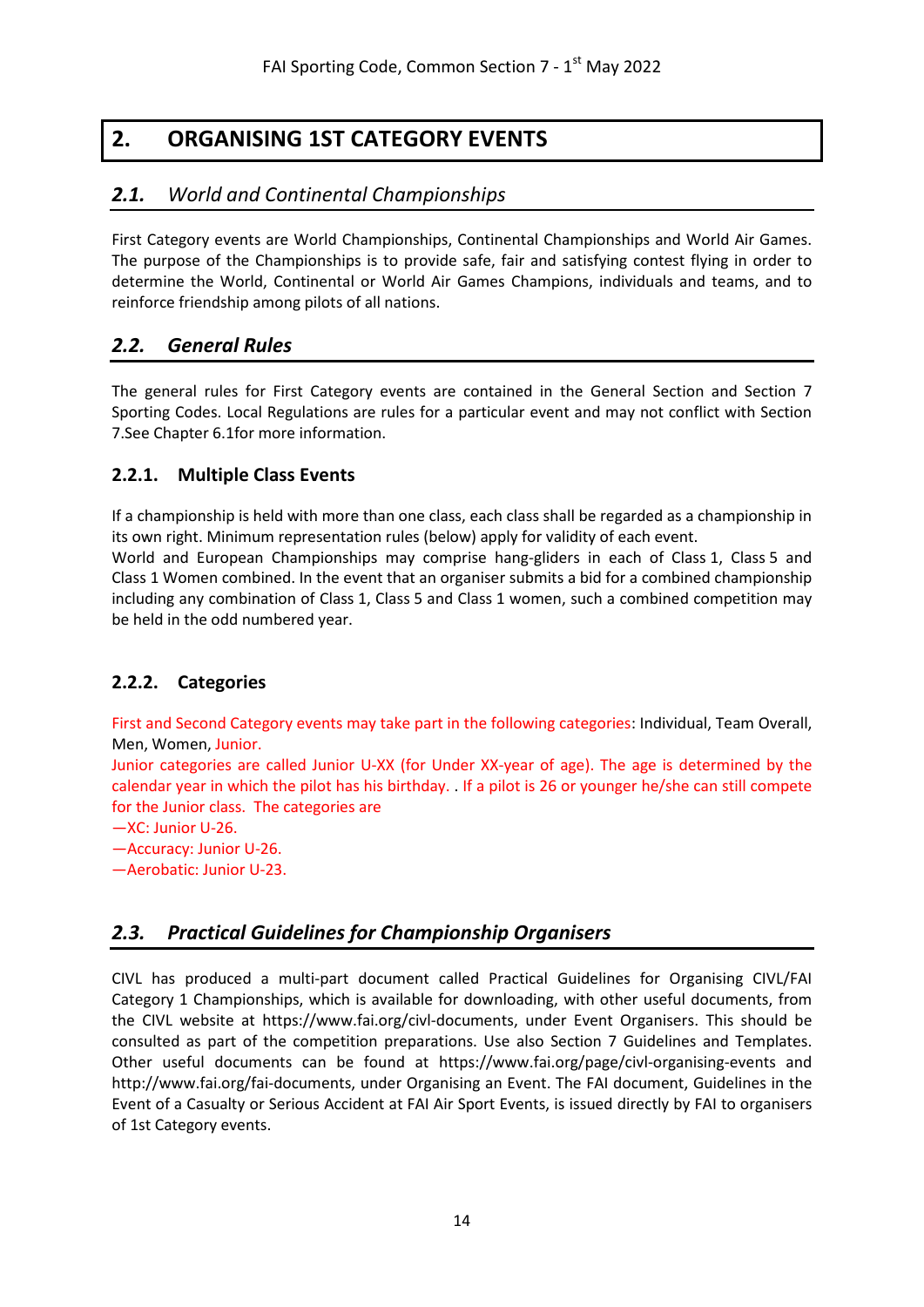# <span id="page-14-0"></span>*2.4. Bid Preparation & Procedures*

## <span id="page-14-1"></span>**2.4.1. Eligibility to Bid**

To be eligible, the NAC making the bid shall, as a minimum, have held a national championship or FAI Category 2 competition with a minimum entry of 50 pilots for Cross Country events or 30 pilots for Accuracy and Aerobatics events, on the proposed site(s) within the four years before the bid is received.

### <span id="page-14-2"></span>**2.4.2. Preliminary Bids**

It is recommended that a preliminary bid is received by CIVL three years before the proposed event but receipt of a preliminary bid will not preclude other NACs from submitting a full bid in accordance with 2.4.3.

## <span id="page-14-3"></span>**2.4.3. Detailed Bids**

The detailed bid shall be submitted to the CIVL President by December 1st prior to the CIVL Plenary at which it will be presented, which should be two years before the proposed event. Even in the case of previously 'un-awarded' championships, there must be at least a year between the bid and the event. Bid documents will normally be published as part of the Plenary Agenda, giving time for delegates to study the bid prior to its presentation. Full details of the bid documents and deadlines can be found on the CIVL website a[t http://www.fai.org/civl-events/organising-events.](http://www.fai.org/civl-events/organising-events)

#### 2.4.3.1. Airspace Confirmation

Where airspace restrictions would limit competition flying and the bid organisers anticipate relaxation of these restrictions for the first category event, a letter from the relevant Civil Aviation Authority confirming this must be submitted with the bid.

# <span id="page-14-4"></span>**2.4.4. Screening of Bids**

All bids for Category 1 events must be assessed by the appropriate Committee with regards not only to safety, but to all aspects including the experience of the organising team and financial constraints. The Committee will give the organisers the opportunity to revise bid documents if necessary, prior to the final Plenary Agenda deadline. The Committee will give its recommendations on bids reviewed to the Plenary.

#### <span id="page-14-5"></span>**2.4.5. Test Event**

Unless authorised by the Plenary or the Bureau, the Competition Organiser must arrange a test event on the proposed site one year before the Category 1 event and as close to the proposed Championship dates as is practical. CIVL shall appoint a Steward to attend the test event to provide advice to the organiser and to report on any organisational or site modifications required. If the test event cannot take place for any reason the Category 1 event shall be cancelled. Competition Organisers of all test events are to apply for Category 2 status for these events.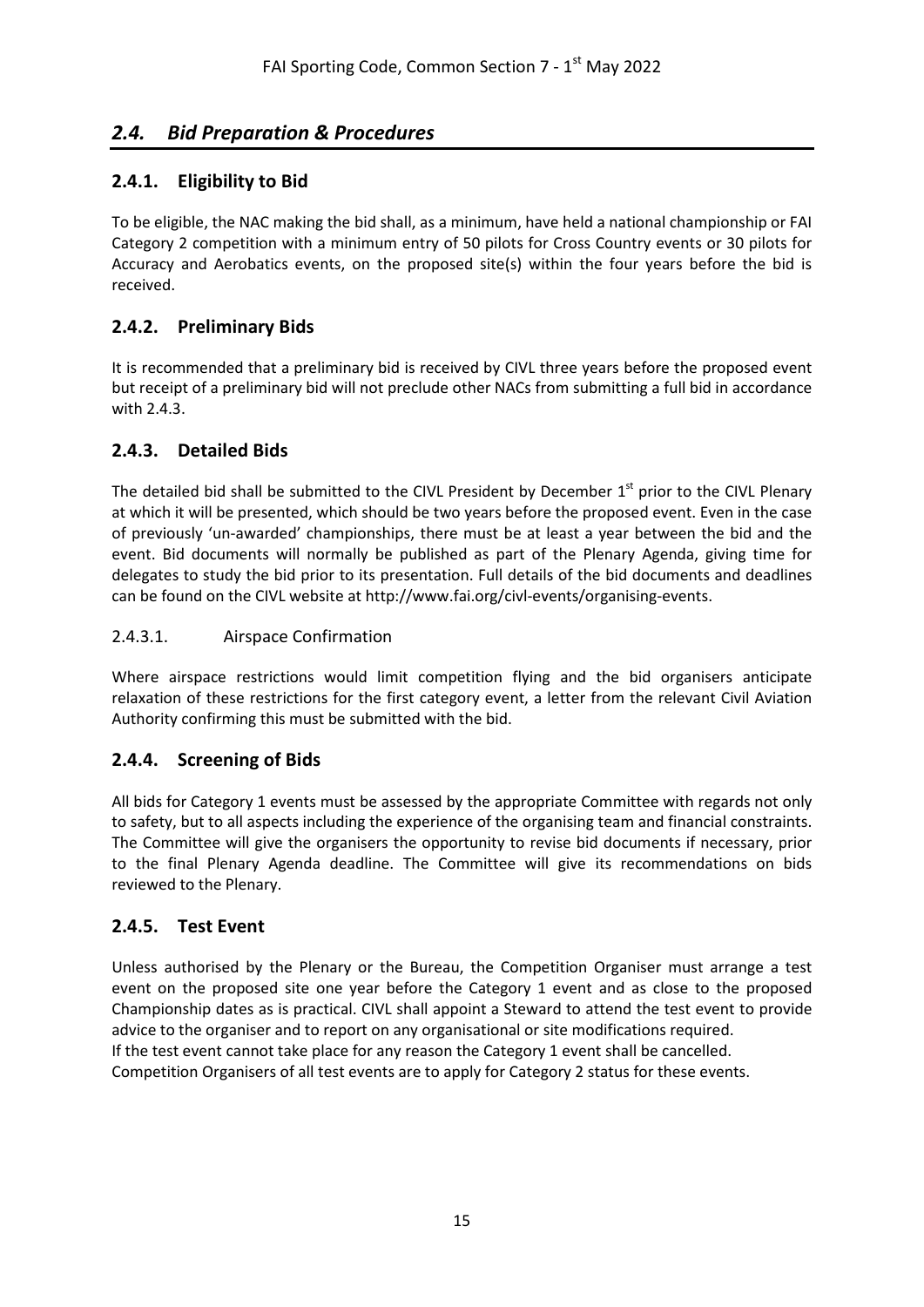# <span id="page-15-0"></span>*2.5. General Event Organisation*

### <span id="page-15-1"></span>**2.5.1. National Entry**

Pilots represent their NAC and must be entered with their NAC approval. A pilot unable to represent a NAC may be authorised to participate by the FAI and/or the CIVL Bureau. Such pilots are defined as FAI Participants. See General Section 3.1.3.5 and 4.5.1.

All entry applications must be made through the official website. All information required on the application form must be provided. Applications not validated by the NAC or its official representative will be disregarded.

<span id="page-15-2"></span>After the start of the first task no change of pilot may be made.

## **2.5.2. Individual Entry**

The number of pilots entered by a NAC may be higher than the number of pilots constituting a national team. Pilots that are not eligible to score for the national team are eligible to compete for the individual championship.

The composition of the national team must be declared to the Meet Director at the latest before the pilots' briefing on the first championship task.

Current World and Continental Champions, male and female, and for paragliding XC competitions the top 5 women in the WPRS ranking, shall be allowed a discretionary entry to defend their title if not selected as part of the national entry, providing they have NAC approval. But they shall not score for their national team.

When an allocation procedure is in place to qualify pilots, the request to use such discretionary entry must be made before the start of the first allocation round.

<span id="page-15-3"></span>No member of a NAC's organising team may also be a competitor in the championship.

# **2.5.3. Guest Pilots**

In Continental Championships, if any places remain available at a date to be specified in the Local Regulations, entries from suitable pilots from other continental regions may be accepted by the organisers. Such pilots will have to fit the general qualification criteria of the competition and will be selected in their WPRS order with one female pilot accepted for every 4 men that are selected. If non-Continental pilots are accepted, they will be treated as Continental pilots, but will be filtered out of the final results and there will be two sets of results published: an 'Open' list and a 'Continental' list for championships' purpose.

#### <span id="page-15-4"></span>**2.5.4. Sporting Licence**

In First Category events, each competitor shall hold a valid FAI Sporting Licence issued by the NAC he is representing or by FAI.

FAI Sporting Licences must be registered online. Only online Sporting Licences are valid.

FAI Sporting Licences will be checked online before the start of the competition by the CIVL Jury President. They must cover the total duration of the competition.

It is each NAC responsibility to select only pilots with valid Sporting Licences.

It is each pilot's responsibility to make sure he has a valid Sporting Licence.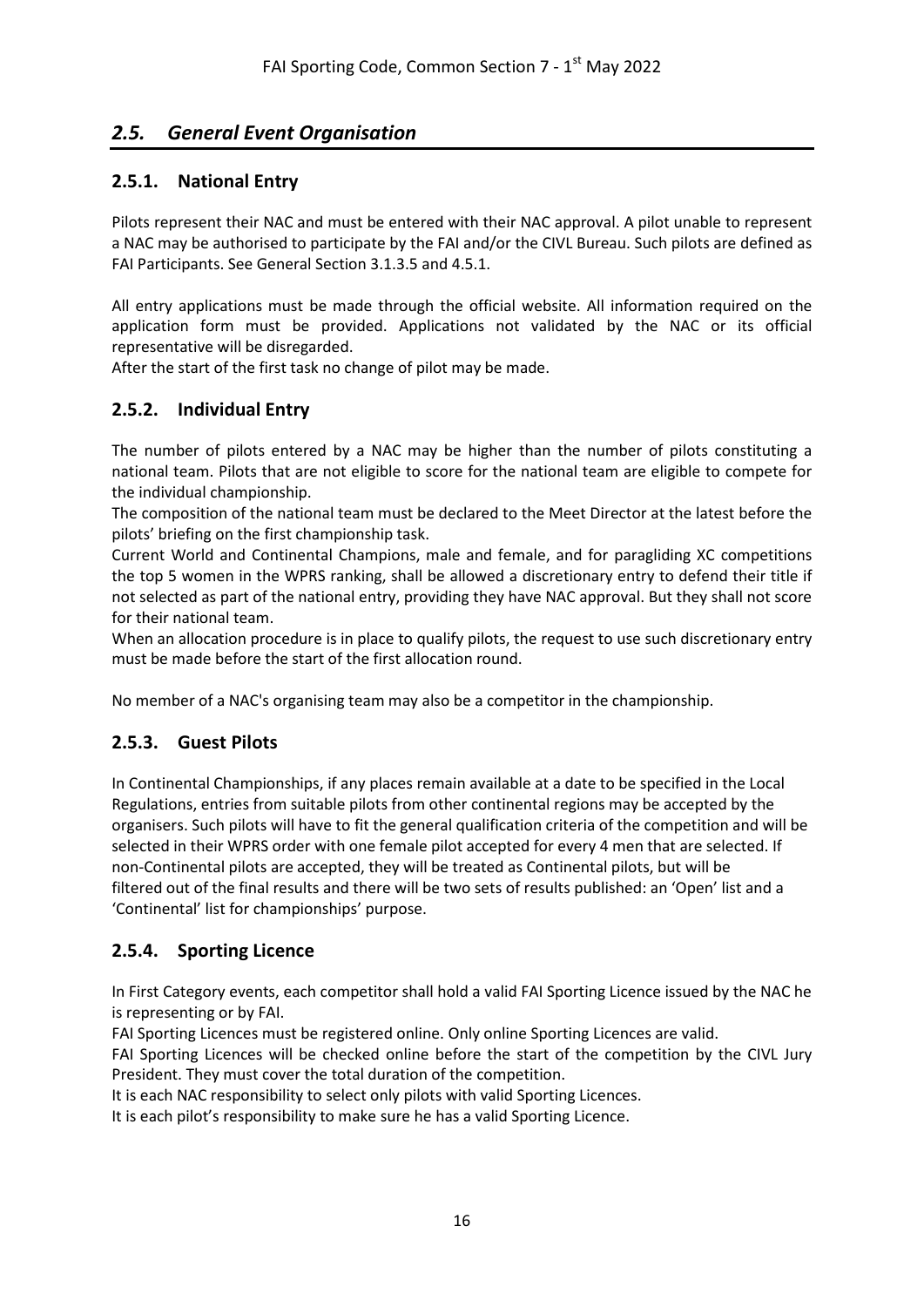# <span id="page-16-0"></span>**2.5.5. Minimum Representation**

For World Championships a minimum of 4 countries with a total of 8 competitors available to fly during the Championship is required for the title of Champion to be awarded; for Continental Championships, a minimum of 3 countries with a total of 8 competitors is required.

# <span id="page-16-1"></span>**2.5.6. Duration of Championships**

The total period of the Championships shall not exceed 14 days including the opening and the closing ceremony. Provision must be made within this period for competitors to complete all mandatory elements of the Championships. Competitors are subject to all rules relating to championship flying throughout this period, whether flying a task or not.

The opening and closing ceremonies are considered to be the official start and end of the championship.

To help standardise competition schedules, it is recommended that cross-country opening ceremonies are scheduled on a Saturday and closing ceremonies on a Saturday (13 days later).

In test events, it is recommended that opening ceremonies are scheduled on a Sunday and closing ceremonies on a Saturday (6 days later).

## <span id="page-16-2"></span>**2.5.7. Extension of Flying**

In the event of continued bad weather, a task may be set on the day reserved for the prize-giving, in order to validate the Championship, but the total Championship period may not be extended.

## <span id="page-16-3"></span>**2.5.8. Official Practice Period**

A practice period of not less than two days immediately preceding the opening of the championship shall be made available to all competitors.

#### <span id="page-16-4"></span>**2.5.9. Official Practice Task**

A task shall be set, flown and scored under competition conditions except that the scores shall not be counted in the Championship.

Unless specified in the Local Regulations, this task must take place after the mandatory safety briefing (see Chapter 9) and before the first scored competition task.

All competition staff must be present for this task as the aim is to fully test all aspects of the organisation as well as familiarise pilots with competition procedures.

<span id="page-16-5"></span>If the task is cancelled due to bad weather, it is allowed not to have a practice task.

#### **2.5.10. Task Validity**

To count as a Championship task/round all competitors shall have been given the opportunity of having at least one competition flight in time to carry out the task/score for the round.

#### <span id="page-16-6"></span>**2.5.11. Competition Validity**

#### 2.5.11.1. Cross Country Competition

At least 1500 points must have been available or awarded. See Section 7A-5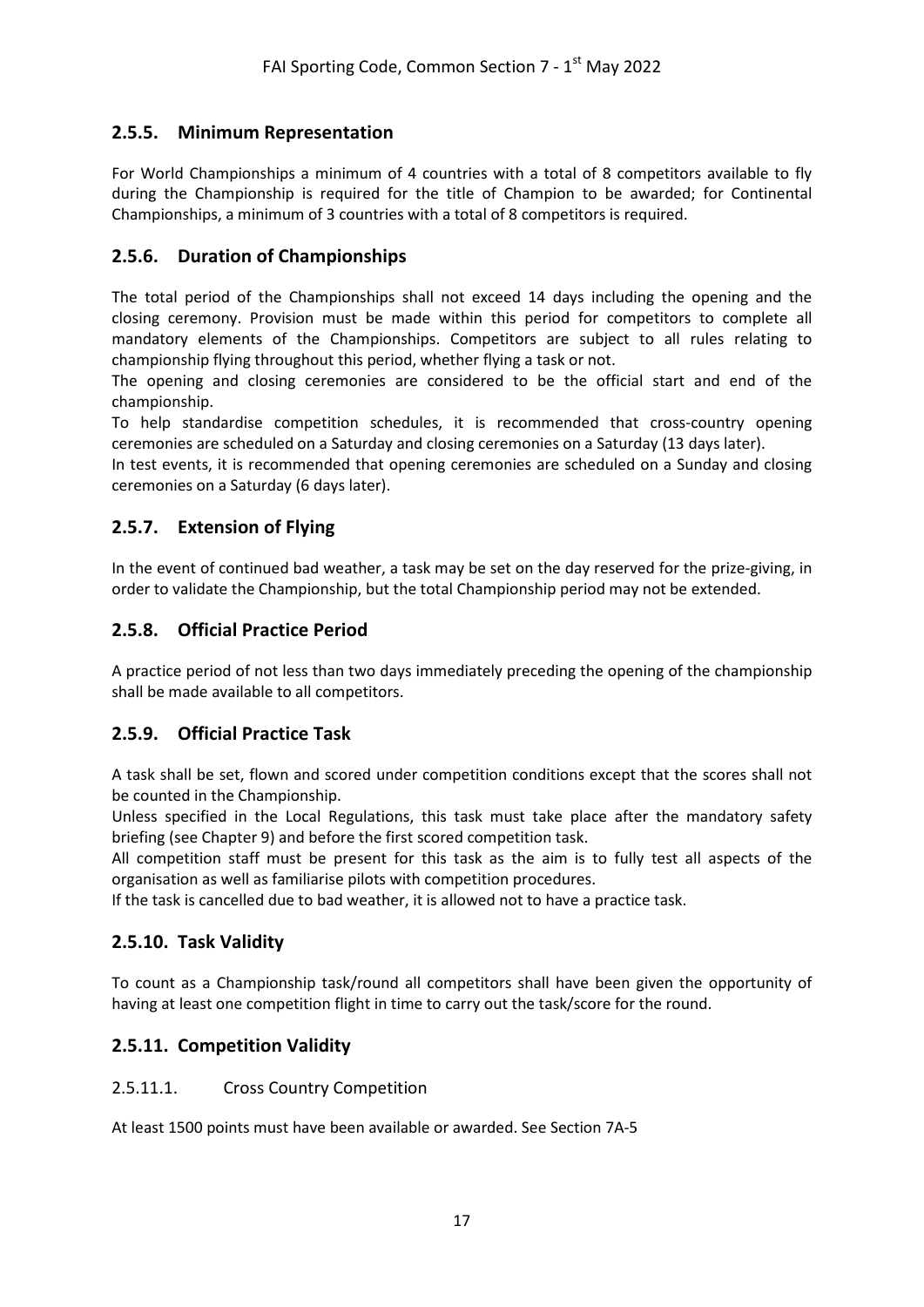#### 2.5.11.2. Accuracy Competition

At least 3 complete rounds must have been flown. See Section 7C-5.

#### 2.5.11.3. Aerobatics Competition

<span id="page-17-0"></span>At least 2 runs must have been flown. See Section 7B-5.

#### **2.5.12. Title of World or Continental Champion.**

#### 2.5.12.1. Cross Country Competition

The Individual and Team winners are the pilot or team with the highest score at the end of the competition. See Section 7A-5.

#### 2.5.12.2. Accuracy Competition

The Individual and Team winners are the pilot or team with the lowest score at the end of the competition. See Section 7C-5.

#### 2.5.12.3. Aerobatics Competition

The Individual and Team winners are the pilot or team with the highest score at the end of the competition. See Section 7B-5.

#### <span id="page-17-1"></span>**2.5.13. Medals and Diplomas**

Gold, Silver and Bronze medals shall be awarded to:

- Pilots placed first, second and third (full size medals).
- National team leaders placed first, second and third (full size medals).
- National team members placed first, second and third up to a maximum (small medals).

Diplomas shall be awarded to pilots placed first to tenth.

When a valid Women's Championship is run, and medals are awarded to women, diplomas are also awarded to women placed first to tenth.

The organiser is responsible for transportation and any customs costs.

<span id="page-17-2"></span>The competition organiser may award further trophies and/or prizes.

#### **2.5.14. Opening Ceremony**

If the Ceremony is to be conducted in a large sports hall, hangar, or town hall, for example, a suitable PA system must be available. If the Ceremony is to be held outside, a suitable PA system must be available, and an alternative indoor venue should be planned in case of bad weather. The dignity of the ceremony must be kept in mind. Athletes must be properly dressed and refrain from carrying sponsor material and other paraphernalia.

The key organisers and CIVL officials should be introduced.

Speeches should be maximum five minutes in length and must be translated if not in English. The highest FAI representative (usually the Jury President) should be given the opportunity to speak and to officially open the Championships. The official opening statement can be made in conjunction with a local VIP.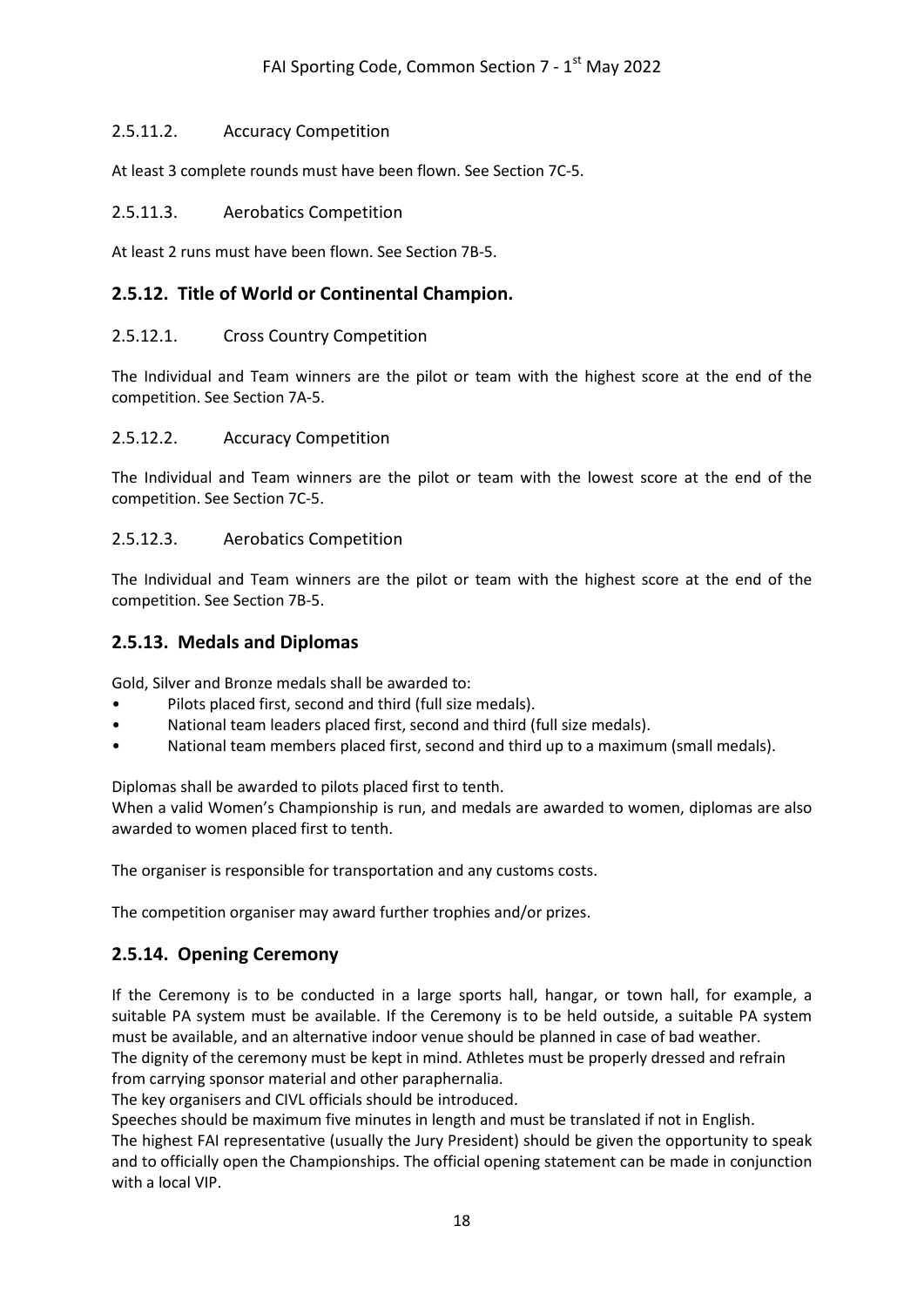The FAI flag should be raised and the FAI anthem played.

The Ceremony may be preceded or followed by a Parade or photo opportunity where the National Teams can be seen with their national flags.

#### <span id="page-18-0"></span>**2.5.15. Award-Giving and Closing Ceremony**

To ensure consistency at all FAI 1st Category event ceremonies, and guarantee that minimum standards of dignity and protocol are adhered to, a standard format for Awards and Closing Ceremonies has been agreed.

See FAI document "Protocol for Award-Giving and Closing Ceremonies at FAI Championships".

#### <span id="page-18-1"></span>**2.5.16. Event Management System**

Full use of the CIVL Event Management System is recommended, but not mandatory. In First Category events and test events, it is mandatory to use the CIVL Event Management System for registration, allocation, publication of all documents and results. CIVL reserves the right to require and/or use other EMS functionalities, including media-orientated features. For all events: It is mandatory for all first time Second Category event pilots to register in civlcomps.org so they can get a CIVL ID.

Pilots must take extra care to fill all information correctly. Pilots who have not registered correctly in civlcomps.org will not be processed in the ranking of the event. Organisers must make sure that the CIVL ID are correct at registration time and when sending the results.

# <span id="page-18-2"></span>*2.6. World Air Games*

The General Rules for World Air Games largely follow the General Section and relevant subsections of the Sporting Code, but may be adapted to suit the logistics of the event. In case of conflict, the WAG General Rules will take precedence.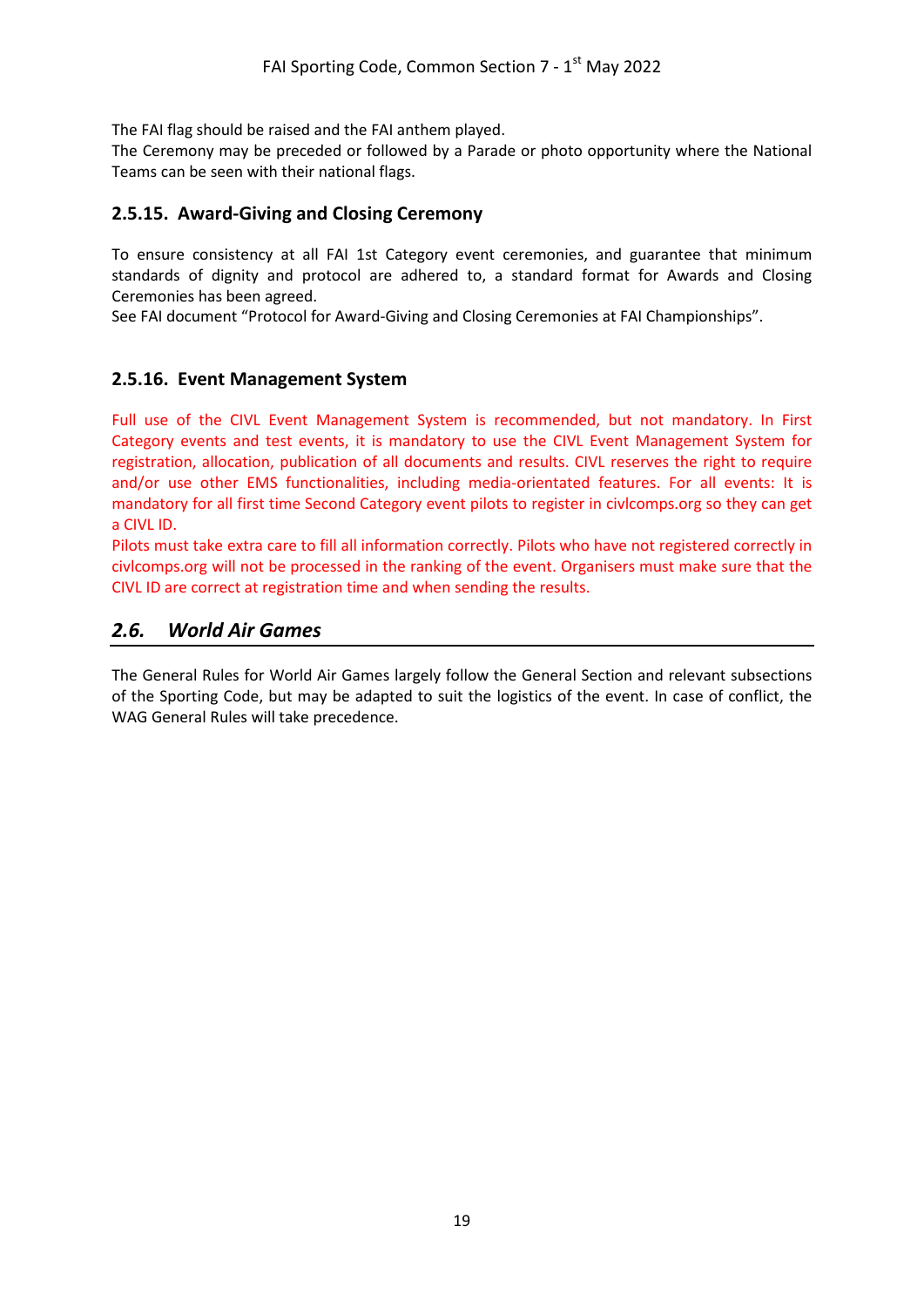# **3. SANCTION FEES**

# <span id="page-19-1"></span><span id="page-19-0"></span>*3.1. Amount of Fees*

For all Category 1 events, the sanction fee will be €4.50 per pilot per scheduled flying day, not including practice days or specific days dedicated to the opening and closing ceremonies.

# <span id="page-19-2"></span>*3.2. Method and Timing of Payment*

At the latest 60 days before the start of the event, the equivalent of the expected sanction fee plus 10% is paid by the organisers to FAI/CIVL bank account.

# <span id="page-19-3"></span>*3.3. Payment of Fees*

All fees have to be paid to FAI/CIVL before a competition starts.

Fee payments must be accompanied by a reference which includes the full name of the competition, the class(es) of competition and the name of the organiser. The clearing code (SWIFT/BIC) of the FAI's bank and the IBAN code must always be included.

FAI CIVL bank account details: Crédit Suisse Private Banking Rue du Lion d'Or 5-7 Case postale 2468 CH- 1002 Lausanne Switzerland

Beneficiary: Fédération Aéronautique Internationale Address: Av. de Rhodanie 54, 1007 Lausanne, Switzerland Bank: Credit Suisse Ltd. (Switzerland) IBAN: CH31 0483 5045 7968 3200 0 Account number: 457968-32 BIC/SWIFT: CRESCHZZ80A Clearing number: 4835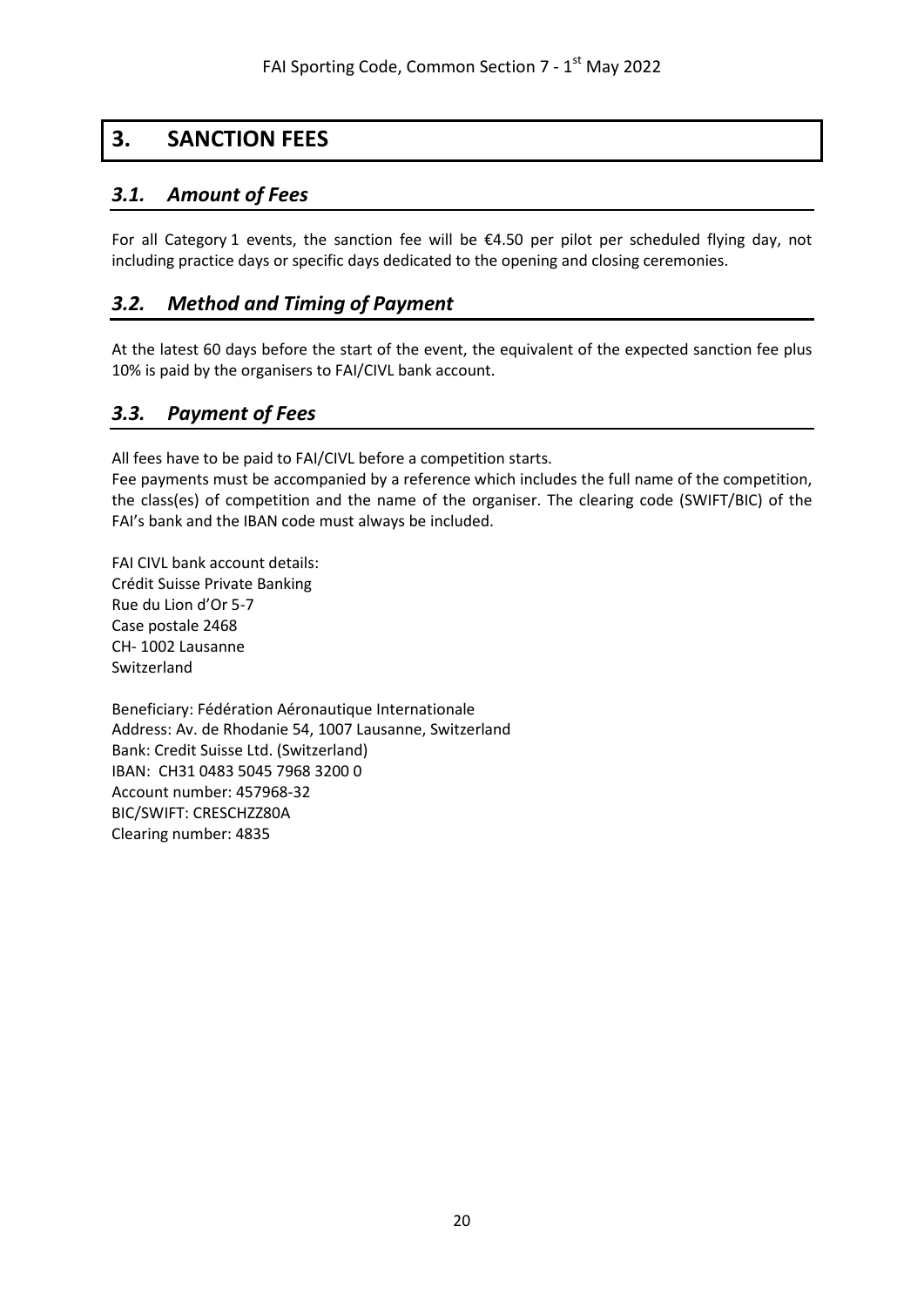# <span id="page-20-0"></span>**4. RESPONSIBILITIES OF ORGANISERS & TEAM LEADERS**

# <span id="page-20-1"></span>*4.1. Detailed Guidelines*

More detailed information on roles and responsibilities can be found in the document: Practical Guidelines for Organising CIVL/FAI Category 1 Championships, which is available for downloading, with other useful documents, from the CIVL website at http://www.fai.org/civl-documents, under Event Organisers, and on FAI website a[t http://www.fai.org/events/fai-organising-events.](http://www.fai.org/events/fai-organising-events)This should be consulted as part of the competition preparations. Use also Section 7 Guidelines and Templates.

# <span id="page-20-2"></span>*4.2. The Competition Organiser*

After the Test Event the Competition Organiser must institute the changes requested by the Steward unless the Competition Organiser presents a written document explaining why these changes are undesirable.

The Competition Organiser must implement any safety recommendations of the CIVL Officers. If the Competition Organiser does not implement the requirements, the Jury President may suspend the competition until such a time that the requirements are satisfied.

# <span id="page-20-3"></span>*4.3. The Meet Director*

The NAC Organising the Championships shall appoint a Meet Director acceptable to CIVL not less than six months before the event. The CIVL Bureau must approve any change of Meet Director. The Meet Director shall take overall operational responsibility for the event including the programme of tasks to be flown. He is also responsible for:

- Publishing a final entry list by the start of briefing on the first flying day.
- Issuing the daily results with minimum delay.
- Reporting the full results, including details of protests or serious problems encountered, to his NAC with copies to FAI and CIVL.

# <span id="page-20-4"></span>**4.3.1. Task Advisory Committee – XC Competition**

This shall be a small committee, which will include at least two pilots elected at the first Team Leader's meeting and one FAI Steward. Task setting and selection remains the ultimate responsibility of the Meet Director, but a task will not be flown without prior reference to the Task Advisory Committee. The Meet Director may replace a Task Committee member after consultation with the other committee members. This may be deemed necessary when a committee member is too late or otherwise not present.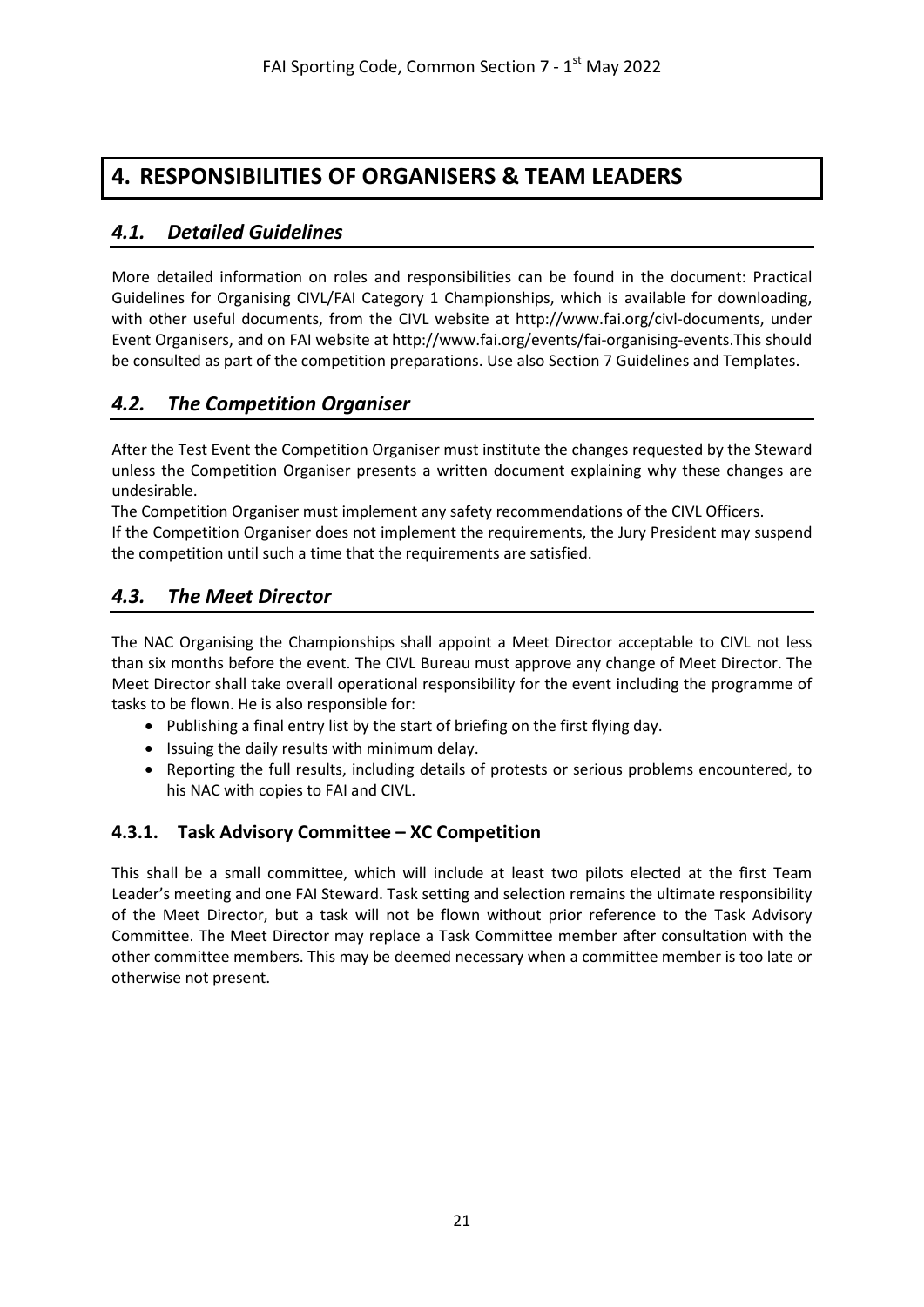# <span id="page-21-0"></span>*4.4. The Safety Director*

The Competition Organiser shall appoint a Safety Director acceptable to the CIVL Bureau whose main responsibility is safety not less than six months before the event. The CIVL Bureau must approve any change of Safety Director. A review of the suitability of the Safety Director should be made by the Steward after the practice event and the bureau may require a replacement Safety Director. The Safety Director must be fluent in both English and the local language. A permanent safety channel and separate telephone numbers must also be allocated for his use. The Safety Director must have knowledge and experience of the site being flown and ideally he must have experience in appropriate competitions.

# <span id="page-21-1"></span>**4.4.1. Safety Director Responsibilities**

The Safety Director is responsible for monitoring all aspects of safety. These matters include but are not limited to: wind speed, the presence of thunderstorms and other potentially dangerous meteorological conditions. Further duties are to monitor in-air crowding at take-off and the presence of dangerous air traffic. He may also prevent pilots launching with unsafe equipment. He has a duty to give a mandatory safety briefing to all pilots prior to the commencement of championship flying.

He should attend Safety Committee meetings and accept input from the Safety Committee.

In cross-country, he has a responsibility to attend Task Advisory Committee meetings, monitoring the setting of goals and routes. He is also responsible for checking that all pilots have reported back. In Accuracy, he has a responsibility to check especially wind speed at launch and target, and pilot separation.

The Safety Director should collect incident reports and discuss the incidents with the Steward, present the conclusions at the next pilot briefing and shall submit a consolidated and detailed report to CIVL within a month of the end of the competition.

The Safety Director may stop a task or suspend launch at any point for reasons of safety. He shall report his decisions to the Jury President.

# <span id="page-21-2"></span>**4.4.2. Safety Committee**

#### 4.4.2.1. XC Competition

A Safety Committee must be formed and shall include a minimum of three pilots elected by the Team Leaders at the first team leaders briefing. The Safety Committee shall be responsible for evaluating all tasks and advising the Meet Director as to the safety of each proposed task prior to task briefing.

Safety Committee should only include pilots with experience appropriate to the flying site and conditions and should not be made up only of pilots expected to achieve high ranking in the competition, but should include pilots of different rankings.

Every Safety Committee pilot must be on radio.

The Meet Director may replace a Safety Committee member after consultation with the other committee members. This may be deemed necessary when a committee member is late or otherwise not present.

The Meet Director and the Safety Director have the responsibility for determining safe or unsafe flying conditions, while the Safety Committee serves as a check and balance for safety considerations.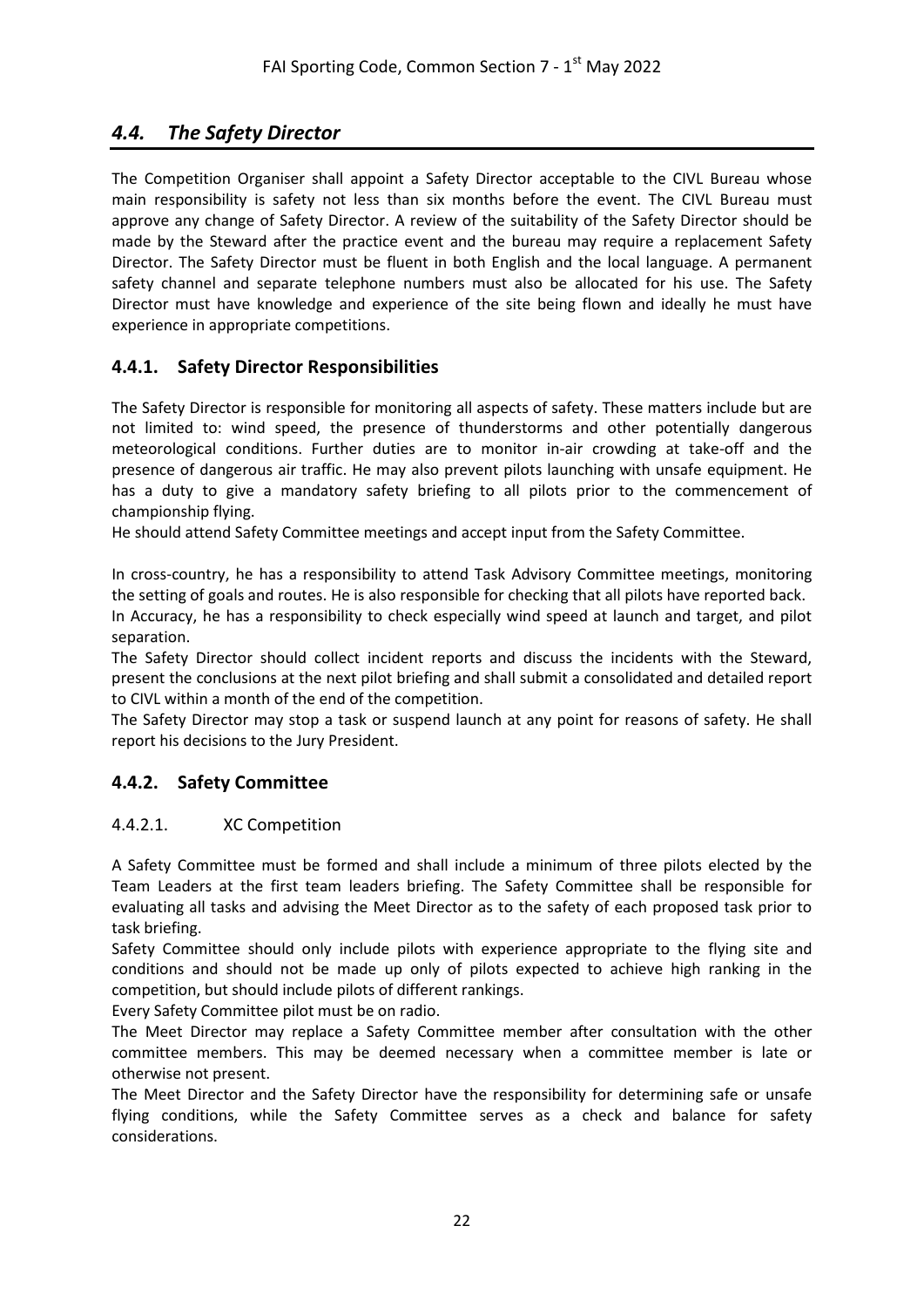The ultimate responsibility for a pilot's safety lies with the decisions of the pilot himself and is not guaranteed by the actions or decisions of the Meet Director or the Safety Committee. All pilots have a duty to monitor the flying operations and report to the Meet Director when conditions become unsafe either on launch or on course.

This should be done using the phrases Level-1 (safe), Level-2 (strong) or Level-3 (Too strong), to avoid confusion.

No person may be a member of both the Safety Committee and the Task Advisory Committee.

#### 4.4.2.2. Accuracy Competition

A Safety Committee must be formed. The Safety Committee's duty is to monitor the flying operations and report to the Meet Director when conditions become unsafe either on launch, on course or on the target. The Safety Committee should include: Meet Director or deputy, Launch Marshal or deputy, a senior member of the judging team and a minimum of two experienced participating pilots, no more than one of which may be from the host nation.

#### 4.4.2.3. Aerobatics Competition

A Safety Committee must be formed and shall include three pilots elected by the pilots during the General Briefing from proposals put forward by the Meet Director.

# <span id="page-22-0"></span>*4.5. Meet Officials*

No person may serve as a meet official (including but not limited to Meet Director, Safety Director, organisers, etc.) and a national team member (i.e. pilot, team leader) during the same competition, simultaneously or sequentially, beginning with the first mandatory pilot safety briefing.

The intent of this rule is to prevent individuals in a position to effect scoring or results from taking part in both the organisation and the competition itself.

# <span id="page-22-1"></span>*4.6. Team Leader Responsibilities*

#### <span id="page-22-2"></span>**4.6.1. Liaison**

Each team must have a Team Leader. A competing pilot can be a Team Leader. Nations with few pilots can be represented by the same Team Leader.

The Team Leader may be a competitor or crew but preferably should be additional to them.

If a national team has pilots flying from more than one site, the Team Leader may nominate a deputy for such sites.

The Team Leader is the liaison between the organisers and his team and is responsible for the proper conduct of his team members, for ensuring that they do not fly if ill or suffering from any disability which might endanger others and that they understand the rules.

#### <span id="page-22-3"></span>**4.6.2. Authority**

<span id="page-22-4"></span>The team leader has the authority to remove any member of his team from an event.

#### **4.6.3. Accidents**

Each team leader is responsible for submitting a report to the Safety Director for any accident involving a member of his/her team. This shall be submitted prior to the team leaders' meeting on the day following an accident.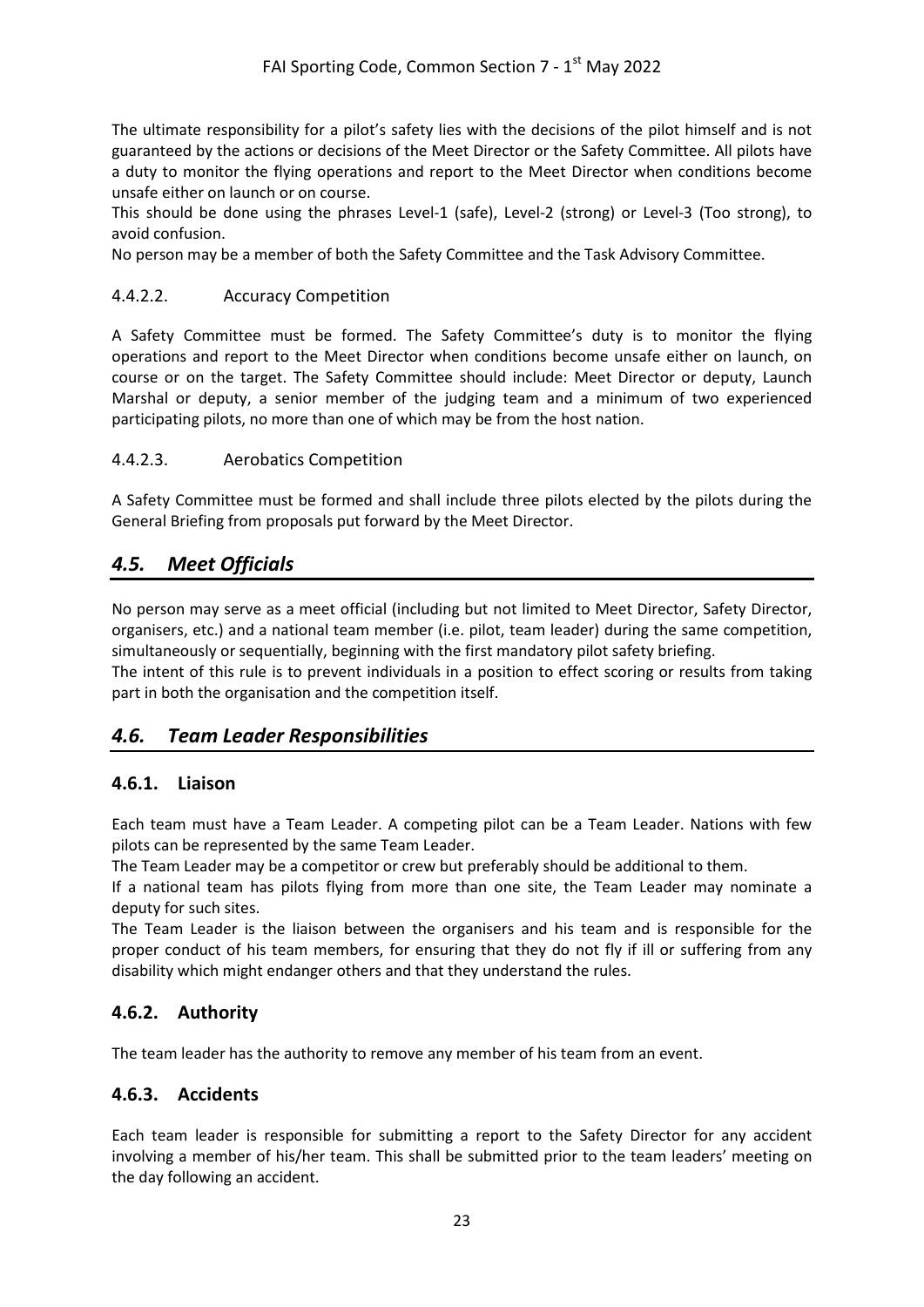# **5. PREPARATION& REGISTRATION**

# <span id="page-23-1"></span><span id="page-23-0"></span>*5.1. Programme and Facilities*

### <span id="page-23-2"></span>**5.1.1. Provision of information**

The organisers shall provide all facilities necessary for the satisfactory operation of the championships and publish the following information, as appropriate, as far in advance as possible:

- Programme of the championships with dates and times
- Names of the Meet Director, key officials and stewards
- General operational information, including meteorological, medical and safety arrangements, repair facilities and communication information
- Meteorological facilities including daily forecasts with synoptic charts, and satellite presentation
- Information on likely tasks
- Airspace restrictions and any hazardous considerations
- Accommodation and food arrangements, including facilities for press and visitors
- Plans of airfields or sites to be used, showing flying layout and location of entrances and administrative and domestic buildings, car and trailer parks
- Full list of documents and equipment to be provided by competitors
- A provisional entry list on request
- Details of extra language or interpreting facilities
- Pilot entry qualifications, fees and deadlines

#### <span id="page-23-3"></span>**5.1.2. Entry fee package**

As a minimum the following should be included in the fee, when appropriate:

- One map or chart of an adequate scale which must clearly indicate all take offs, landing turn points, restricted airspace and restricted areas. The chart must have a clearly visible grid that matches the GPS co-ordinates used for the competition
- Contest numbers, identity badges and all competition papers

For the minimum possible additional fee to pilots, organisers shall provide:

- Transport of gliders and pilots to and from the take-off site
- Retrieval from out landings along stated routes
- (Optionally) packed lunches or restaurant coupons on each flying day.

#### 5.1.2.1. Accuracy Competition Transport

Transport of gliders and pilots between HQ or pre-determined pick-up point and the take-off site on each flying day should be included in the fee.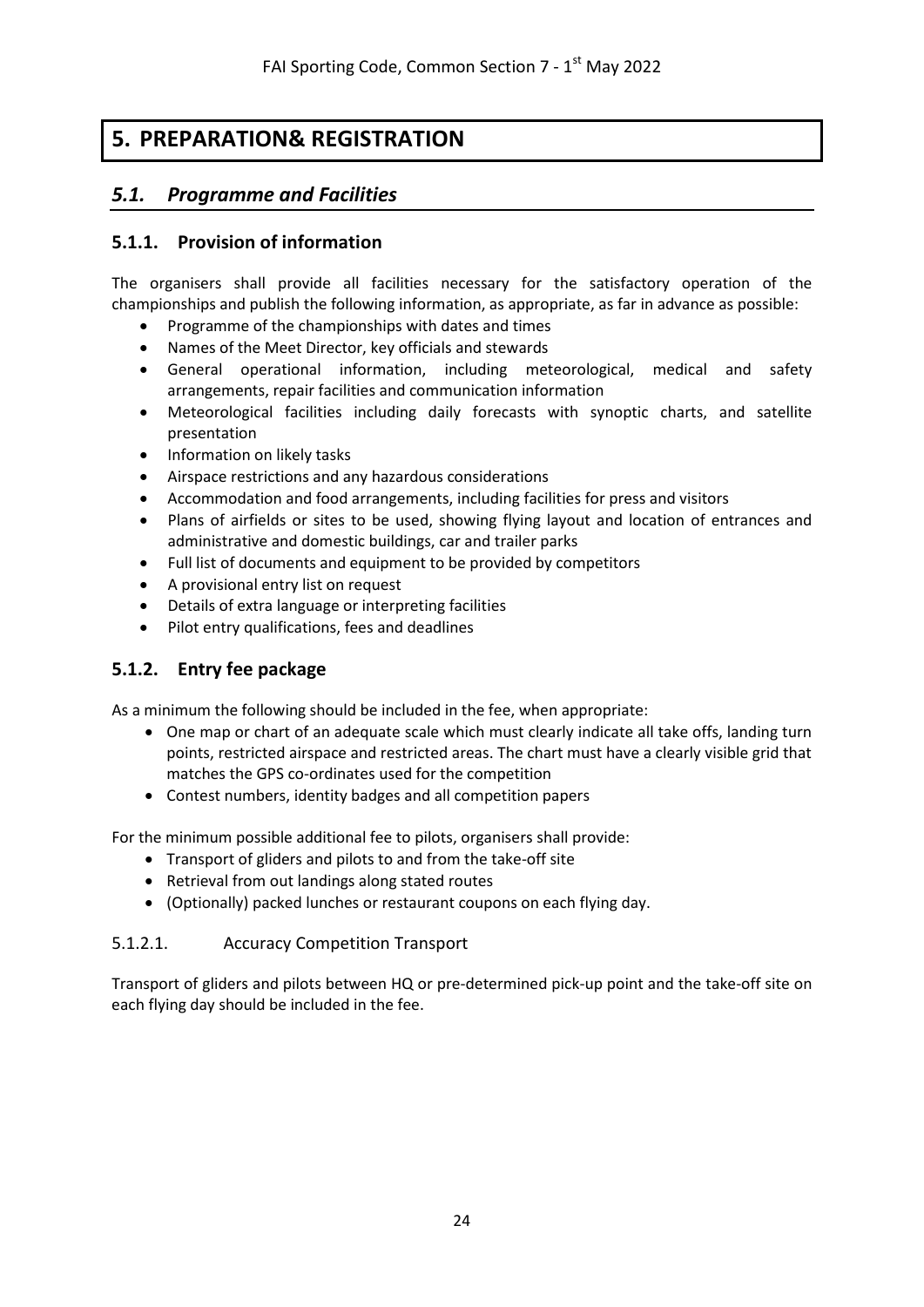# <span id="page-24-0"></span>**5.1.3. Website**

The organiser shall provide a competition website at least 6 months before the championship starting date. It shall give the information listed above and details of entry requirements, deadlines and procedures for the championship. Once approved, a copy of the Local Regulations should be available for download from the site and a link provided to that document on the FAI/CIVL website. If Local Regulations are posted to the site prior to being approved by CIVL then they should be clearly marked "NOT YET APPROVED BY CIVL".

### <span id="page-24-1"></span>**5.1.4. Headquarters**

The competition headquarters, all pilot information, maps and any GPS uploads must be prepared before registration is scheduled to commence.

# <span id="page-24-2"></span>*5.2. Registration and Scrutineering*

#### <span id="page-24-3"></span>**5.2.1. Reporting**

On arrival at the championships site each Team Leader and his team members shall report to the Registration Office to complete their entry forms, have their documents checked and to receive any supplementary regulations and information.

## <span id="page-24-4"></span>**5.2.2. Ceremonies**

The programme for the opening ceremony shall be given in writing to team leaders on arrival. The programme for the closing ceremony and prize giving shall also be published, in writing, at least four days in advance of the ceremony.

#### <span id="page-24-5"></span>**5.2.3. Insurance**

Documentary proof of insurance as specified by the Competition Organiser on the entry form or in the Local Regulations shall be made available to the organisers before starting to fly from the competition site.

#### <span id="page-24-6"></span>**5.2.4. Contest Numbers**

The Competition Organiser may allocate numbers or letters to each competing glider. Helmet stickers may also be required. Their placement will be specified in the Local Regulations. Failure to display numbers as required is a technical offence and may be penalised accordingly. It is not allowed to have a second number on the glider in addition to the official competition number.

Hang Gliding: To improve visibility and make glider identification easier, all competitor gliders must either display two organiser-provided patches of contrasting material with competition numbers on their leading edges or a high contrast graphics or a high contrast nose cone.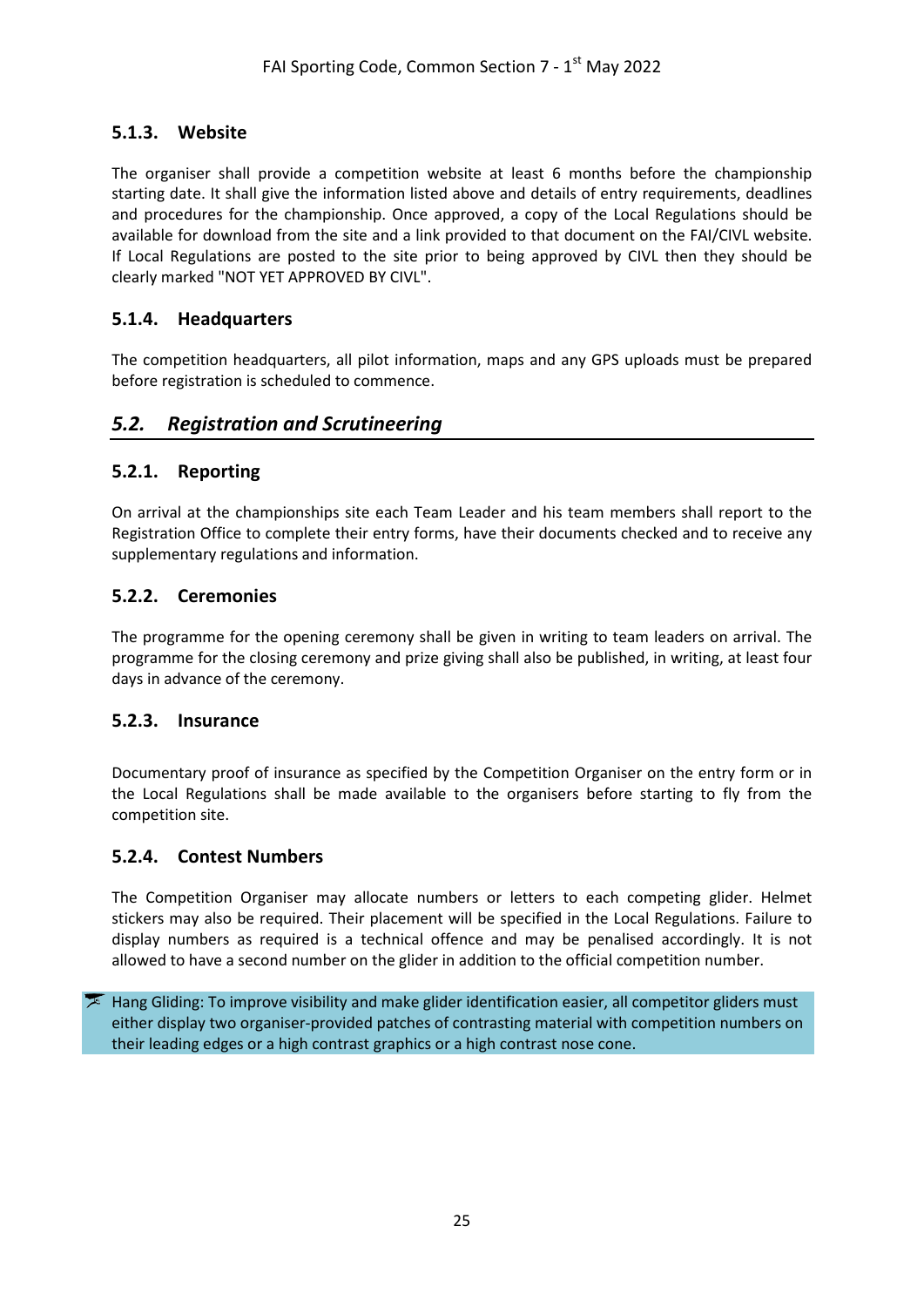# <span id="page-25-0"></span>**5.2.5. Glider acceptance check.**

All gliders must be made available to the Competition Organiser during the period of registration, for an acceptance check, in the configuration in which they will be flown. After the opening of the launch window on the first scheduled competition day or the first competition flight of the first round on the first scheduled day no change of pilot or glider may be made except as specified under the conditions Damage to a competing glider (see relevant subsections).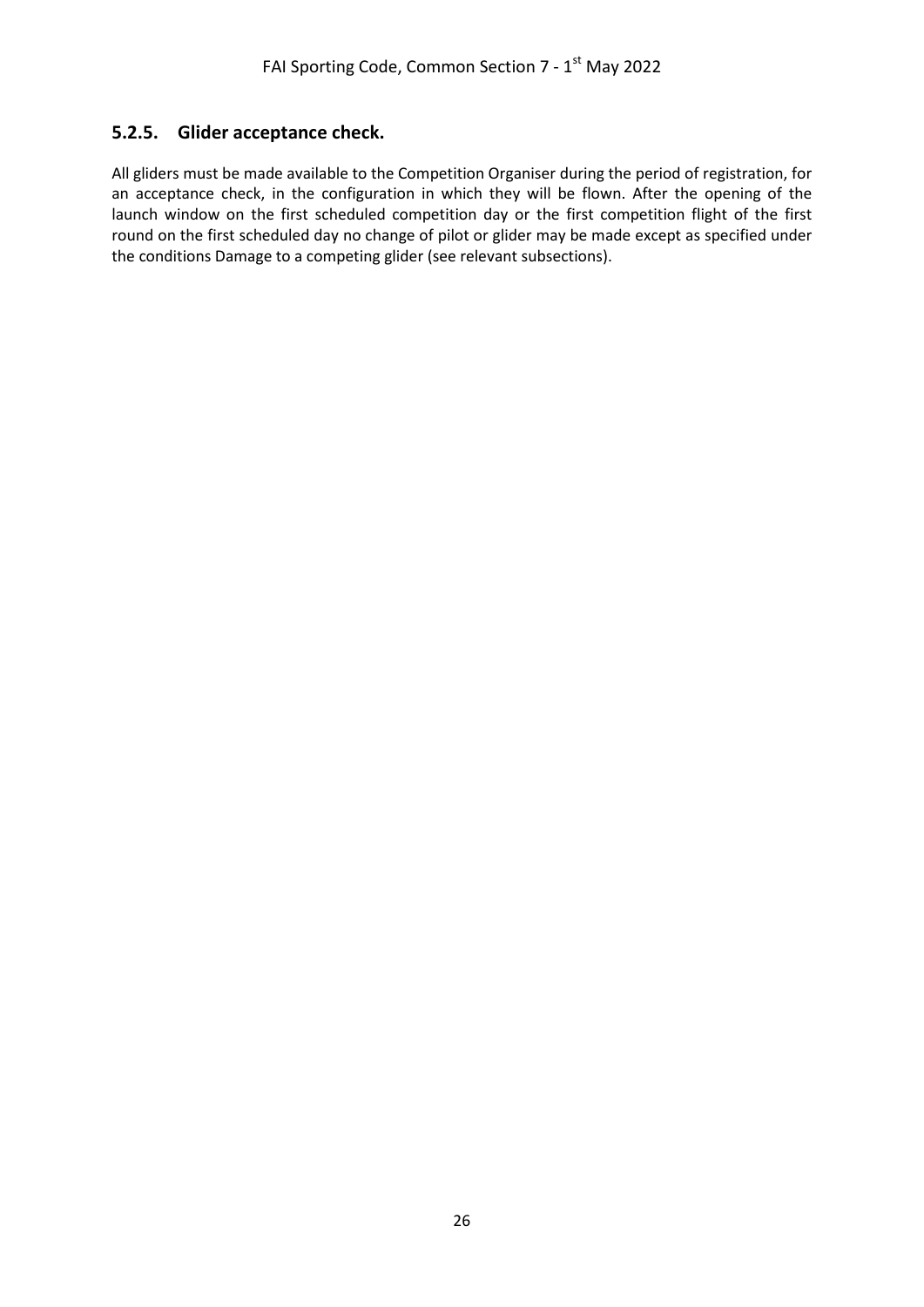# **6. LOCAL REGULATIONS**

# <span id="page-26-1"></span><span id="page-26-0"></span>*6.1. Local Regulations and Hierarchy*

These are the rules for a specific event prepared by the Competition Organiser to supply additional information and rules to team leaders and pilots. They are to be used in conjunction and must not conflict with the General Section and Section 7 of the FAI Sporting Code. They should also cover those areas where Section 7 or the General Section give discretion or a choice in the rule. The hierarchy of rules is that Section 7 takes precedence over the Local Regulations and the General Section takes precedence over Section 7.

# <span id="page-26-2"></span>*6.2. Format and Template*

Local Regulations for a Category 1 Championship and the Test Event prior to the Category 1 Championship, must use the order and format provided in Section 7 Guidelines and Templates, so that team leaders and pilots become familiar with a consistent layout and order of content.

# <span id="page-26-3"></span>*6.3. Approval and Publication*

The Local Regulations shall be approved by CIVL Bureau and not subsequently changed, except under the conditions stated below. In the approval process for the Local Regulations, CIVL Bureau should involve the appropriate committee and the steward who will be working at the event.

Local Regulations should be submitted to CIVL Bureau 8 months prior to the event and approved and published at least 6 months prior.

Once approved, the Local Regulations will be published on the CIVL website and CIVL Delegates will be notified. The Competition Organiser should, as a minimum, publish on his website a link to the approved Local Regulations. Any version of the Local Regulations published by the Competition Organiser before approval by CIVL Bureau must display a clear and prominent statement to that effect.

# <span id="page-26-4"></span>*6.4. Entry Requirements and Local Regulations*

The entry requirements form a part of the Local Regulations and may be approved and published earlier than the final Local Regulations in order to give pilots and NACs maximum time to prepare. The same approval procedure should be followed prior to publication of entry requirements.

The Competition Organiser may additionally send this documentation direct to FAI member associations.

The organiser may also supply competitors with supplementary information on arrival at the championship site but the CIVL Bureau must have approved any matter intended to have the force of a competition rule as a minimum.

# <span id="page-26-5"></span>**6.4.1. Changes to Local Regulations**

The Competition Organiser shall make any changes to Local Regulations which are necessary to comply with rule changes published in the Sporting Code between the date of approval (by CIVL) of those regulations and the start of the Championship.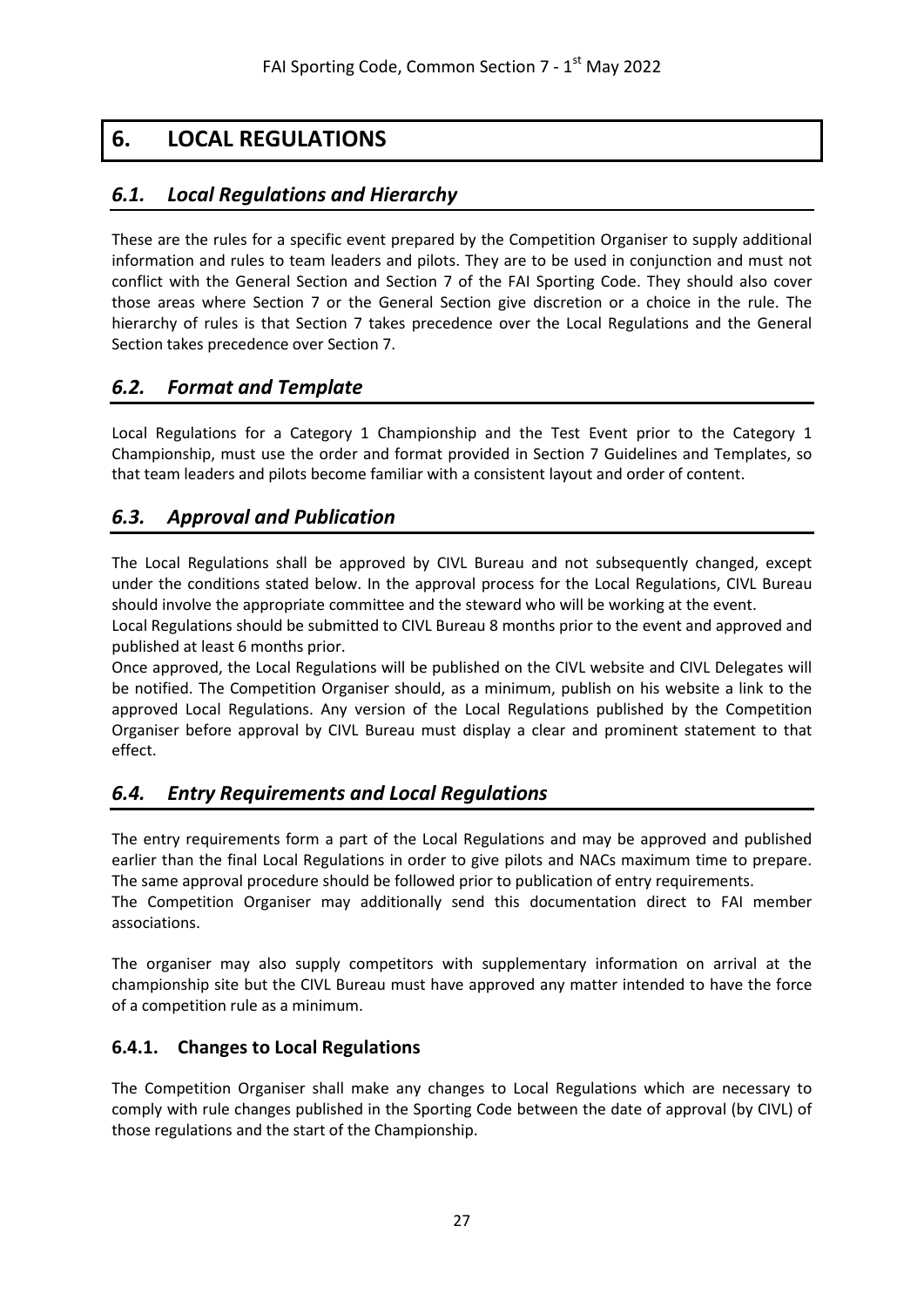Any further additions or amendments to the published Local Regulations shall be announced by the Meet Director after discussion with the Steward and Team Leaders and approval by the Jury. Such changes might include, for example, adjustments to task parameters, policy on rest day, programme timings etc. If changes are made after the event has started, they shall not be applied retrospectively.

For necessary changes to S7 rules (for safety reasons, for example), or to the Local Regulations that put them in conflict with S7 rules, agreement of the Meet Director, Jury and 2/3 of the Team Leaders present at the meeting, is required.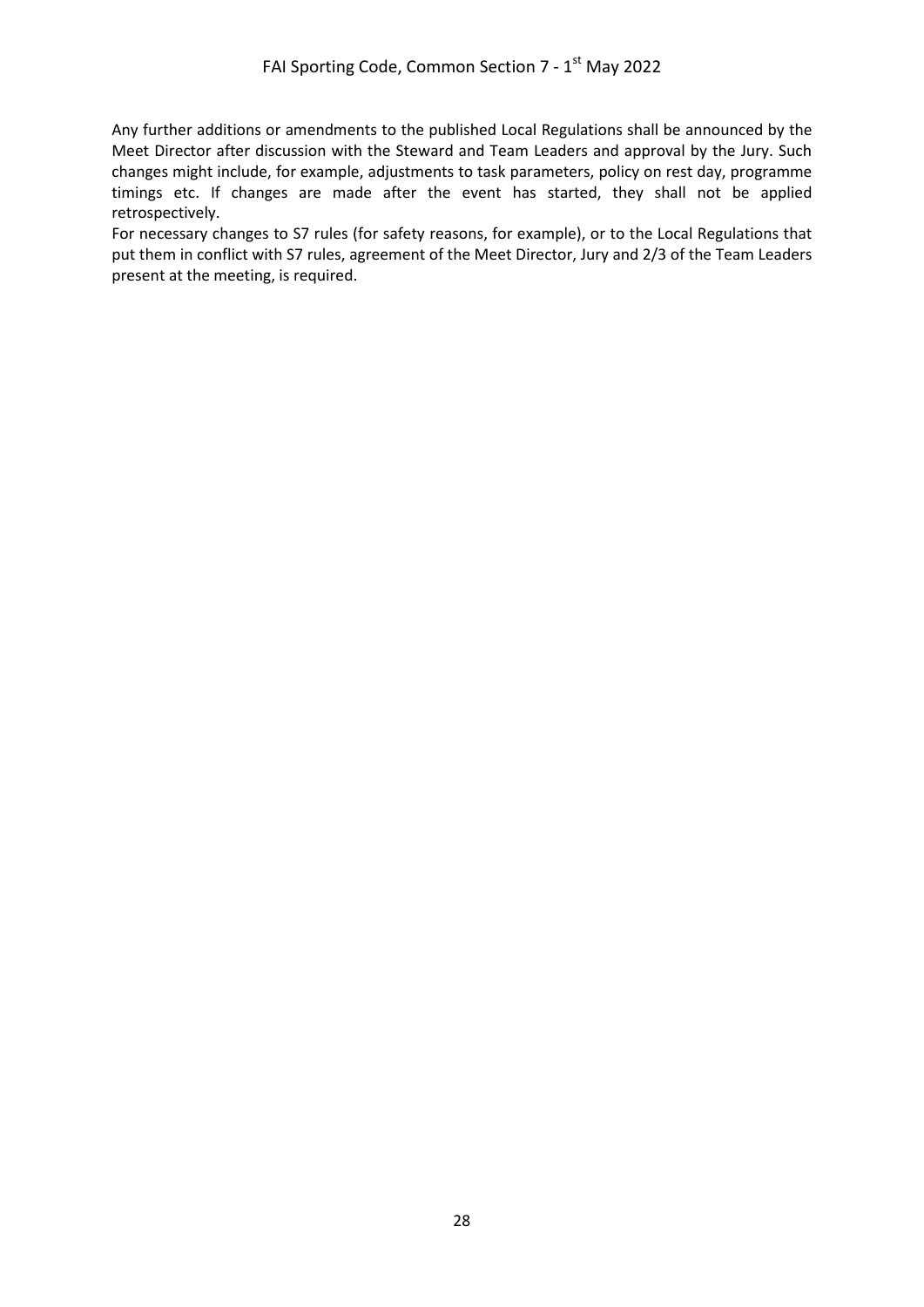# **7. OPERATIONAL ASPECTS**

# <span id="page-28-1"></span><span id="page-28-0"></span>*7.1. Pilots' Briefing*

The Meet Director shall hold a briefing for Team Leaders and/or competitors before each task, at which full meteorological and operational information concerning the tasks shall be given. Task, weather, airspace information, and any special requirements shall be in writing. If possible, a meteorologist prepared to answer questions from pilots shall give weather briefings.

Flight safety requirements given at briefing shall carry the status of regulations.

Briefings may be postponed from the set time in the event of bad weather and further briefings be given if necessary.

<span id="page-28-2"></span>All briefings must be conducted in English.

# *7.2. Team Leaders' Meetings*

In XC, communication between the organisers and competitors is normally through Team Leaders meeting, although pilots normally attend a daily task briefing also. In Aerobatics, all pilots must attend the morning briefing. In Accuracy, pilots may attend with Team Leaders at the morning briefing.

Typically, these meetings review the previous day's flying, report on any incidents or safety issues, and provide logistical and weather information for the day ahead. It is also the opportunity for Team Leaders to raise any issues.

Team Leaders Meetings are held at the Meet Director's initiative but shall also be held within 18 hours if five or more Team Leaders request a meeting with the Organisation.

# <span id="page-28-3"></span>**7.2.1. First Team Leaders Meeting**

The Meet Director shall hold a Team Leaders' Meeting before the start of the first task/round/run of the competition. Typically, this meeting is held after the Mandatory Safety Briefing. Logistical, operational and safety aspects may be emphasised encouraging Team Leaders to ensure their pilots understand, especially those with limited English and/or new to Category 1 competitions. Any issues arising from the Mandatory Safety Briefing can also be addressed or finalised.

# <span id="page-28-4"></span>*7.3. Operational Regulations*

#### <span id="page-28-5"></span>**7.3.1. Compliance with the law.**

Each competitor is required to conform to the laws of the country in which the Championship is held. This includes rules of the air

# <span id="page-28-6"></span>**7.3.2. Unsporting Behaviour**

Unsporting behaviour should be dealt with according to Section 7 Guidelines and Templates, Chapter 6, and General Section 5.2.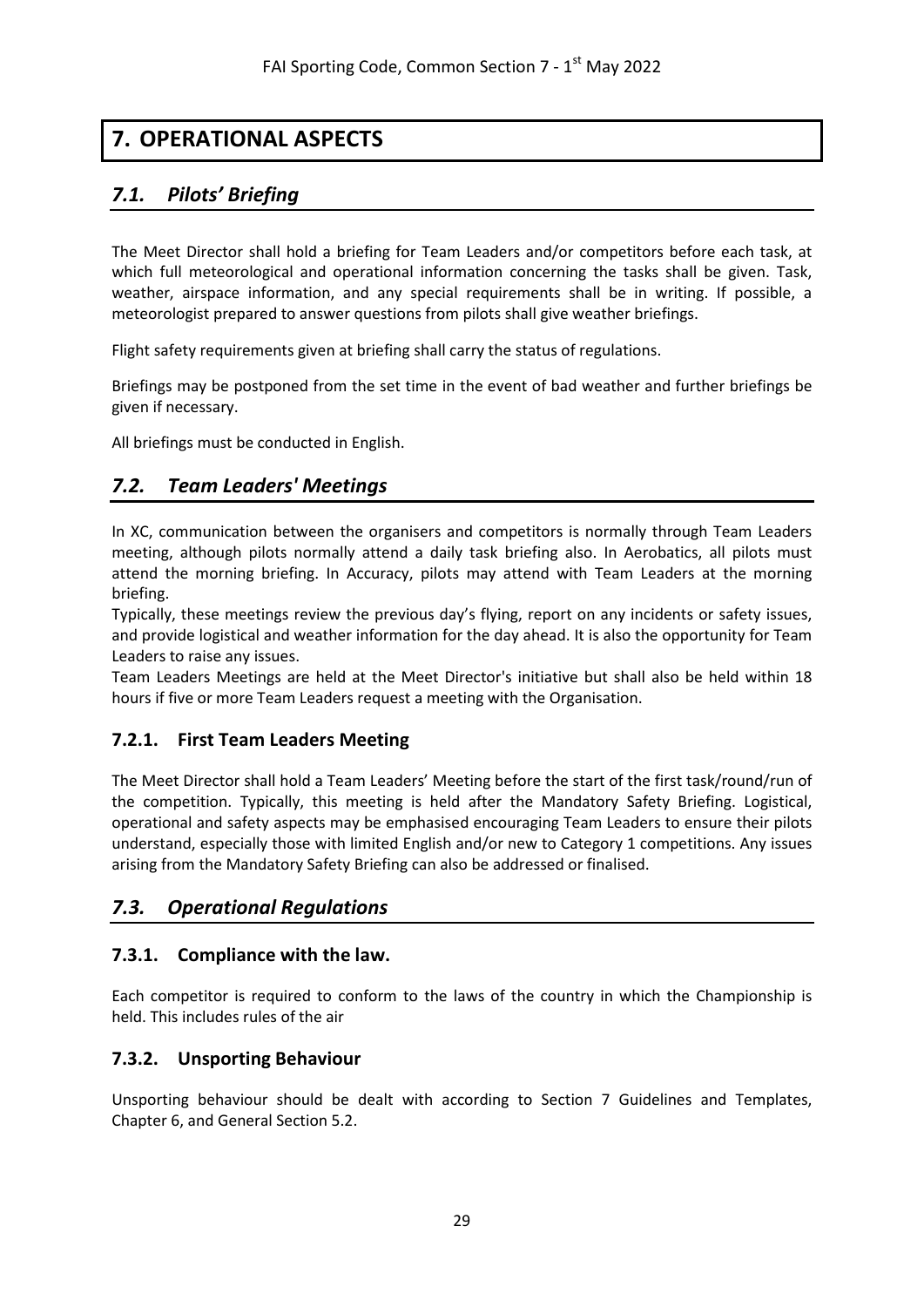# <span id="page-29-0"></span>**7.3.3. Airworthiness.**

Each glider shall be flown within the limitations of its certificate of airworthiness or permit to fly and its manufacturer's published limitations. See relevant subsections.

### <span id="page-29-1"></span>**7.3.4. Damage to a Competing Glider**

<span id="page-29-2"></span>See relevant subsections.

# **7.3.5. Scoring, Penalties, Complaints, Protests**

<span id="page-29-3"></span>See relevant subsections.

#### **7.3.6. Measurement of Distance**

All distance measurements in Local Regulations and task briefings for Category 1 events shall be given in metric units.

## <span id="page-29-4"></span>**7.3.7. Pre-flyers**

<span id="page-29-5"></span>Experienced pre-flyers must be available. Further details are in Chapter 8.

# **7.3.8. Test Flying**

No competitor may take-off during a competition day from the competition site without the permission of the Meet Director. This may be given for test flying.

#### 7.3.8.1. Accuracy Competition Test Flying

When test flying, pilots must not attempt to make a target approach. The Meet Director may also allow competition pilots to fly to the landing field when the competition has been stood down but pilots should not attempt a target approach.

#### <span id="page-29-6"></span>**7.3.9. External Aid to Competitors**

As far as possible, the contest shall be between individual competitors, neither helped nor controlled by external aids.

In Cross-country events, any help in navigation or thermal location by any non-competing aircraft, including competing gliders not in the act of carrying out the task is prohibited. Pre-fliers must land or fly in a designated area as soon as possible after task flying has started (see Chapter 8, Pre-flyers).

In Accuracy, coaching pilots to the target by radio or other external aid is forbidden.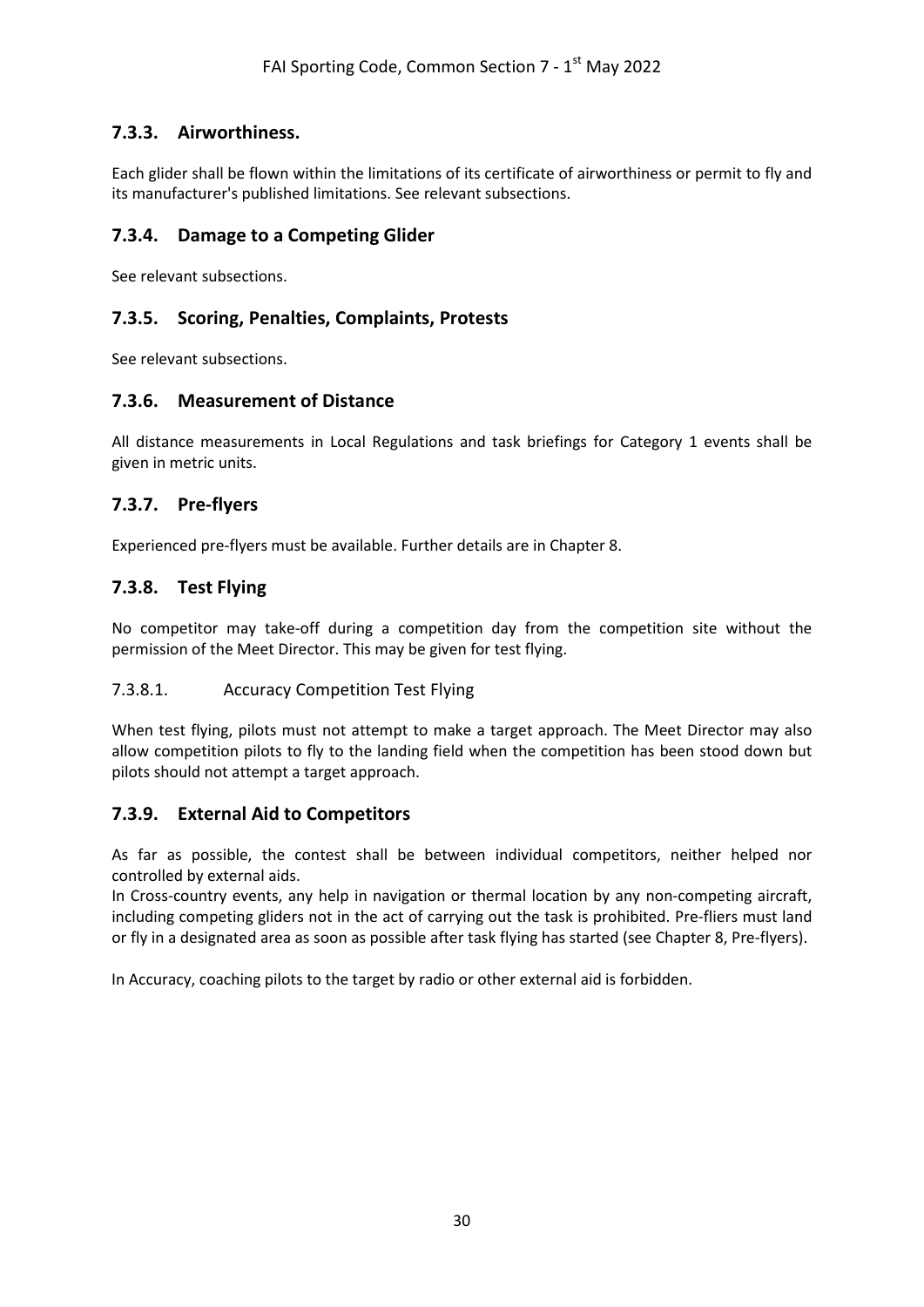# **8. PRE-FLYERS (WIND DUMMIES) & OTHER FLYERS**

# <span id="page-30-1"></span><span id="page-30-0"></span>*8.1. Objective*

The object of pre-flyers is to assist the Meet Director in deciding when to start take-offs, and to provide information to competitors about the thermal prospects.

# <span id="page-30-2"></span>*8.2. Timing of Flights*

To give the Meet Director the information he needs, the pre-flyers must fly when and where he wants them to, even if this results in their landing out.

# <span id="page-30-3"></span>*8.3. Limit of Flights*

When competition flying begins, the pre-flyers have done their job and must land or fly in a designated area as soon as possible so that they do not interfere with competition flying; in any event they may not fly beyond the start gate.

# <span id="page-30-4"></span>*8.4. Status and Expertise*

Pre-flyers must be a part of the organisation and receive similar benefits as other helpers. They must not be members of teams.

Pre-flyers should be pilots of equivalent skill to the competitors. It should be an honour to be chosen as a wind dummy and good ones are valuable at assisting in task decisions.

<span id="page-30-5"></span>The status of pre-fliers and their important role in Championships should be recognised.

# *8.5. Other Flyers*

#### <span id="page-30-6"></span>**8.5.1. Free Flyers**

Free flyers and personnel associated with teams must not be permitted to fly the tasks or sections of it; it is particularly important that they do not approach goal fields.

# <span id="page-30-7"></span>**8.5.2. Media**

For each task, the Meet Director, after consultation with the Steward, will determine the press flying activity for the day. On days when media flying is to take place the Meet Director is to brief Team Leaders and FAI Officials in advance. It is mandatory for GPS to be carried by all press aircraft and for the pilot to maintain radio communication with the Safety Director; press aircraft are to fly down and land immediately if communications are lost.

#### <span id="page-30-8"></span>**8.5.3. Air Marshals**

Where air marshals are appointed for a Championship they must fulfil the same eligibility criteria as are required of pilots.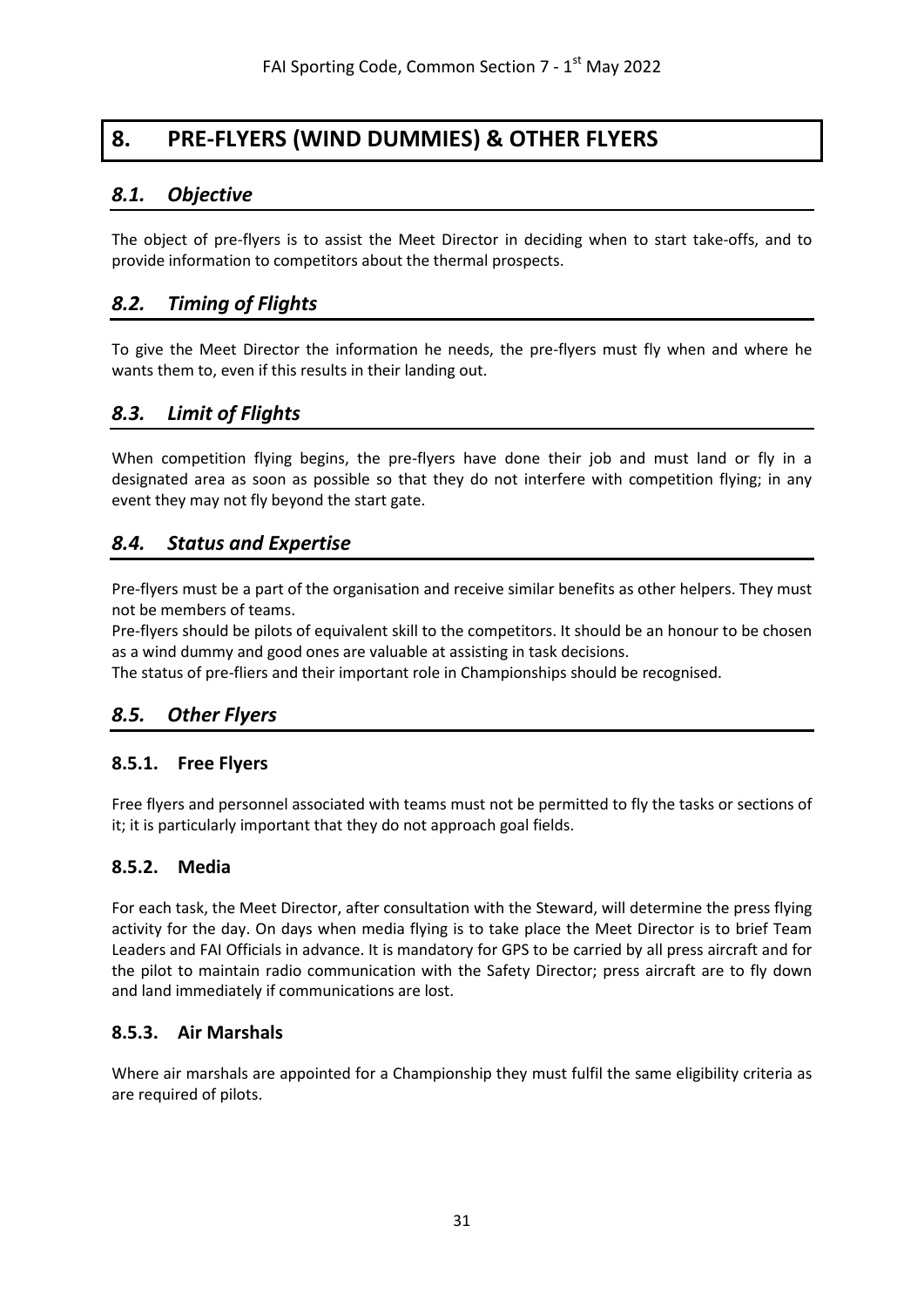# <span id="page-31-0"></span>*8.6. Meet and Safety Directors*

Neither the Meet Director nor the Safety Director shall fly while a task is in progress; end of a task is defined as when all competing pilots have reported back. This does not exclude either official from flying in a helicopter or other such aircraft to aid in a search.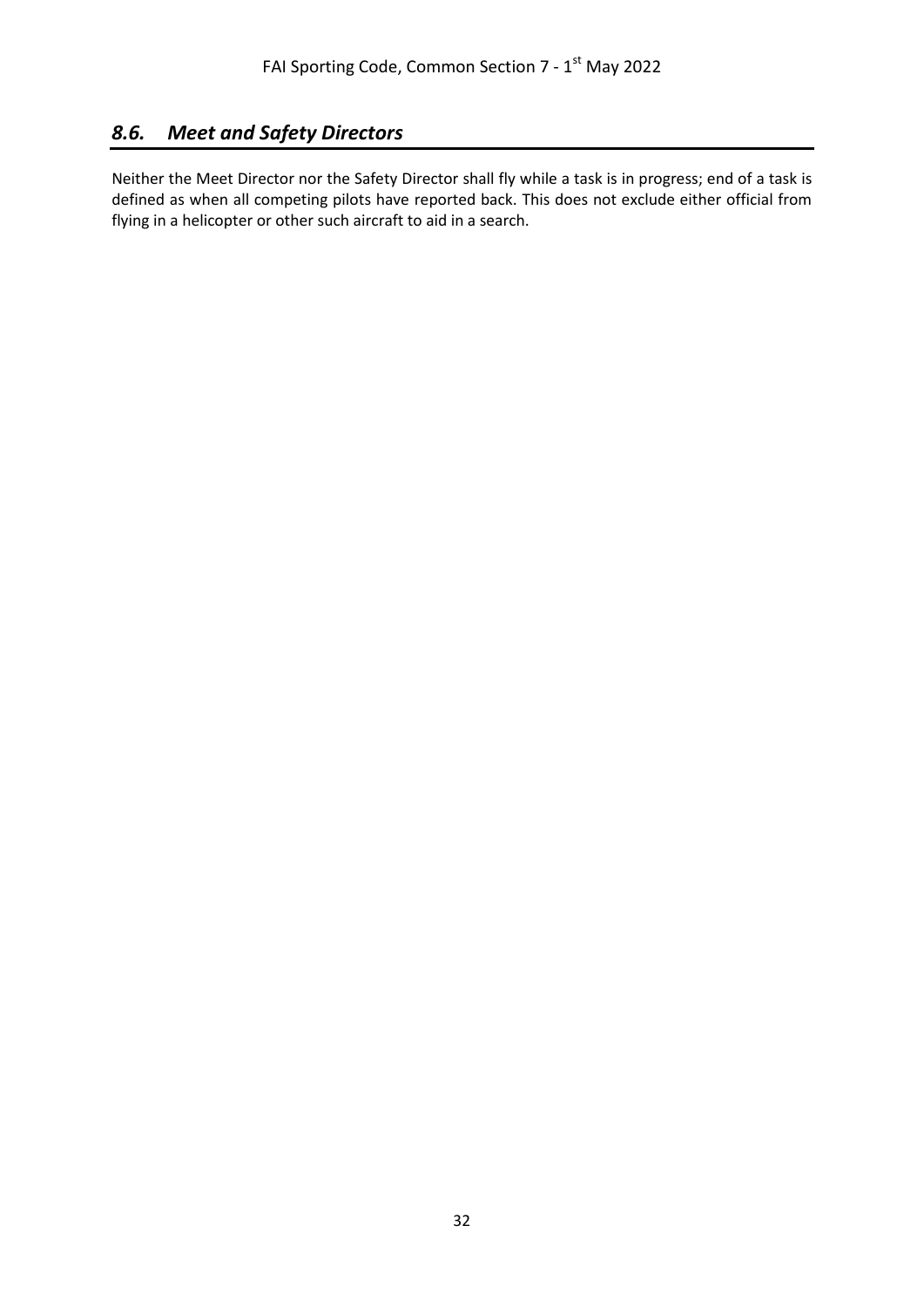# <span id="page-32-0"></span>**9. FLIGHT SAFETY**

# <span id="page-32-1"></span>**9.1.1. Safety Briefing**

It is mandatory for all pilots to attend the mandatory Safety briefing (4.4.1) prior to the commencement of flying; pilots who fail to do so will not be allowed to compete.

# <span id="page-32-2"></span>**9.1.2. Dangerous Flying Conduct**

It is the responsibility of every pilot to fly in such a way that personal safety and the safety of others is maintained at all times. The Meet Director may penalise competitors who fail to observe this rule, or exclude them from the results.

# <span id="page-32-3"></span>**9.1.3. All Flying Banned**

Both the Meet Director and the Safety Director have the power to ban flying from the site if a task or day is cancelled due to dangerous conditions.

# <span id="page-32-4"></span>**9.1.4. Pilot Competence**

Both the Meet Director and the Safety Director have the power to exclude from the Championship pilots who demonstrate a lack of the necessary skills for safe launching, flight or landing. The steward will be consulted before such decision is taken.

#### <span id="page-32-5"></span>**9.1.5. Fitness**

A pilot may not fly unless he is fit. Any injury, drugs or medication that might affect the pilot's performance in the air must be reported to the Director before flying.

#### <span id="page-32-6"></span>**9.1.6. Drugs**

Performance enhancing drugs are prohibited. Refer to General Section 3.11.2.See also http://www.fai.org/cimp-anti-doping-programme

#### <span id="page-32-7"></span>**9.1.7. Pilot Equipment**

Detailed rules on standards for helmets, reserve parachutes, glider conformance and other equipment are provided in the relevant subsections.

The purpose of these standards is to ensure a certain minimum level of structural integrity and pilot safety in all classes of hang gliders and paragliders and associated equipment.

CIVL recognises that some pilots will choose to trade performance, cost, comfort, convenience, etc. over safety in their choice of personal safety equipment. The results of accidents and injuries affect not just the pilots that may injure themselves due to lack of protection, but friends and family, and the sport as a whole. History shows us that injuries could have been prevented with simple means of better personal protection. E.g. crushable foam in helmets. CIVL also recognises the fact that pilots are personally responsible for their own and others' safety at all times, both in competition and free flying. No rules or equipment can prevent accidents when human factors are involved in decision making. However certain safety equipment can in some cases prevent severe injuries without incurring major negative factors for pilots. E.g. parachutes. CIVL will therefore mandate the use of some personal safety equipment, and will set minimum standards of that equipment where needed.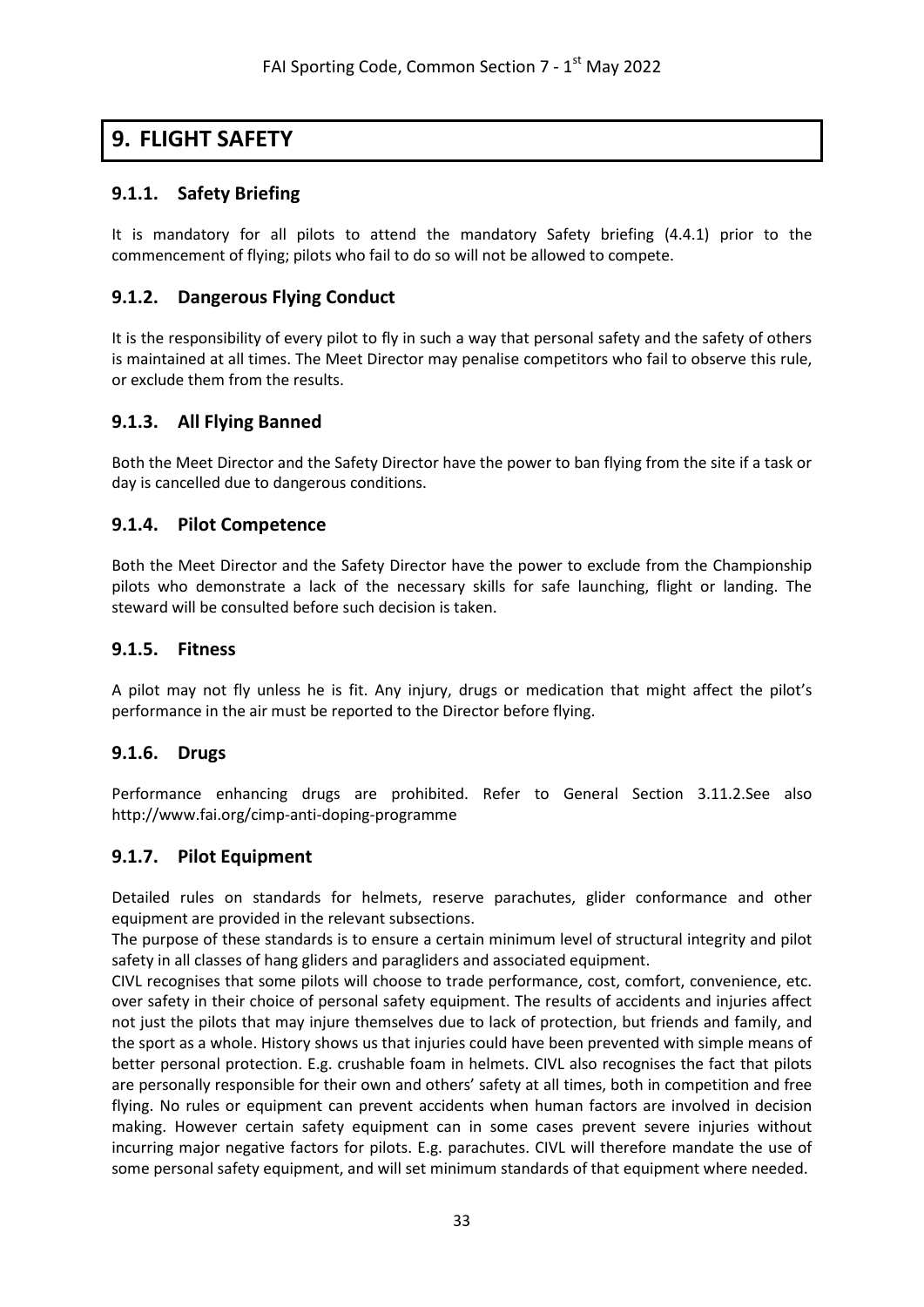# <span id="page-33-0"></span>**9.1.8. Pre-flight Check**

Each glider shall be given a pre-flight check by its pilot, and may not be flown unless it is serviceable. Pilots shall ensure that they have a proper hang check, leg loop check and/or no twists in the risers/lines, immediately prior to launch.

### <span id="page-33-1"></span>**9.1.9. Maximum Wind Speed**

The organiser shall include in the Local Regulations a reasonable maximum wind speed in which a task may be flown.

#### <span id="page-33-2"></span>**9.1.10. Emergency Medical Provisions**

In Cross-country, an English speaking emergency doctor or medical technician with proper equipment must be available at take-off and at a strategic location during the task. A helicopter with rescue equipment must be available. The normal expected response time shall be announced in the bid and stated in the Local Regulations.

In Accuracy and Aerobatics, an English speaking emergency doctor or medical technician with proper equipment must be available at take-off and at the target. Local Regulations will state response time for evacuation by ambulance to hospital or specialist medical centre. Helicopter evacuation is not mandatory, but if available, the Local Regulations will state the response times.

#### <span id="page-33-3"></span>**9.1.11. Action in the Event of a Casualty or Serious Accident**

The Competition Organiser and Meet Director shall be knowledgeable of and consider following all the procedures outlined in the FAI document 'Guidelines in the Event of a Casualty or Serious Accident at FAI Airsports Events' which is sent to all Category 1 Competition Organisers by the FAI office.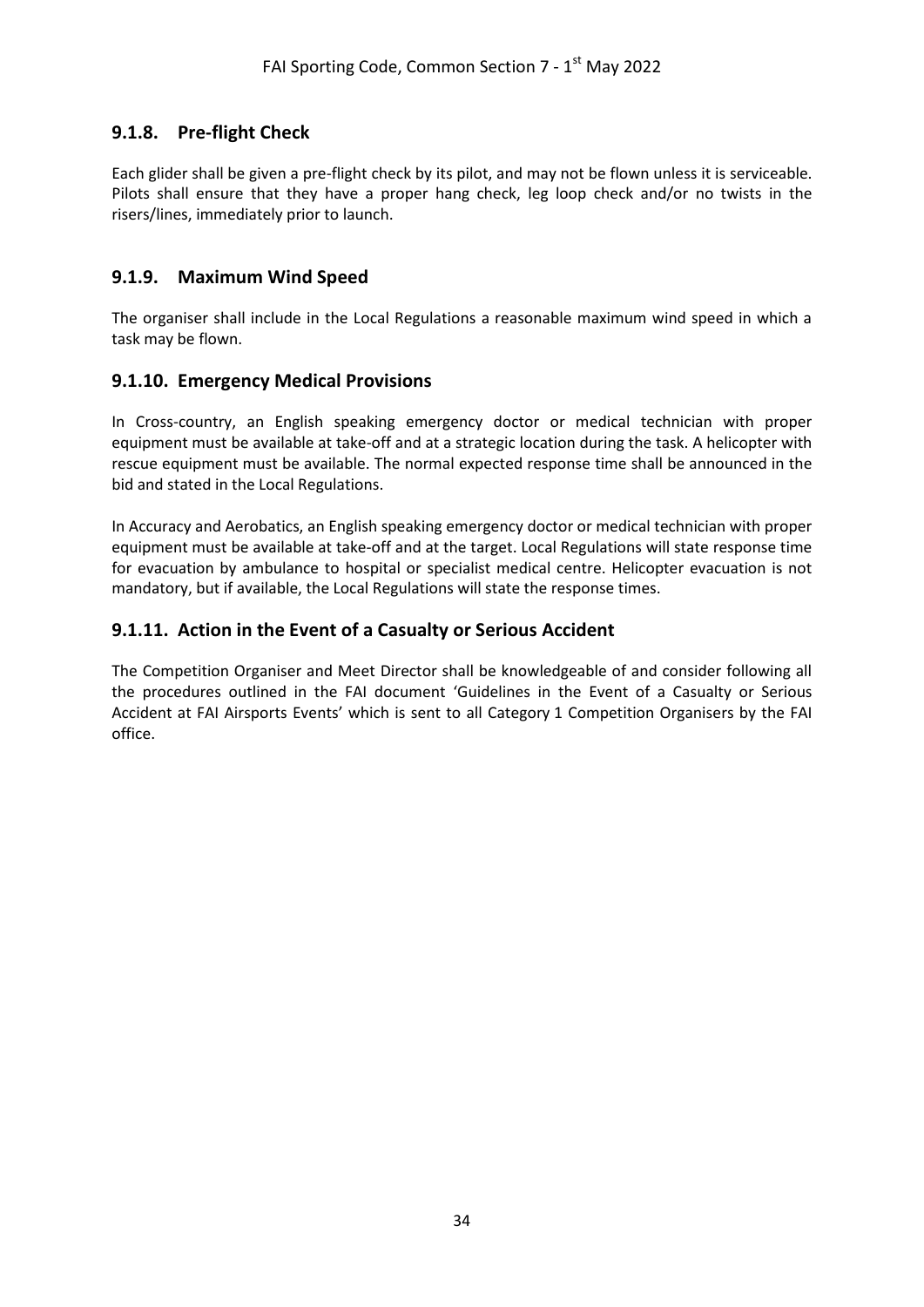# **10. GENERAL SAFETY MEETING**

<span id="page-34-0"></span>A safety meeting attended by all pilots is required. Only by presenting the safety matters relating to the specific site and conditions can there be reasonable assurance that all pilots will have access to the important local safety information. It is mandatory for all pilots to attend such a meeting. Items that should/could be covered in a safety meeting are outlined in Section 7 Guidelines and Templates.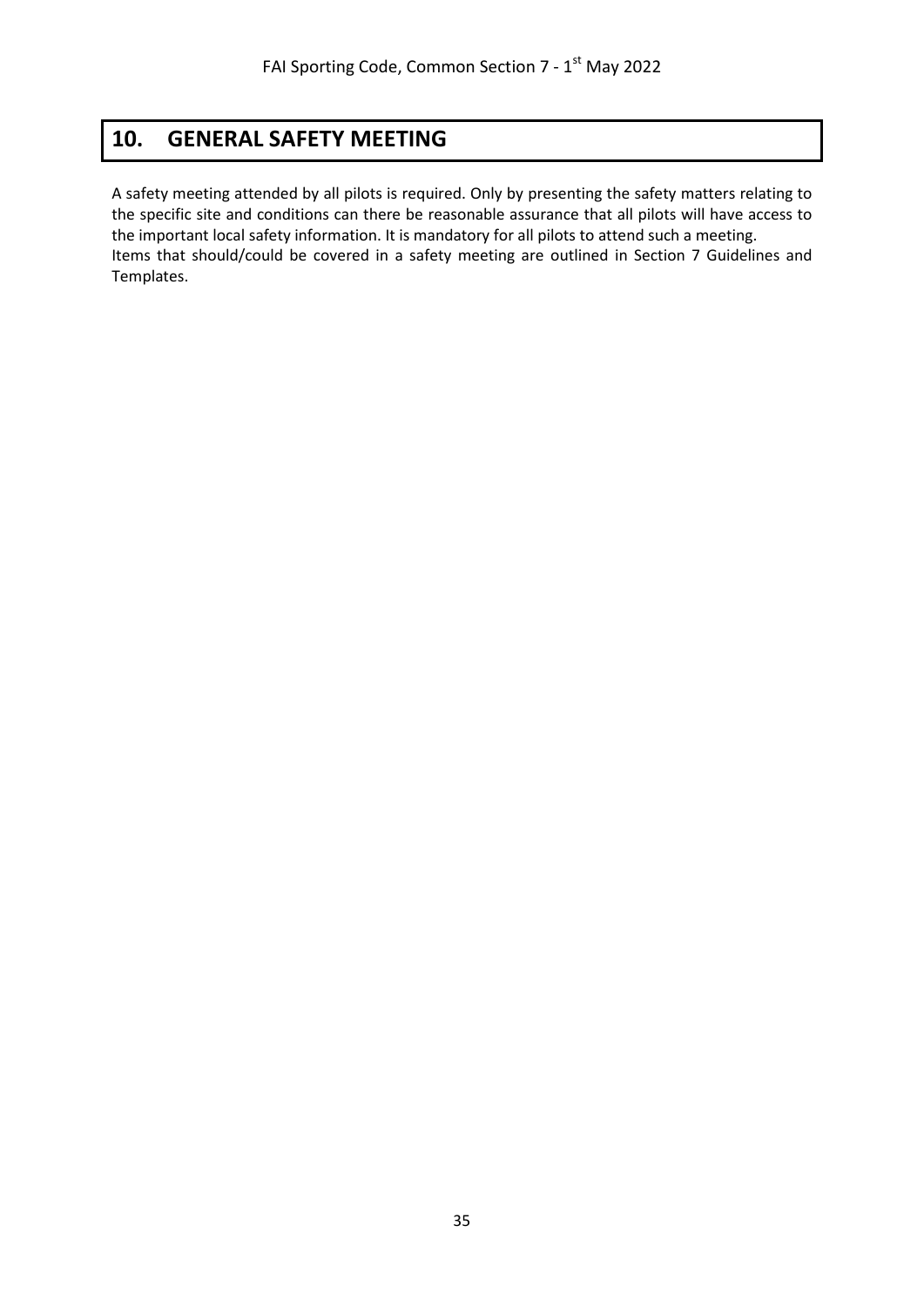# <span id="page-35-0"></span>**11. STEWARDS AND JURY**

# <span id="page-35-1"></span>**11.1.1. Powers and description**

<span id="page-35-2"></span>These are detailed in the General Section.

# **11.1.2. Appointment of Stewards.**

Unless specifically authorised by the CIVL Bureau, CIVL shall appoint one steward in consultation with the event organiser.

## <span id="page-35-3"></span>**11.1.3. International Jury**

CIVL shall appoint an international jury of three different nationalities. No member of the jury may belong to the host country unless specifically authorised by the CIVL Bureau.

## <span id="page-35-4"></span>**11.1.4. Authority of Stewards**

On the steward role, power and responsibilities, see the CIVL Steward Handbook. The steward cannot override the decisions of the Meet or Event Director, but the steward should point out that his/her actions may fail under a protest.

# <span id="page-35-5"></span>**11.1.5. Authority to Stop Event**

The steward must report to the Jury President if rules are not being applied or if adequate safety measures are not in place. The Jury President can temporarily stop the event according to the rules of the General Section.

# <span id="page-35-6"></span>**11.1.6. Funding of Jury and Stewards**

#### 11.1.6.1. By the Organiser

The Competition Organiser is responsible for travel, accommodation, meals and refreshments for the international jury and steward(s). At organiser discretion alcoholic beverages can be excluded from food expenses.

Travel shall be arranged after consultation and agreement with FAI officials. The minimum standards to be provided at the event are:

An individual room in the equivalent of 2 star hotel, with air conditioning, when available, should the temperatures be above  $30^{\circ}$ C.

Suitable dedicated transport for the Jury and Steward(s) must be provided. This transportation will consist of two vehicles in proper working order unless the Steward of the test event deems otherwise. This transport will be insured in full for accidental damage liability or the Organiser will indemnify the jury and stewards in respect of such costs.

The organiser is also responsible for these costs for the steward at the test competition and may be required to fund the cost of an extra visit by the steward, or another suitable person appointed by the Bureau. This additional visit will be authorised by the Bureau where it is necessary to confirm that matters, identified as essential after the test event, have been properly dealt with.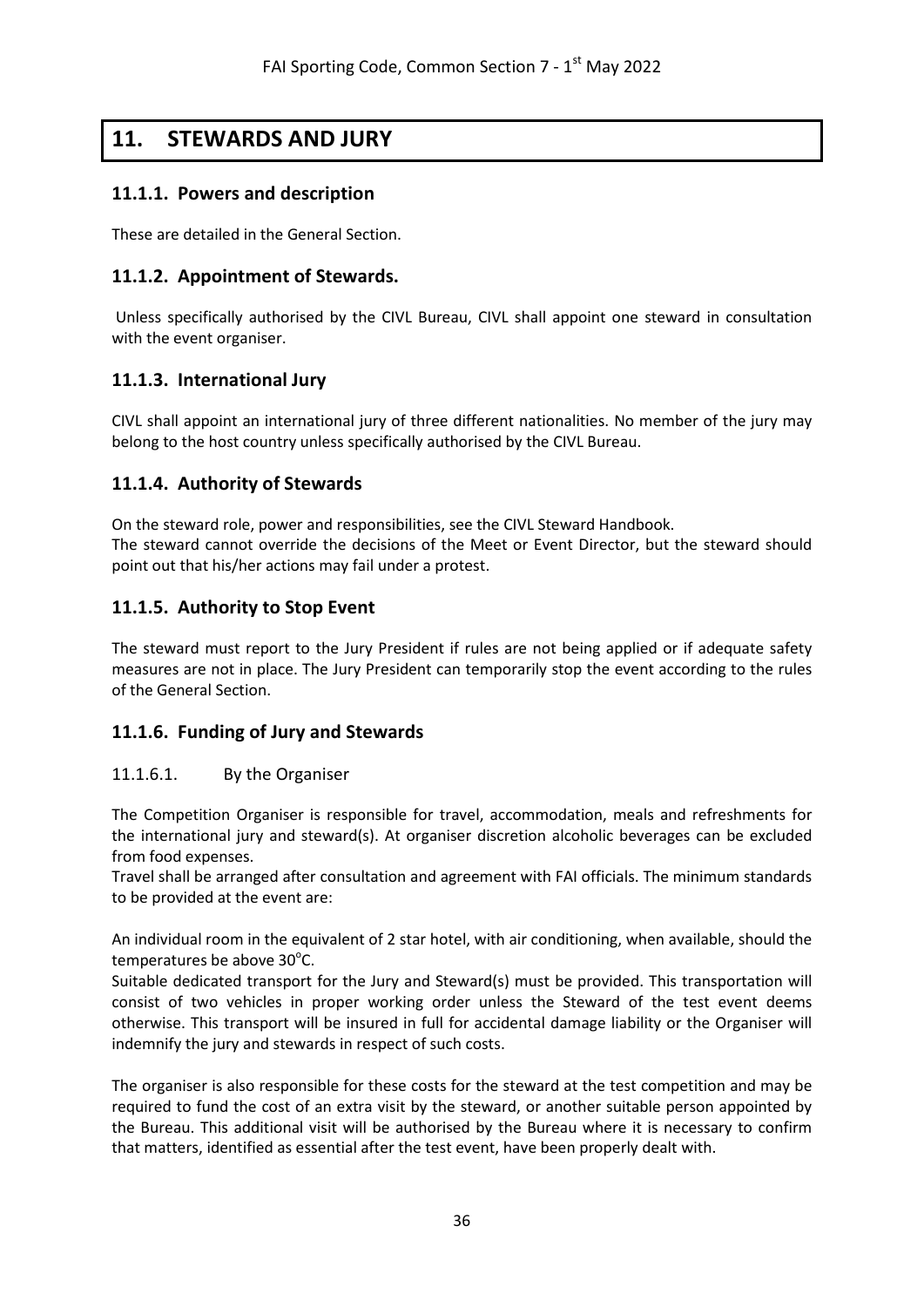### 11.1.6.2. By CIVL

CIVL is responsible for payment to the steward at 1st Category events and authorised test events of €100 per scheduled competition day, up to a maximum of 16 days, including up to two days prior to the start if the event. These payments are to be made after a correctly completed expenses form is submitted to the FAI Secretariat and approved as required by current CIVL procedures.

CIVL is responsible for payment to the jurors at 1st Category events of €50 per scheduled competition day.

#### 11.1.6.3. Equipment

The Competition Organiser is responsible for providing:

- one radio compatible with competition frequencies to Jury and each steward;
- one cell 'phone compatible with the local system, when needed, to each juror and steward.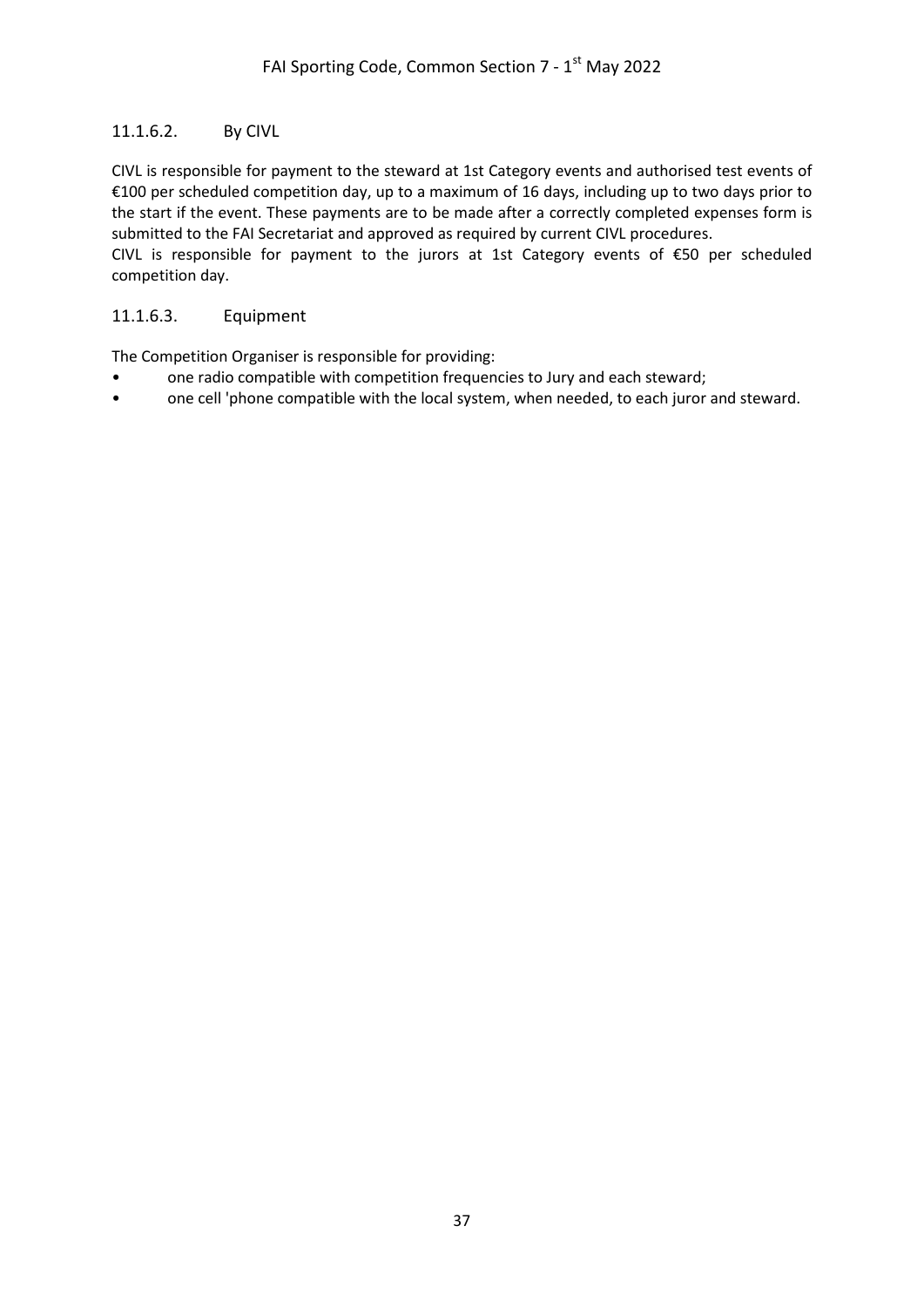# <span id="page-37-0"></span>**12. CIVL RECOGNISED 2<sup>ND</sup>CATEGORY EVENTS**

# <span id="page-37-1"></span>*12.1. General Rules*

### <span id="page-37-2"></span>**12.1.1. Conflict**

The rules for Second Category events shall be based as far as appropriate on those for  $1<sup>st</sup>$ Category events and must not conflict with them in principle. It is underlined that NACs are responsible for managing the sport in their own territories and have the local knowledge to do so. Therefore, NACs are best placed to make judgements on which rules are appropriate for their events.  $2^{nd}$  Category organisers should make their own decisions within this framework.

 $2^{nd}$  Category events that are also test events for  $1^{st}$  Category events shall be based as far as possible on 1<sup>st</sup> Category event rules and sample Local Regulations except for the requirement for entry requirements and those for additional FAI officials. Organisers should be familiar with all aspects of Section 7. Test events are run to make sure that they are aware of the requirements applicable to a Category 1 championship and that they can cope with them.

#### <span id="page-37-3"></span>**12.1.2. Language**

The rules, regulations and information circulated to NACs and competitors or issued during the event shall be in English and, at the discretion of the organisers, in the language of the host country. In all interpretations the English language version shall prevail.

#### <span id="page-37-4"></span>**12.1.3. FAI Authority**

The Rules, Regulations, programme and all other official documents shall carry the statement of FAI authority and display the FAI logo.

#### <span id="page-37-5"></span>**12.1.4. Type of Event**

Only competitions defined as International Sporting Events or Open National Championships (GS 3.1.3 & 4) and meeting the requirements below may be sanctioned as CIVL recognised  $2^{nd}$  category events. In order that international competitors will not be at a disadvantage compared with host nation pilots no  $2^{nd}$  Category competition may be run as a series with more than one rest day between planned flying days.

Multiple competitions for the same FAI Class in the same location with overlapping dates will not be accepted as 2nd Category events, except where the multiple competitions are different sub-classes PG(Open, Serial, Sport) or HG (Class 1, Sport)and the total number of pilots competing in all the subclasses does not exceed 150 pilots.

#### <span id="page-37-6"></span>**12.1.5. Sporting Licence**

In Second Category events, each competitor shall hold a valid FAI Sporting Licence. FAI Sporting Licences must be registered online. Only online Sporting Licences are valid. By signing the competition application form to obtain the Second Category Event status, the NAC agrees that it is their responsibility for making sure that all pilots have a valid Sporting Licence. It is each pilot's responsibility to make sure he has a valid Sporting Licence. At no point do CIVL control which pilots have valid Sporting Licences.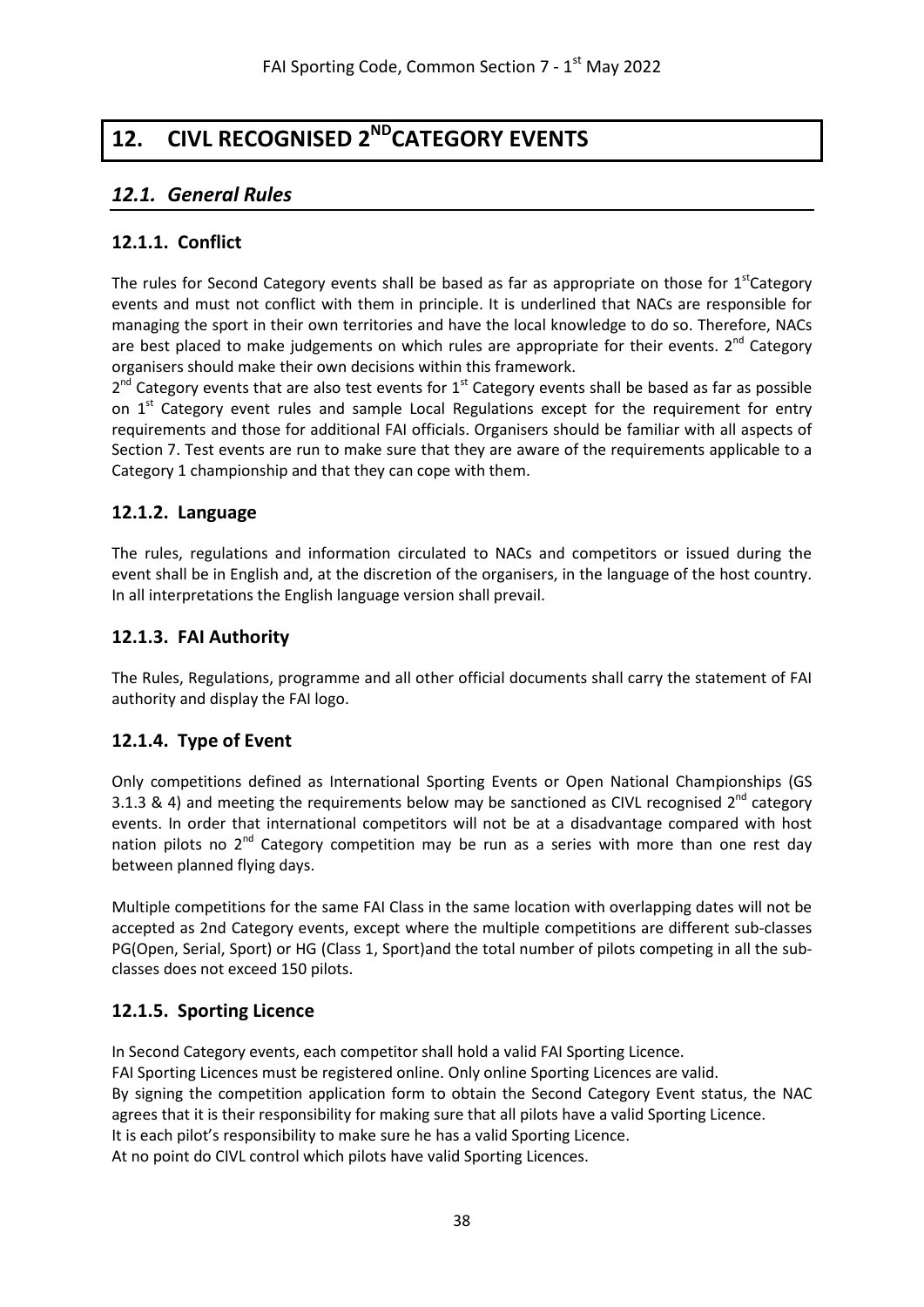An NAC has the power to forbid pilots without valid Sporting Licences to take part in the competitions it has sanctioned.

# <span id="page-38-0"></span>**12.1.6. World Pilot Ranking Scheme**

Pilots participating in valid Category 2 events will earn WPRS points under the rules currently in force for that scheme.

# <span id="page-38-1"></span>*12.2. Requirements*

## <span id="page-38-2"></span>**12.2.1. NAC Authority**

Only events which have the approval of the NAC of the Competition Organiser may be sanctioned as Category 2. If the event is to be held in the territory of another NAC, then the Competition Organiser must also obtain authorisation from that NAC. Written proof of this authorisation must be submitted to FAI/CIVL with the application form.

If the event is to be held in a territory with no NAC, then the Competition Organiser must inform the competent administration of the territory (Minister of Sport, Civil Aviation…). Written proof of the information sent must be submitted to FAI/CIVL with the application form.

## <span id="page-38-3"></span>**12.2.2. Application for Sanctioning**

As per the General Section of the Sporting Code, in order to be sanctioned as Second Category Event, all required documentation and payment must be received by the FAI Head Office at least 30 days before the start of the event.

The competition organiser must provide to the CIVL Competition Coordinator the following documentation well before the 30-day deadline so it can be checked, eventually corrected and processed:

- the completed application form, along with
- the proof of payment of the sanction fee.

The sanction fee is paid directly to FAI (see 12.4), preferably at the same time that the application form and proof of payment are sent to the Competition Coordinator.

#### <span id="page-38-4"></span>**12.2.3. Reserve Dates**

A Competition Organiser may specify several sets of dates as reserve dates for the competition. These may be used if the Competition Organiser postpones the competition prior to the event taking place, or if it was not possible to start any tasks during the event (i.e. no pilots launched under competition conditions). The Reserve Dates will be displayed on the FAI event calendar in addition to the primary Competition Dates. This is subject to the following conditions:

The Competition Organiser notifies the CIVL Competitions Coordinator as soon as the competition is postponed, and at the latest within 48hrs of the end date of the competition. (This is so the FAI calendar is updated to show that the Reserve Dates are now the actual Competition Dates)

Any pilot who is unable to attend the reserve rates is entitled to a refund of a minimum of 80% of any entry fee paid. The refund policy shall be stated in the entry regulations for the event.

#### <span id="page-38-5"></span>**12.2.4. Re-scheduling**

If an event is cancelled and all the pilots are given the opportunity to get their money back, it may be re-scheduled provided that the minimum 30days notice is given. The time period is measured from the start of the competition.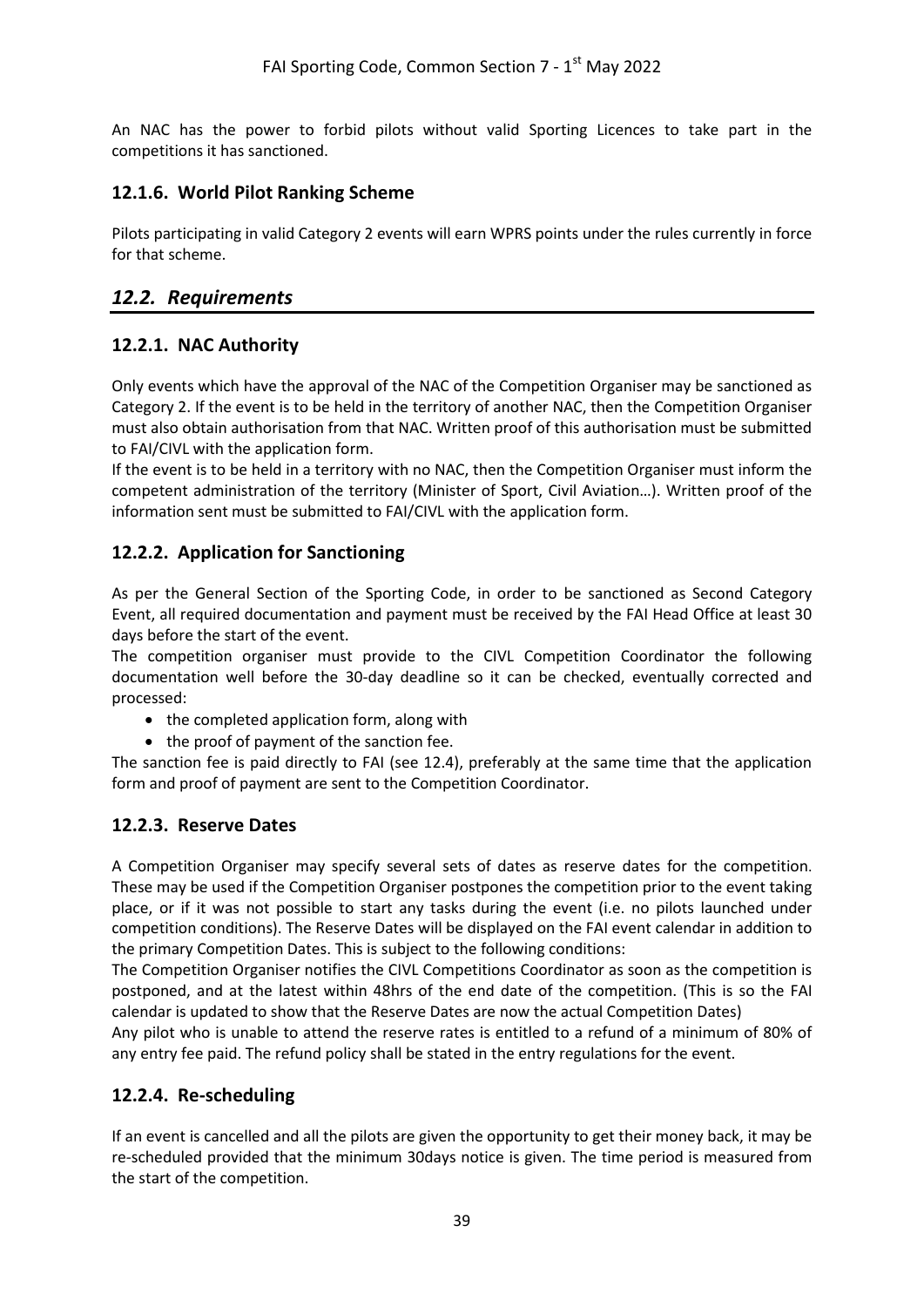# <span id="page-39-0"></span>*12.3. International Participation*

In order to be recognised as a Category 2 event a minimum of 25% of the maximum available places must be set aside for pilots from nations other than that of the Competition Organiser e.g. if the maximum number is 100, 25 of these places will be set aside for international competitors. The registration deadline for foreign pilots shall be no sooner than:

- 15 days for events sanctioned between 30 and 60 days before the start of the competition.
- 30 days for events sanctioned between 61 and 90 days before the start of the competition.
- 45 days for events sanctioned between 91 and 120 days before the start of the competition.
- 60 days for events sanctioned 121 days or more before the start of the competition.

<span id="page-39-1"></span>After that date unused places can be filled at the discretion of the Competition Organiser.

# **12.3.1. Test Events**

 $2^{nd}$ Category events that are test events for  $1^{st}$ Category events may include specific events for foreign pilots e.g. national championships. In this case, the organiser must set aside a minimum of 50% of the maximum available places to other foreign pilots, plus 5 wild cards at the disposal of the Organiser (e.g. if the maximum number is 100, 50 places are truly open to foreign pilots, 5 places are wild cards at the disposal of the Organiser, 45 places are at the disposal of the Organiser for pilots of his nationality of for other National or Open championships). The registration deadline for foreign pilots shall be no sooner than

- 15 days for events sanctioned between 30 and 60 days before the start of the competition.
- 30 days for events sanctioned between 61 and 90 days before the start of the competition.
- 45 days for events sanctioned between 91 and 120 days before the start of the competition.
- 60 days for events sanctioned 121 days or more before the start of the competition.

<span id="page-39-2"></span>After that date, unused places can be filled at the discretion of the CompetitionOrganiser.

# *12.4. Sanction Fee*

The sanction fee for any 2nd category event is the equivalent of 1.5 entry fees (the pilotparticipation fee, inclusive of such compulsory 'extras' such as lift-passes, etc., but exclusive of accommodation). The sanction fee is payable in euros and shall be a minimum of €50 to cover administrative costs. In the case of a refund, the administrative costs are not refundable. If an event has different entry fees depending on the payment date, the sanction fee is set according to the lowest fee.

In case of multi-class events, the sanction fees are not cumulative. The higher entry fee is the base for the sanction fee

# <span id="page-39-3"></span>**12.4.1. Payment of Fees**

FAI CIVL bank account details: Crédit Suisse Private Banking Rue du Lion d'Or 5-7 Case postale 2468 CH- 1002 Lausanne, Switzerland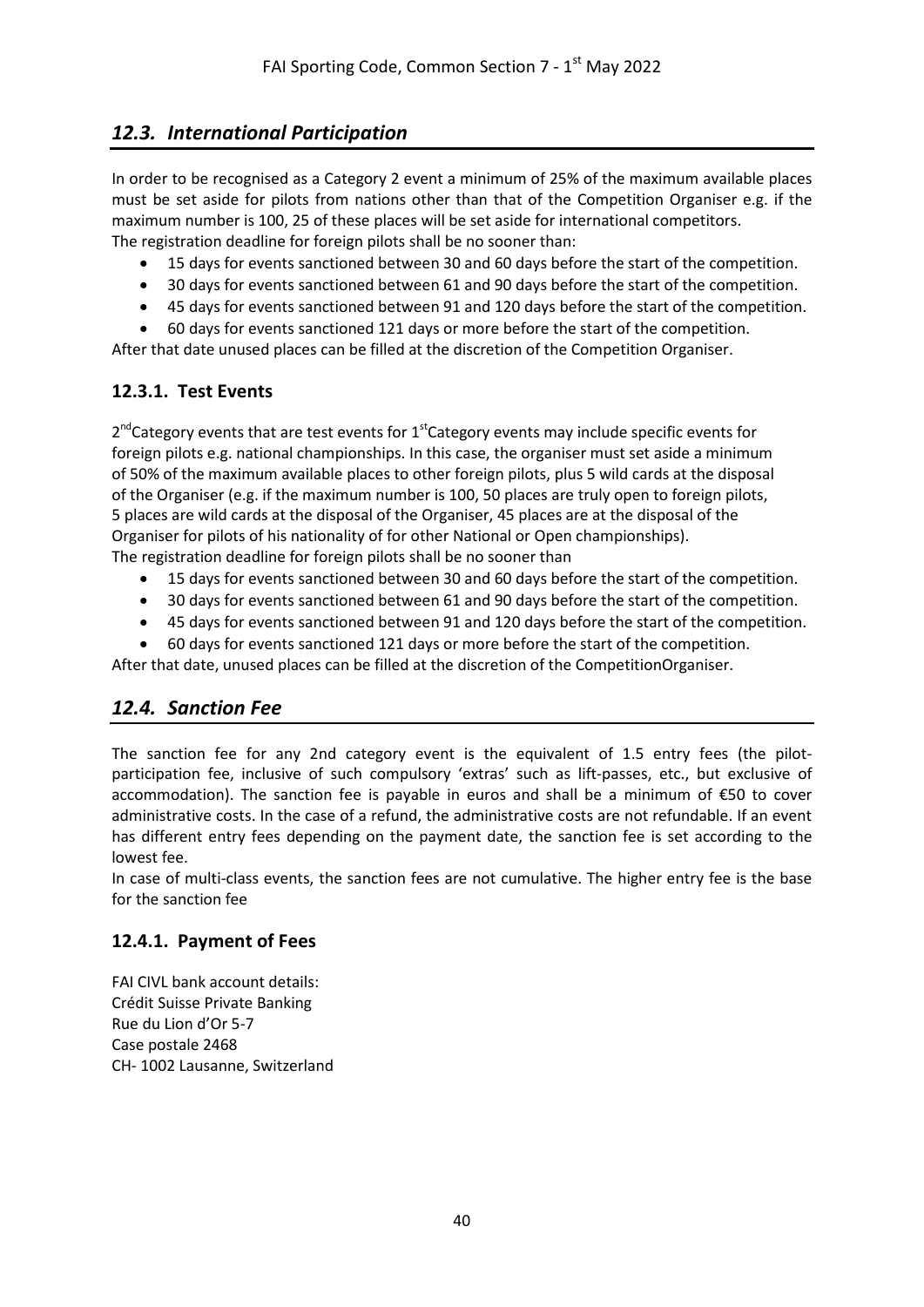Beneficiary: Fédération Aéronautique Internationale Address: Av. de Rhodanie 54, 1007 Lausanne, Switzerland Bank: Credit Suisse Ltd. (Switzerland) IBAN: CH31 0483 5045 7968 3200 0 Account number: 457968-32 BIC/SWIFT: CRESCHZZ80A Clearing number: 4835

# <span id="page-40-0"></span>*12.5. Validation*

#### <span id="page-40-1"></span>**12.5.1. Minimum Numbers**

#### 12.5.1.1. XC Competition

The minimum number of competitors required to validate a 2nd Category event shall be no less than 2 pilots.

#### 12.5.1.2. Accuracy Competition

The minimum number of competitors required to validate a 2nd Category event shall be no less than 8 pilots.

#### 12.5.1.3. Aerobatic Competition

The minimum number of competitors required to validate a 2nd Category event shall be no less than 2 pilots.

#### <span id="page-40-2"></span>**12.5.2. Maximum Numbers**

<span id="page-40-3"></span>The maximum number of pilots must not exceed 150.

#### **12.5.3. Tasks& Validation**

All competitors shall be set the same tasks, from the same sites on the same days.

12.5.3.1. XC Competition

The minimum number of tasks required to validate a 2nd Category event is one scored task.

12.5.3.2. Accuracy Competition

The minimum number of rounds required to validate a 2nd Category event is one scored round.

#### 12.5.3.3. Aerobatics Competition

The minimum number of runs required to validate a 2nd Category event is two scored runs.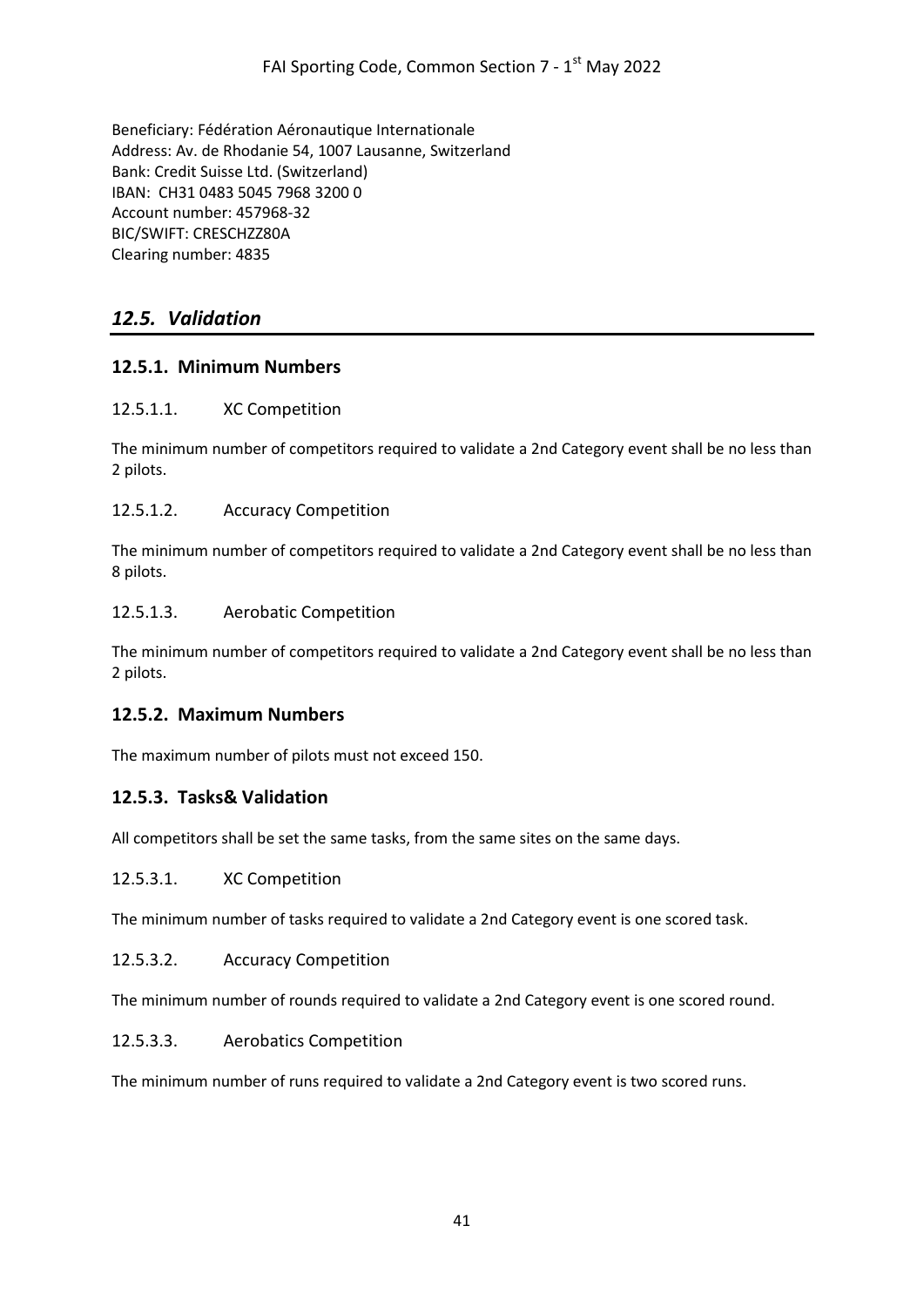# <span id="page-41-0"></span>*12.6. Results*

## <span id="page-41-1"></span>**12.6.1. Deadline for Provision**

Organisers of 2<sup>nd</sup> Category events must provide official results to the CIVL Competition Coordinator within 7 days of the end of the competition. If results have not been received by that date, CIVL will send a reminder to the organiser and the NAC concerned at the 7 day point. If no official results are received by the 14 day point, another reminder will be sent and any available unofficial results (obtained from a reliable source) will be added to the WPRS list. If the official results have still not been received by the 30 day point, the unofficial results will be deemed to be final and official.

## <span id="page-41-2"></span>**12.6.2. Format of Results**

All results should have the CIVL ID number for each pilot recorded. The following formats are acceptable for input to the WPRS:

- FSDB file from FS
- An Excel format (.xls or .csv) file with the results in the following order:
- Name (First name followed by family name) Nation (IOC abbreviated codes) Total (score) FAI\_licence (number) CIVL\_Pilot\_ID
- PDF files are not acceptable.

#### <span id="page-41-3"></span>**12.6.3. Task Dropping**

Results of competitions which drop tasks will be uploaded using the full number of tasks flown to determine the Ta factor. If a competition organiser drops an entire task for all pilots this is effectively an invalid task and will not be counted towards Ta in the WPRS formula.

#### <span id="page-41-4"></span>**12.6.4. Responsibility**

It is the NAC's responsibility to make sure that the results are correct and submitted on time. Where a 2nd Category event is not organised by or on behalf of a NAC (e.g. Paragliding World Cup events), the hosting NAC is responsible for ensuring that the correct results are submitted on time by the Competition Organisers.

#### <span id="page-41-5"></span>**12.6.5. Finality of Results**

All results and rankings published on the CIVL website will be deemed to be final after 3 months have elapsed since the last day of the competition.

# <span id="page-41-6"></span>*12.7. Penalties, Complaints, Protests and Appeals*

#### <span id="page-41-7"></span>**12.7.1. Penalties**

Penalties may be imposed for infringement of, or non-compliance with, any rule or local regulation, including unsporting behaviour.

The severity of the penalties may range from a warning as a minimum to disqualification, as appropriate for the offence.

The penalties imposed may be one of the following:

• Warning.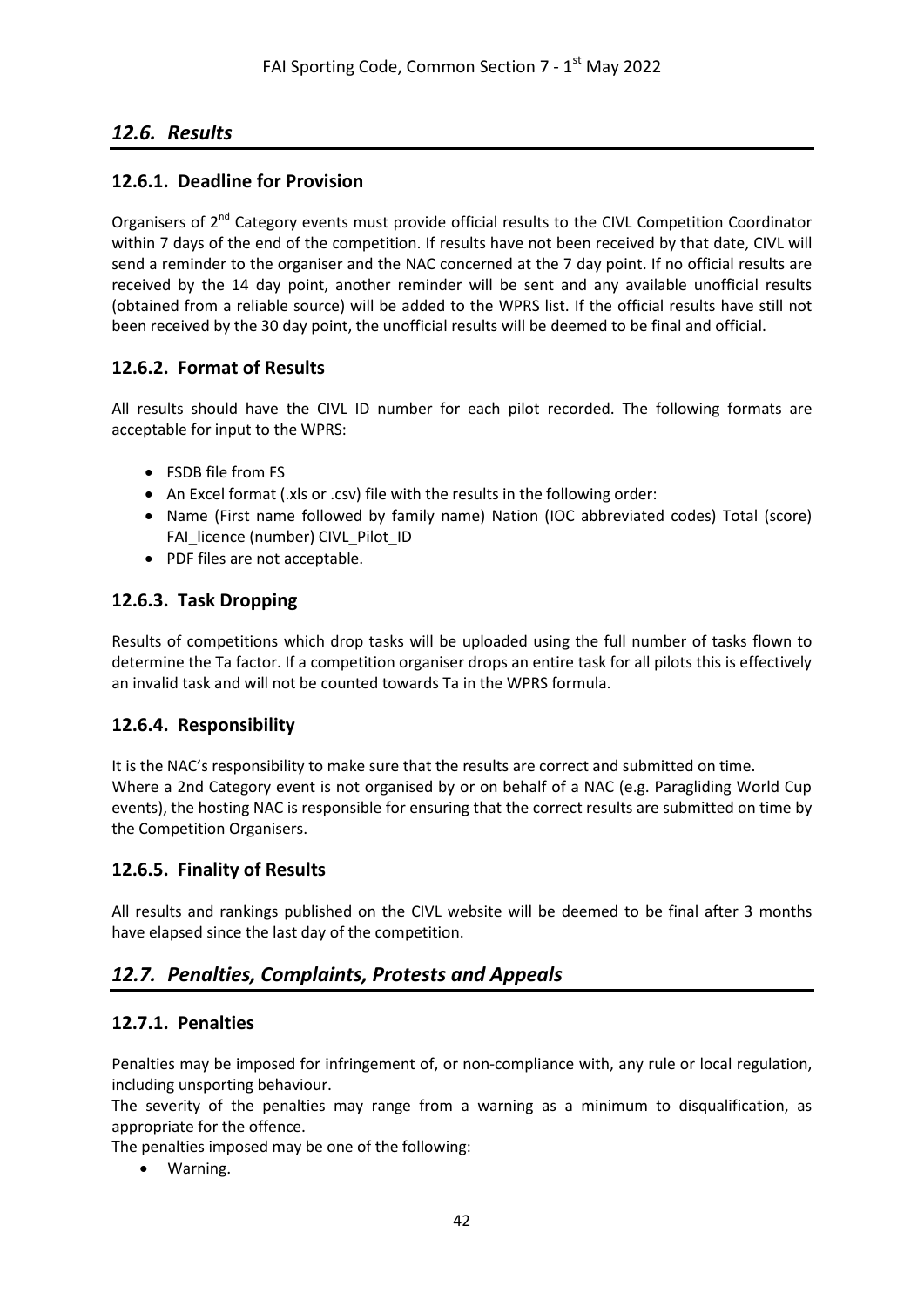- Operational disadvantage.
- Alteration of placing order.
- Disqualification.
- Cross-Country: deduction of points. This may be a finite number of points or a percentage of the pilot's score. A finite number may be up to the entire score of a pilot for that day.
- Accuracy: imposition of maximum score for the round.
- Aerobatic: deduction of points as specified in Section 7B 7.2.2.

Officials entitled to impose penalties:

- Cross-Country: Meet Director.
- Accuracy: Meet Director, Chief Judge.
- Aerobatic: Meet Director, Safety Director, Competition Coordinator, Chief Judge

# <span id="page-42-0"></span>**12.7.2. Complaints**

A complaint shall be made by a pilot or Team leader, in writing, preferably in English

- To the Meet Director or his deputy in Cross Country and Aerobatics
- To the Chief Judge in Accuracy

Complaints will be dealt with expeditiously.

Complaints and rulings on complaints shall be published on the headquarters official board.

# <span id="page-42-1"></span>**12.7.3. Protests**

If the complainant or his Team Leader is not satisfied with the complaint ruling, he may protest in writing, preferably in English, to the Meet Director or his deputy.

The Meet Director will immediately pass the protest to the Protest Committee.

<span id="page-42-2"></span>The protest shall be published on the headquarters official board.

# **12.7.4. Protest Committee**

A Protest Committee shall be implemented either when needed or before the start of the first task/round/run.

The Meet Director is responsible for the implementation of the Protest Committee.

The Protest Committee may be appointed by the Meet Director or elected by the pilots or a mix of the two.

The Protest Committee is composed of a minimum of three members.

When a Protest Committee member is involved in the protest, he shall be temporarily suspended from his function in the Protest Committee until the protest has been resolved.

A minimum of three members is required for the Protest Committee to rule.

The Protest Committee will rule as soon as possible on the protest, in writing, preferably in English. Ruling on the protest shall be published on the headquarters official board.

# <span id="page-42-3"></span>**12.7.5. Appeal**

There are three levels for appealing a decision of the Protest Committee.

- 1. The first level is an appeal to the organiser's NAC. The CIVL Bureau must be in copy of the appeal. The deadline for this appeal is 7 days after the end of the event.
- 2. If the complainant does not agree with the NAC's decision or if the NAC does not answer within 30 days after receiving the appeal, he may appeal to the CIVL Bureau. The complainant has 7 days to appeal to the CIVL Bureau.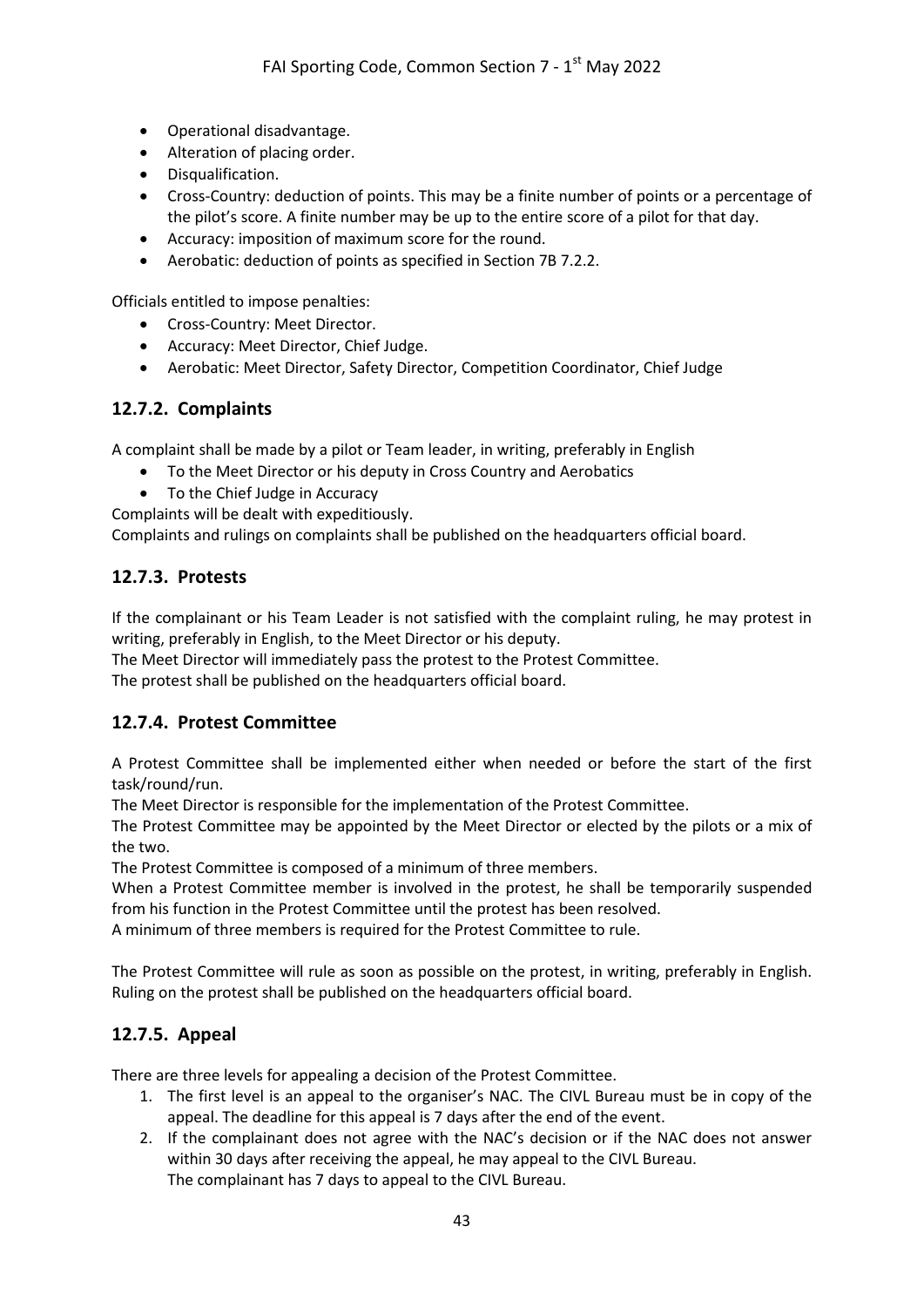The cost of this appeal is  $£1,000$ , to be paid to the CIVL/FAI. It is not refundable whatever the outcome of the appeal.

The CIVL Bureau shall appoint a 3-member Board of Inquiry. The Board of Inquiry will investigate and uphold or discard the NAC's decision within 30 days after the new appeal was received.

3. If the complainant does not agree with the CIVL Board of Inquiry's decision or has not received a ruling within 30 days, he can process a new appeal to CASI in the conditions set in the General Section of the Sporting Code 6.5 and 6.6.

# <span id="page-43-0"></span>**12.7.6. Documentation**

All involved (Meet and Safety Directors, Chief Judge, Protest Committee) shall keep in mind that a protest ruling might be appealed to FAI. It is of the utmost importance that all documents related to penalties, complaints and protests are collected by the Event Director and kept for at least 90 days after the end of the event.

#### <span id="page-43-1"></span>**12.7.7. Recommendations**

- Before protesting, the complainant or his Team Leader are encouraged to read Section 7I Guidelines and Templates, Chapter 7. The Protest Form Template may be used (Annexe F).
- Before ruling on a protest, the Protest Committee members are encouraged to read Section 7J CIVL Jury Handbook, Chapter 6.
- A protest fee may be required. In Cat 1 events, it is not larger than \$50 US or  $\epsilon$ 50. If the protest is upheld, the fee is returned to the complainant.

### <span id="page-43-2"></span>**12.7.8. Deadlines**

Deadlines for complaints and protests should be defined in the local regulations. It is suggested:

The deadline to make a complaint when requesting a correction of the provisional results is

- In Accuracy, one hour after the publication of the provisional results.
- In Cross Country, four hours after the publication of the results. When the results are published after 22:00h, the deadline is no earlier than 11:00h the next day.

The deadline to make a protest is

- Within four hours of the result of the complaint being published at the main headquarters.
- Within one hour on the last planned two tasks/rounds/runs.

#### <span id="page-43-3"></span>**12.7.9. Penalties, Protests, Complaints, Appeals in PG Aerobatics**

When a pilot notices any mistake in the list of manoeuvres published at the end of the run (manoeuvre name, direction, choreography bonus…) he is allowed to address the matter directly to the Chief Judge, who will verify and correct when necessary.

A pilot who thinks that his score has been penalised by a judging mistake or any other occurrence or decision can complain to the Protest Committee within 30 minutes after the publication of the run results.

If a pilot addresses his complaint directly to the judges, he will be penalised with one or more warnings according to S7B Chapter 7.2.2.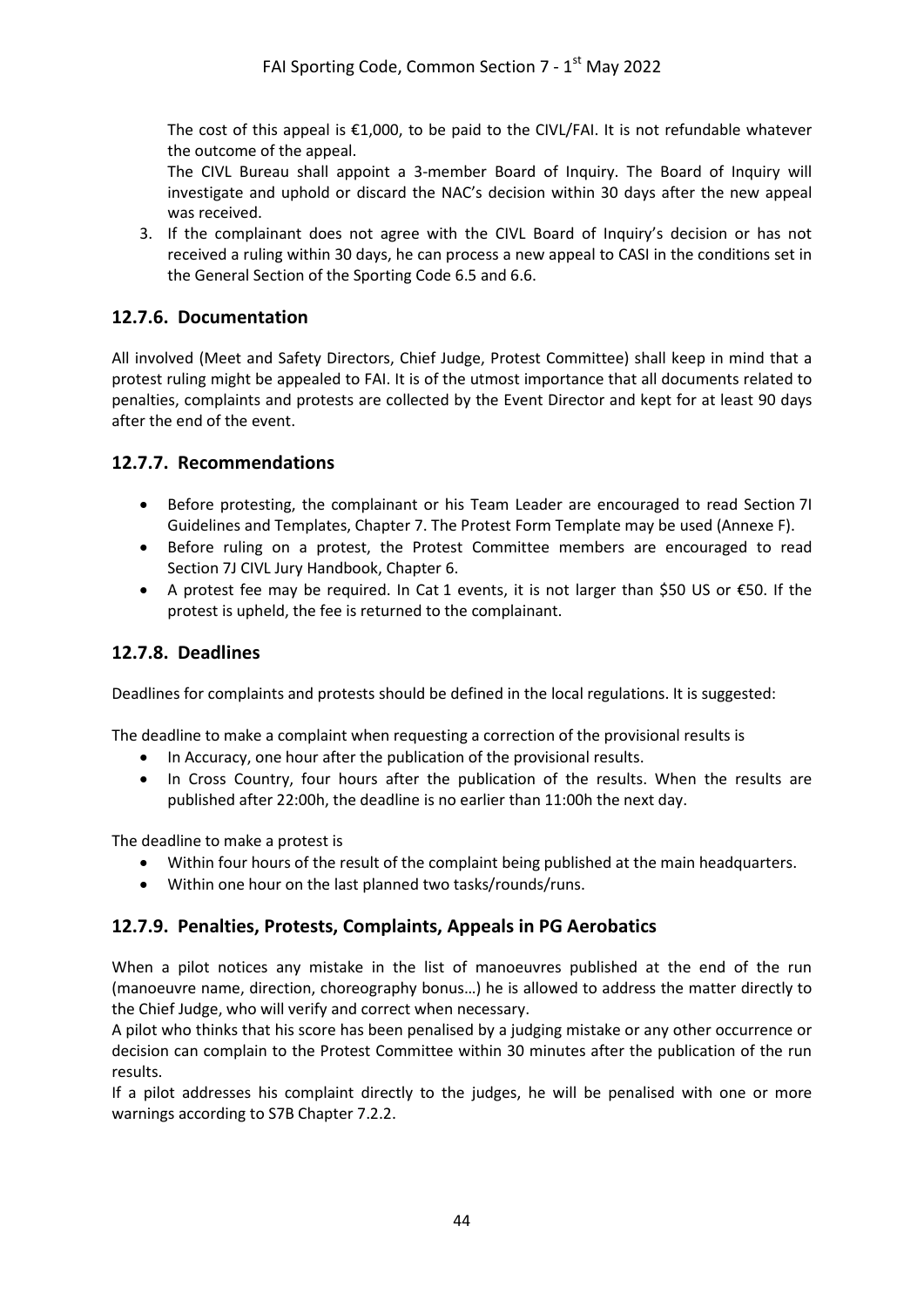The Protest Committee reviews the complaint and assesses if forwarding the protest to the Chief Judge is justified. If yes, the Protest Committee will forward the complaint to the Chief Judge. The Protest Committee discusses the complaint with the judges, bringing evidence when available. The Chief Judge will make his decision at the end of the discussion. His decision is final and cannot be appealed.

# <span id="page-44-0"></span>*12.8. Safety*

It is recommended that Category 2 events comply with the safety requirements for Category 1 events as well as any additional ones needed for local conditions. If no separate Safety Director is appointed for a  $2^{nd}$ Category event the Meet Director must give a safety briefing to all pilots prior to the commencement of flying.

# <span id="page-44-1"></span>*12.9. Minimum requirements*

The following requirements are mandatory in cross-country and paragliding accuracy events.

# <span id="page-44-2"></span>**12.9.1. Web Page**

A webpage in English (website, Google doc, social media page, etc.) must include key mandatory information.

Link to the webpage must be provided when the application for Cat 2 status is processed or at the latest before the start of the online registration (whichever comes first). When failing to do so, the event will be de-sanctioned.

In case there is no online registration, the local regulations shall be published on a webpage and submitted to CIVL together with the application for Cat 2 sanctioning.

# <span id="page-44-3"></span>**12.9.2. Local regulations**

Local regulations in English are mandatory.

A template is available in Annexes that will be included in Section 7.

The local regulations must be provided when the application for Second Category status is processed or at the latest before the start of the online registration. When failing to do so, the event is desanctioned.

The local regulations must be signed and dated by the organisers when they become published. The organisers have the right to amend local regulations. The new version must be stamped with the new date.

#### <span id="page-44-4"></span>**12.9.3. Meet Officials**

The event organisation includes a Meet Director and eventually a Safety Director whose main responsibility is safety.

The Meet Director and Safety Director may not be a competing pilot or a team leader during the competition.

In paragliding accuracy, no member of the judging team may be a pilot or a team leader.

Any other Official in the organisation may be a pilot or a team leader in the competition, provided that an assistant is available to fulfil the Official's duties in case of necessity.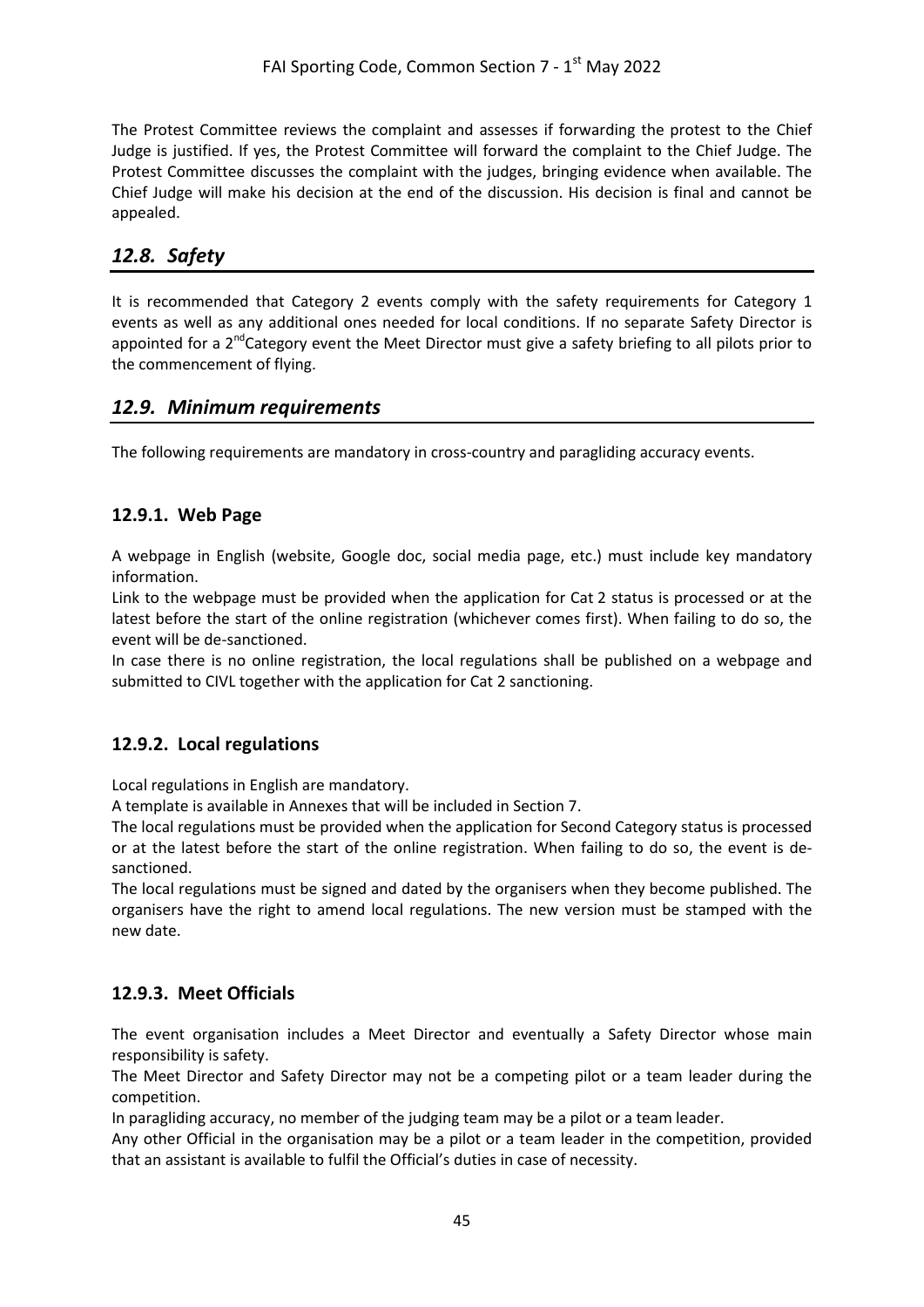# <span id="page-45-0"></span>**12.9.4. Safety**

The Meet Director and/or Safety Director shall have a list of all available pilots' live tracking and communication devices (including private devices and those provided by the organisers) – GPS and satellite trackers, personal phones, beacons, etc.

In paragliding accuracy the Meet Director or Safety Director will check the pilots' equipment.

# <span id="page-45-1"></span>**12.9.5. Pilots' Briefing**

It is mandatory for the organisers to hold a general pilots' briefing before the first task. The briefing must include as a minimum:

- All matters concerning the safety of the event
- Communication and report back information
- Election of the Task and/or Safety Committees, and Protest Committee if any-
- Discussion of the competition parameters (Cross-Country)
- Discussion of Launch requirements

It is mandatory for the pilots to attend the general pilots' briefing.

## <span id="page-45-2"></span>**12.9.6. Task setting (Cross-Country)**

The Meet Director is responsible for the setting the tasks.

The Meet Director is assisted by a Task and/or Safety Committee comprising at least 3 pilots elected by the pilots during the mandatory pilots' briefing.

#### <span id="page-45-3"></span>**12.9.7. Results**

The competition results are published daily on the webpage.

In paragliding accuracy the results are published according to the rules in S7C and local regulations after each round.

#### <span id="page-45-4"></span>**12.9.8. Penalties, Complaints, Protests, Appeal**

See Section 7 Common 12.4.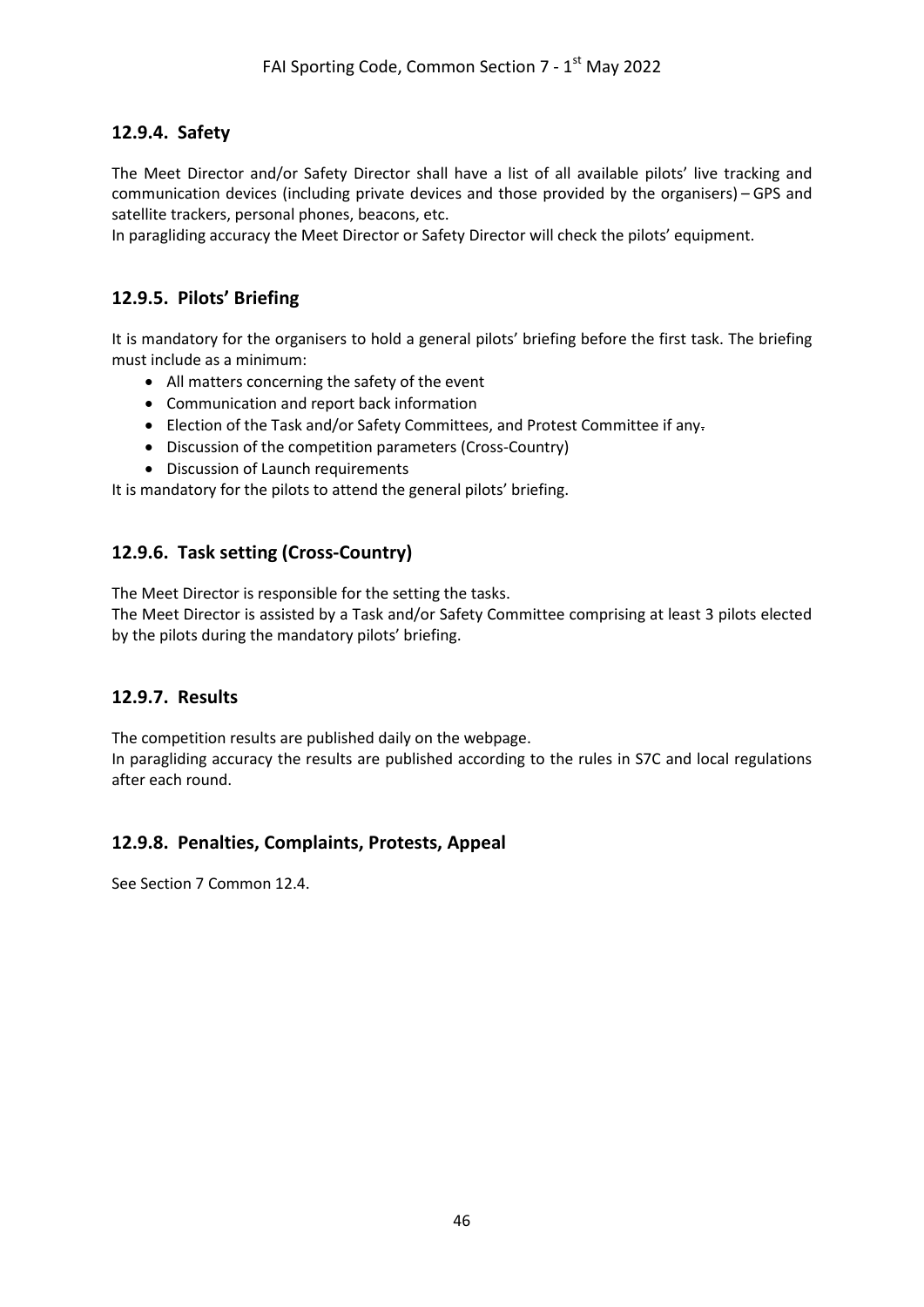# <span id="page-46-0"></span>**13. UNSPORTING BEHAVIOUR AND OTHER MISCONDUCT**

This Chapter provides rules and guidelines for penalising when necessary, the misconduct of participants before, during or after CIVL First and Second Category events.

These participants include

- Competitors, team leaders, ground crews, accompanying persons…
- CIVL representatives: stewards, jurors, judges, technical delegates…
- Members of the event organisation.
- Members of teams who organise circuits or tours of events (World Cups, Asian Cups…)

# <span id="page-46-1"></span>*13.1. Unsporting behaviour*

Unsporting behaviour is deemed as behaviour by a person or team that violates the sport's generally accepted rules of sportsmanship and participant conduct. Typical (but not limited) examples are

- Competitors, their team leaders or members may be annoyed by rulings or other decisions that adversely affect one or more pilots. While, it is reasonable to expect disagreement or argument on the part of these individuals, abusive or taunting language, excessively loud delivery, physical abuse, threats, etc. are not acceptable.
- Rules in some competition disciplines may require participants to fulfill certain requirements like reporting back, returning back live-trackers, etc. Failure to complying with these requirements may be considered as unsporting behaviour.

# <span id="page-46-2"></span>*13.2. Other misconduct*

Other typical (but not limited) examples of misconduct that are deemed unacceptable:

- Not following mandatory rules
- Abusive activity on social media
- False accusations, threats
- Bringing the sport, CIVL or the FAI into disrepute

# <span id="page-46-3"></span>*13.3. Penalty process*

- Unsporting behaviour or other instances of misconduct may happen before, during or after a competition.
- During a competition, penalties may be awarded according to the rules of the event (sporting code, local regulations…).
- In serious cases, a report of the alleged unsporting behaviour or other instances of misconduct should be delivered to the CIVL Bureau. The Bureau will review the report and make enquiries. The plaintiff's report should be as precise as possible and be accompanied by the names and addresses of witnesses if any.
- The Bureau will decide whether further action is needed.
- If appropriate, the Bureau may refer the plaintiff to the appropriate NAC, or may appoint an impartial 3-member Board of Inquiry, or refer directly to the FAI President for further action.
- As applicable, the CIVL Board of Inquiry will investigate the allegations and evidence. The defendant will be invited to make comments and to provide their defence. The plaintiff will be invited to comment on the defendant's response.
- When ready, the Board of Inquiry will recommend to the Bureau a course of action and where applicable a suggested penalty.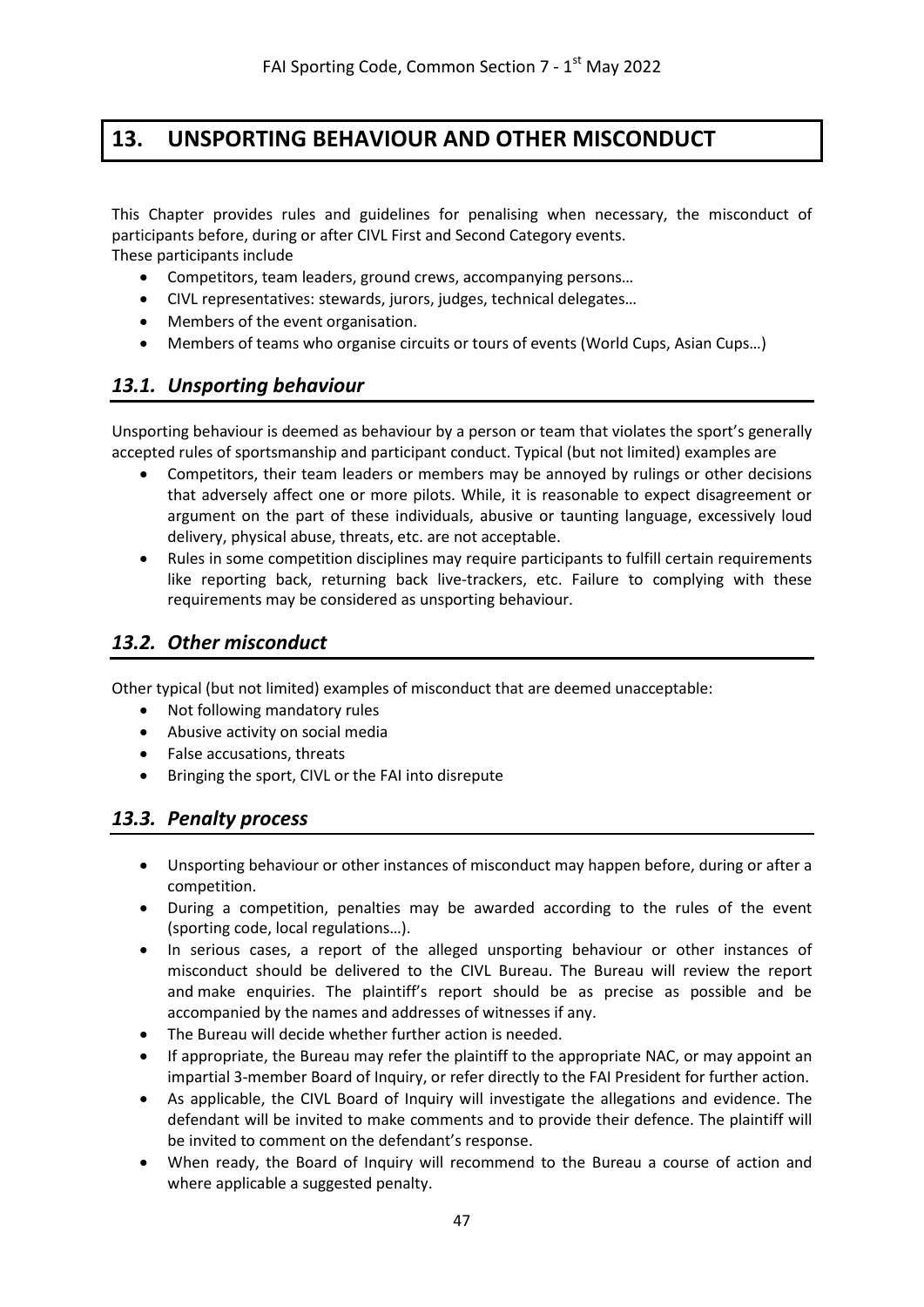- The Bureau will then decide on the course of action and whether to impose penalties.
- The parties will be notified of the Bureau decision and it will be published on CIVL website.

# <span id="page-47-0"></span>*13.4. Penalties*

#### <span id="page-47-1"></span>**13.4.1. During an event:**

<span id="page-47-2"></span>See the respective chapter of Section 7 of the Sporting Code

#### **13.4.2. Before or after an event:**

Penalties imposed by the CIVL Bureau may be (but are not limited to)

- Letter of reprimand
- Request for a letter of apology
- Suspension or life ban for participating in CIVL events
- Reduction of individual or team score
- Not ranking the event
- Exclusion from the management of or being an official at CIVL events

<span id="page-47-3"></span>CIVL will make available the findings of the Board of Inquiry subject to any appeal.

#### **13.4.3. Appeals**

The treatment of appeals is defined in the General Section of the Sporting Code 6.5 and 6.6.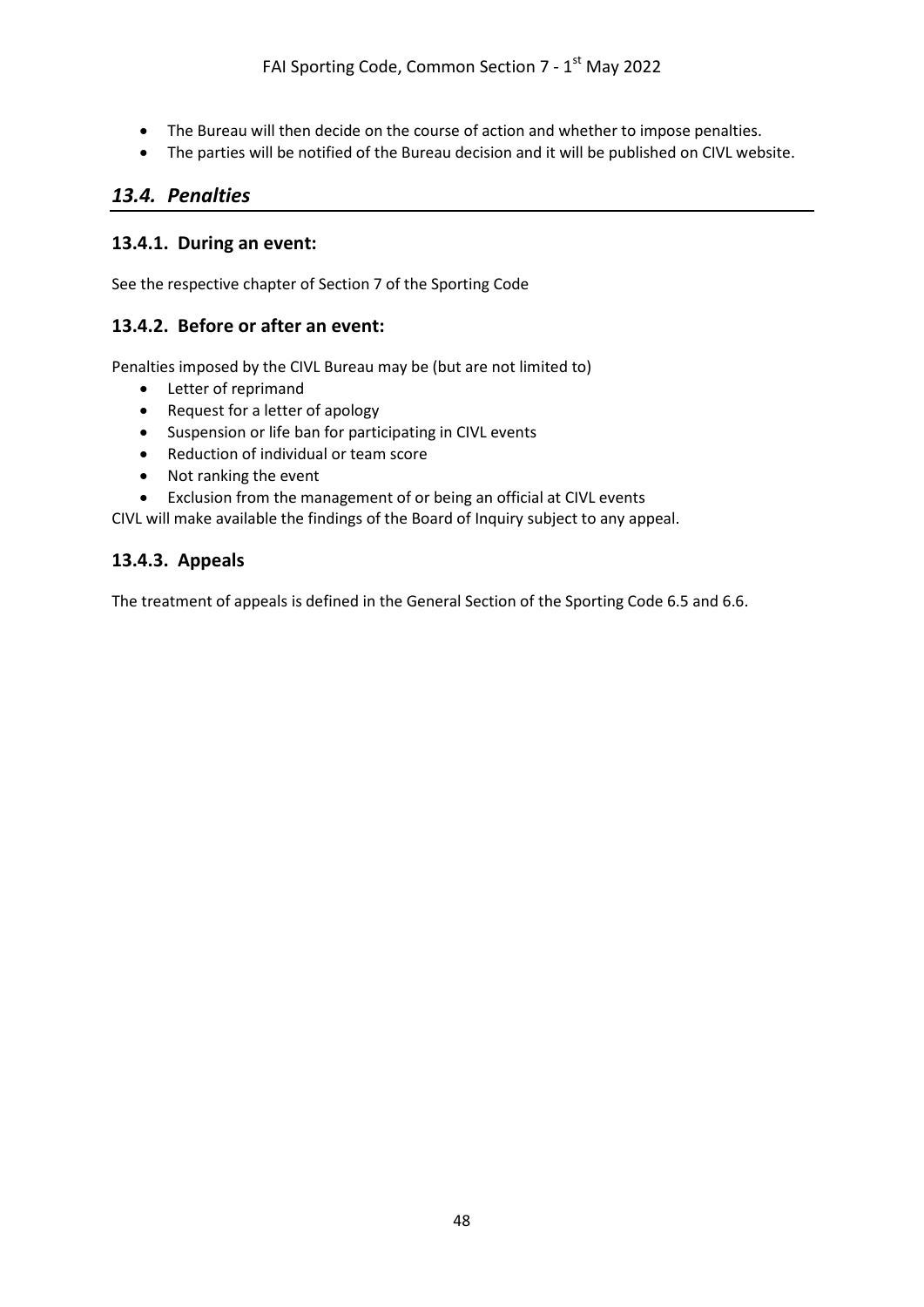# **14. THE WORLD PILOT RANKING SYSTEM**

<span id="page-48-0"></span>The WPRS (Sporting Code S7 E) is a system designed to rank all pilots who fly in competitions that are, or have been, FAI sanctioned around the world. A separate ranking is produced for each of the flying disciplines of hang gliding and paragliding.

Inside flying disciplines ranking are produced by the following categories: Overall, Women, Junior, Nations, Continents.

Each ranking is calculated only from the results of FAI sanctioned competitions.

Results received by CIVL are deemed to be correct and all pilots will be ranked accordingly.

The current WPRS formula gives each pilot ranking points.

Nation rankings are calculated by aggregating the individual WPRS points of a specified number of pilots from each nation.

Rankings are also currently produced by Continent.

Junior class shall be called Junior U-XX (for Under XX)

Junior rankings are calculated by aggregating the individual results of pilots of following ages:

—XC and Accuracy events: Junior U-26.

#### —Aerobatic events: Junior U-23.

The age is determined by the calendar year in which the pilot has his birthday.

Under exceptional circumstances, CIVL reserves its right to allow WPRS ranking points from competitions that have not been FAI sanctioned.

Website:<http://civlrankings.fai.org/>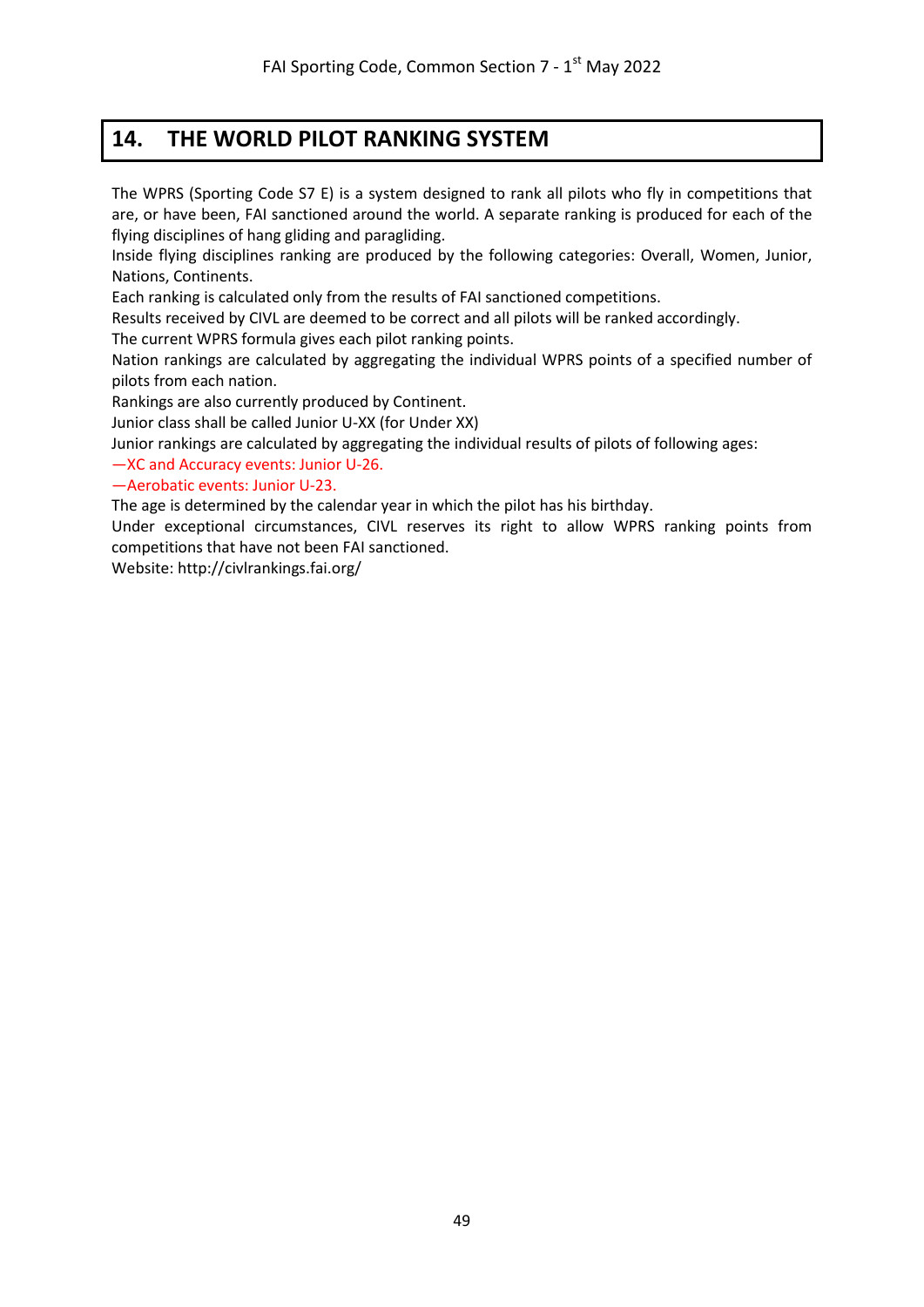# <span id="page-49-0"></span>**15. CLASS DETERMINATION FOR HANG GLIDERS**

# <span id="page-49-1"></span>*15.1. The Class Determination Working Group (CDWG)*

The CDWG is a temporary Working Group of CIVL. It shall consist of 3 members appointed by CIVL Bureau.

The role of the CDWG is to continue the process of ensuring that practical and effective procedures for the determination of class are in place and to make recommendations on the status of particular models of hang glider when requested or otherwise considered necessary. The following rules and guidelines are intended to provide procedures for manufacturers and the CDWG in determining the class of hang gliders.

# <span id="page-49-2"></span>*15.2. Background*

The definition of hang gliders includes the requirement that it be capable of being foot launched and landed consistently in nil wind.

The reason for this requirement is to preserve the lightweight and simple nature of the class. Weight is the ultimate factor limiting performance, so this requirement helps create a level playing field while allowing reasonable design development. In order for a glider to be classified as a hang glider by the CDWG, it must be observed to be launched and landed repeatedly in nil wind. Hang gliders with aerodynamic controls that cannot pass this requirement are Class 4 gliders.

# <span id="page-49-3"></span>*15.3. Manufacturer Procedures*

Manufacturers with a new design that they wish to enter into a CIVL sanctioned competition must contact the CDWG. The CDWG will either accept a videotape demonstrating the required take-offs and landings or the manufacturer may choose to demonstrate the procedure for a CDWG member or appointee. Evidence submitted solely by videotape will be ruled by CDWG. Evidence from an independent CDWG member witness or an appointed witness will be reviewed in a timely fashion. When it is submitted, it is suggested that two weeks be allowed for proper review.

# <span id="page-49-4"></span>*15.4. Videotape Requirements*

Videotape submitted as the sole proof of nil wind capabilities (i.e. there is no official CDWG witness) must include the following:

• A continuous film of each flight including take-off and landing shot from the landing area. A total of two flights demonstrating safe take-offs and landings must be shown. Both take-offs and landings must be clearly visible on the videotape. Note: the use of flaps is allowed at any point in the flight.

The slope of the take-off must be shown by filming the slope perpendicular to the fall line with the horizon or a visible level as reference. A normal lens setting should be used for at least part of the shooting.

The wind streamers near the take-off and near the landing must be clearly shown in the same continuous video as the take-off and landing. It is suggested that the cameraman zoom in or walk to the streamer while filming.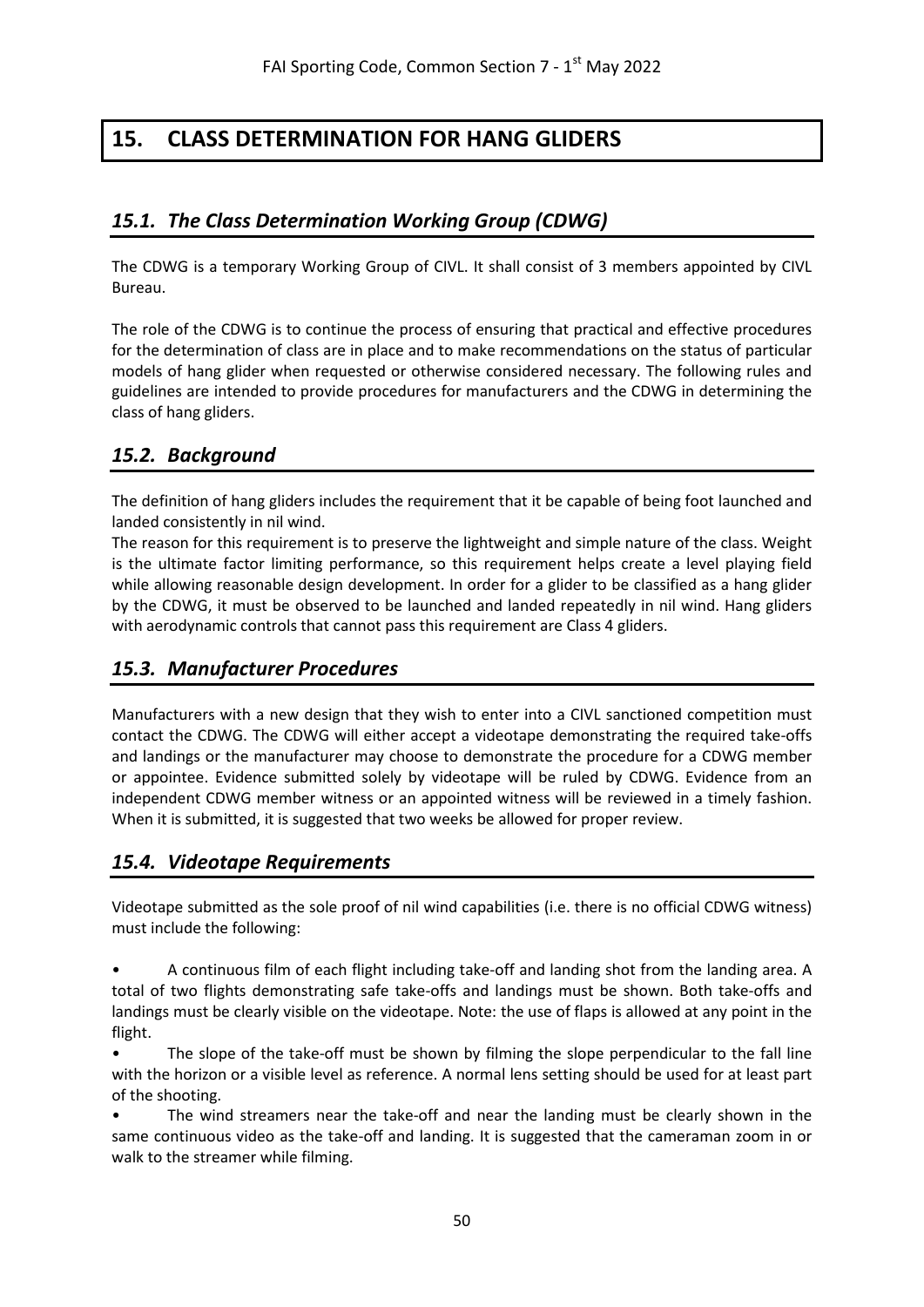• Still photos of two landings with a date and time stamp (data back camera) must be submitted along with the videotape as evidence that the flights occurred successively within a reasonable time period.

#### <span id="page-50-0"></span>**15.4.1. Further Requirements**

#### 15.4.1.1. Nil Wind

For the purposes of demonstration, "nil-wind" shall mean a headwind of less than 1 m/s (3.6 km/h; 2.2 mph).

#### 15.4.1.2. Launch Angle

The maximum angle of the launch slope is 30º from the horizontal.

#### 15.4.1.3. Streamers

A light material strip such as Nylon or surveyor's tape or lengths of yarn must be used as streamer material to indicate nil wind (see 1.5). The streamer material must be free from the staff, which can be accomplished by slanting the staff. By definition, slight stirring of the streamer is allowed. We suggest lifting and dropping the streamer to prove it hasn't been artificially stiffened.

#### 15.4.1.4. Foot Launch

Take-offs and landings, to be successful, must occur solely on the pilot's feet with no part of the glider touching the ground except a wing tip and/or the rear end of the keel (or tail if so equipped).

#### 15.4.1.5. Glider Weight

The manufacturer must declare the weight of the glider as tested. The manufacturer must submit an affidavit stating the maximum weight of the glider to be used in competition. In addition the wing dimensions including span, root chord, tip chord (measured at the most outboard point where both the trailing edge and leading edge are straight) and area. New editions of a design which change wing loading must be re-examined.

#### <span id="page-50-1"></span>**15.4.2. Witness Requirements**

If a CDWG member witness is used, no videotape is necessary, but a written report describing the two take-offs and landings as being successful must be made by the witness. This report must include the take-off slope angle and the wind observed. Accompanying videotape is desirable. The manufacturer is responsible for all expenses of the witness, including travel, lodging and food. Note: this procedure can take place at any agreed upon site.

If an appointed witness is used, a written report must be made and videotape fulfilling the requirements of 16.4 must be submitted.

Note: the advantage of this procedure is that it can take place anytime suitable arrangements can be made for an appointed witness to be present.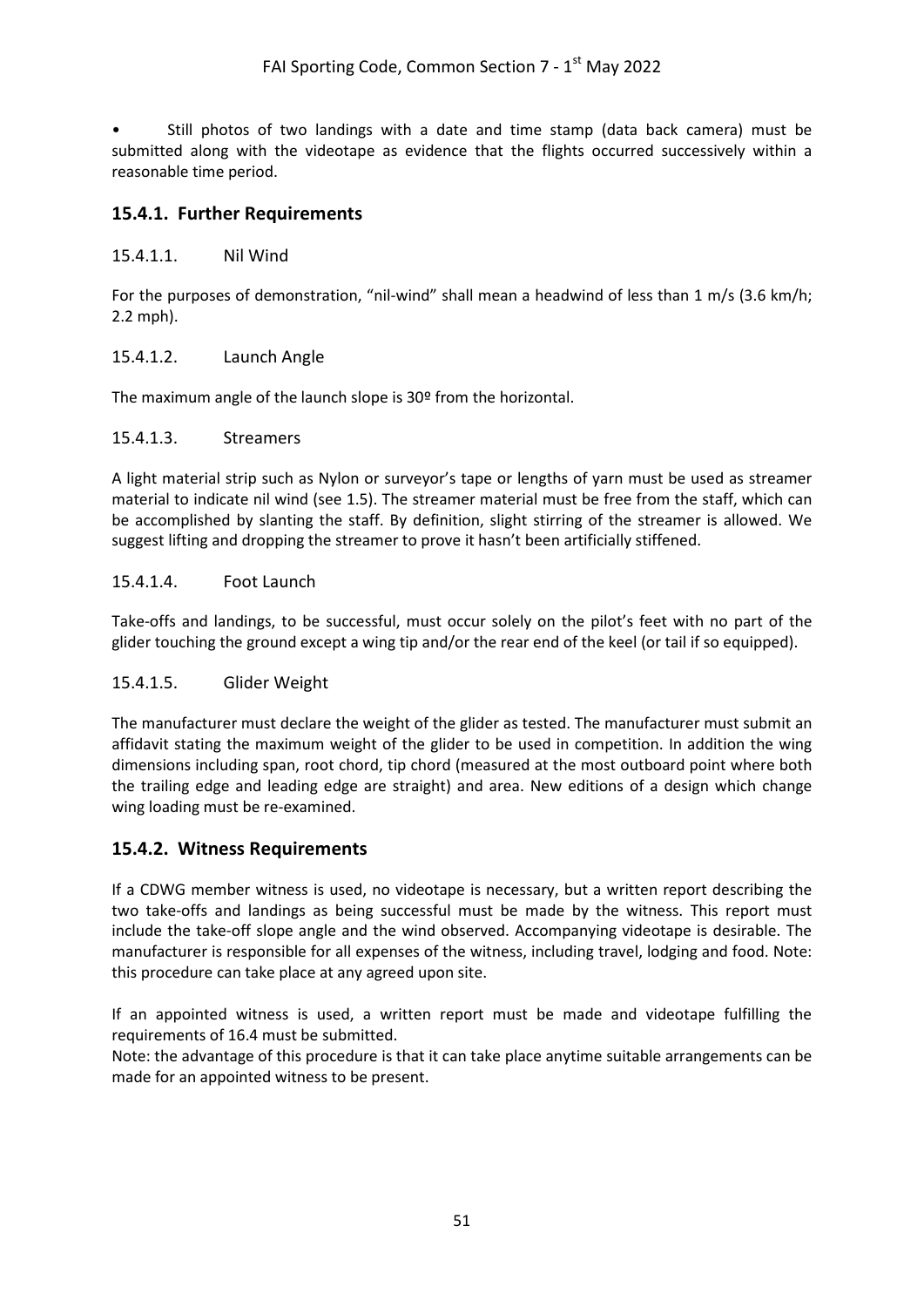# <span id="page-51-0"></span>**15.4.3. Committee Responsibilities**

The CDWG will meet at the CIVL plenary meeting and rule on any outstanding requests. The CDWG will rule on witnessed submissions between plenary sessions in a timely fashion. At least one member must view submitted videotape or the flights in this case.

## <span id="page-51-1"></span>**15.4.4. Fairings**

Fairings are allowed only in Class 2 gliders. For the purposes of this document a pilot fairing is a streamlined structure rigidly attached to the glider frame, partially or fully enclosing that pilot and as much as practical the surrounding structures. The shape of the fairing is designed to minimise the contribution to the total parasitic drag of the glider, the pilot and the pilot surrounding structures. Windscreens fairing the pilot's head that are not directly attached to a helmet are not allowed.

## <span id="page-51-2"></span>**15.4.5. Electrical Auxiliary motors**

Auxiliary electrical motors are allowed only in Class 2 gliders, and where specified as acceptable in the local regulations.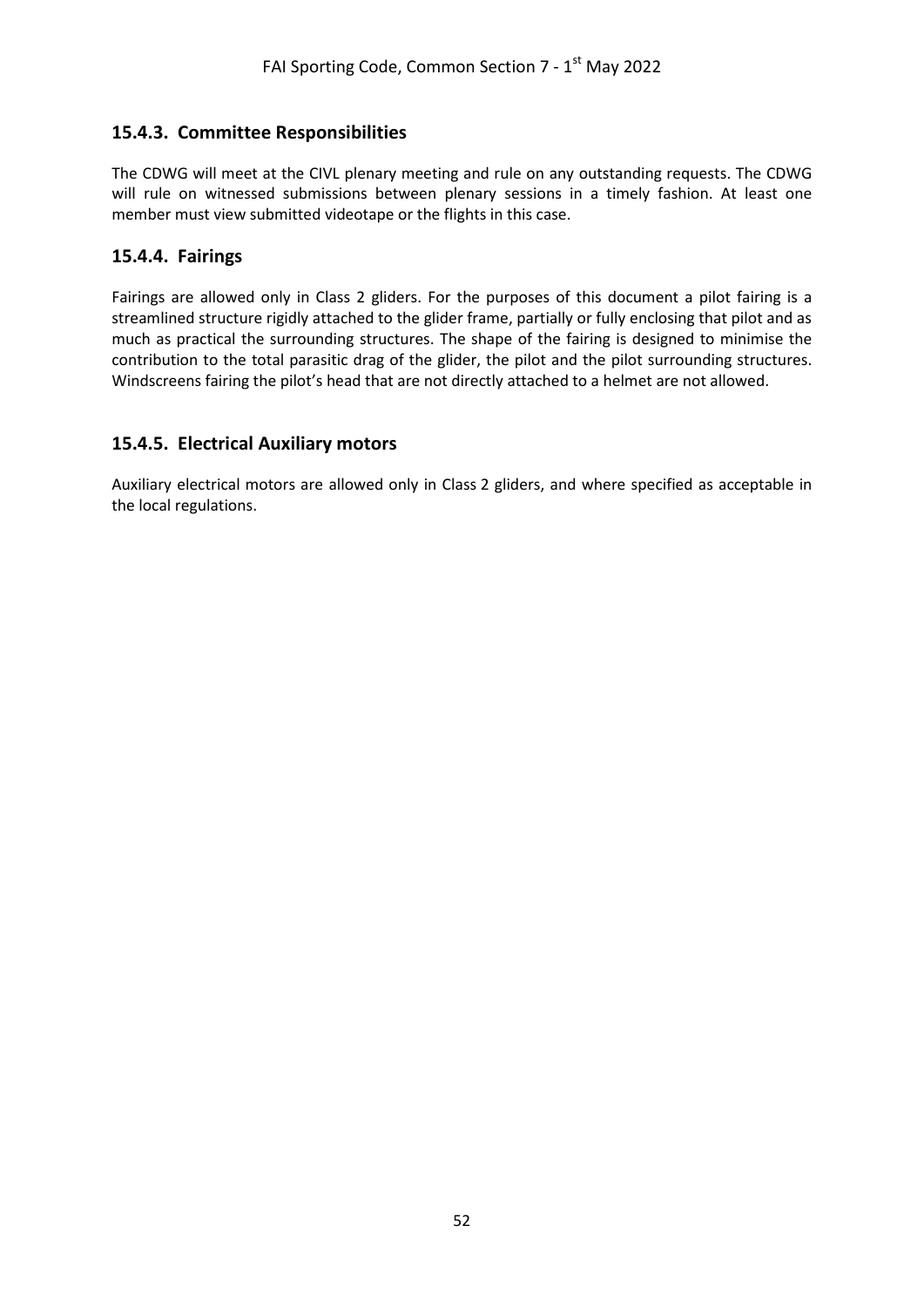# **16. GLOSSARY OF TERMS AND ABBREVIATIONS**

<span id="page-52-0"></span>This section amplifies a number of terms which are used in the main text and gives some generally accepted definitions and abbreviations relevant to air sports

#### **Alphabetical**

| 2D GPS        | GPS model which does not include altitude encoding in the track log                                                                                                                              |
|---------------|--------------------------------------------------------------------------------------------------------------------------------------------------------------------------------------------------|
| 3D GPS        | GPS model which includes altitude encoding in the track log                                                                                                                                      |
| Aircraft      | See Chapter 2 for definitions, page 2 - 1                                                                                                                                                        |
| Altitude      | The vertical distance from mean sea level (MSL). See also `QNH', and `Height'.                                                                                                                   |
| AMSL          | Above Mean Sea Level                                                                                                                                                                             |
| ASC           | Air Sport Commission responsible for a specific Sporting Code section.                                                                                                                           |
| AUW           | All Up Weight / Mass                                                                                                                                                                             |
| C             | (Temperature) - Celsius                                                                                                                                                                          |
| Certification | The signature on and preparation of certificates and other documents concerned<br>with the process of flight verification with a view to validation of an FAI Flight<br>Performance              |
| <b>CIVL</b>   | Commission Internationale de Vol Libre, the International Hang Gliding Commission                                                                                                                |
| C of A        | <b>Certificate of Airworthiness</b>                                                                                                                                                              |
| <b>CP</b>     | <b>Control Point</b>                                                                                                                                                                             |
| FAI           | Fédération Aéronautique Internationale, with its headquarters in Lausanne                                                                                                                        |
| g             | Acceleration due to gravity (9.81 m/sec <sup>2</sup> )                                                                                                                                           |
| G             | Multiple of gravity force on an aircraft under acceleration                                                                                                                                      |
| Galileo       | The future European GNSS system, equivalent to the Russian GLONASS and the US<br>GPS satellite navigation systems                                                                                |
|               | Geodetic Datum The mathematical model of the earth (and its orientiation to the earth) which is used<br>in laying out the positional reference system (lat/long, kilometre grid, etc) before the |
|               | map projection process is used to transform the three-dimensional surface of the                                                                                                                 |
|               | earth model (including topographical features and the reference grid) into a flat map<br>sheet. Some 200 Geodetic Datums (GD) are in current use and generally were chosen                       |
|               | for the 'best fit' of their particular mathematical model to the shape of the earth                                                                                                              |
|               | over the map area concerned. Lat/long figures, to be unambiguous, should quote the<br>GD used which is normally given in the data at the edge of each map. The WGS 84                            |
|               | Datum is generally accepted as the best simple mathematical model for the overall                                                                                                                |
|               | shape of the earth, and is an ellipsoid with an equatorial radius of 6378.1370 km and<br>a polar radius of 6356.7523 km, and is centred on the earth's centre and orientated                     |
|               | to the spin axis. PC-based transformation programmes are available which convert                                                                                                                 |
|               | latitudes and longitudes from those relevant to one Geodetic Datum, to WGS 84 or<br>other Datums. Differences vary from a few metres to a few kilometres. These                                  |
|               | differences are not errors, each lat/long figure is perfectly correct, it is only the                                                                                                            |
|               | different GD (world mathematical model) which changes the lat/long figures for a                                                                                                                 |
|               | given point on the earth's surface. Therefore, for distance calculations to be accurate,                                                                                                         |
|               | the lat/longs of points at the beginning and end of the leg concerned must be with                                                                                                               |
|               | respect to the same G (see GS para 7.3.1.1). The calculations themselves use these                                                                                                               |
|               | standardised lat/longs, applied to a distance calculation formula based on the FAI                                                                                                               |
|               | earth model given in GS para 7.3.1.1.The WGS 84 Datum can be used in deriving                                                                                                                    |
|               | lat/longs for long distance calculations and is used by ICAO and national aviation                                                                                                               |
|               | agencies in defining highly accurate standardised runway datums for the future use<br>of GPS as a runway approach aid.                                                                           |
| Coodoric      | The shortest distance between two points on the surface of an ellipsed                                                                                                                           |

Geodesic The shortest distance between two points on the surface of an ellipsoid.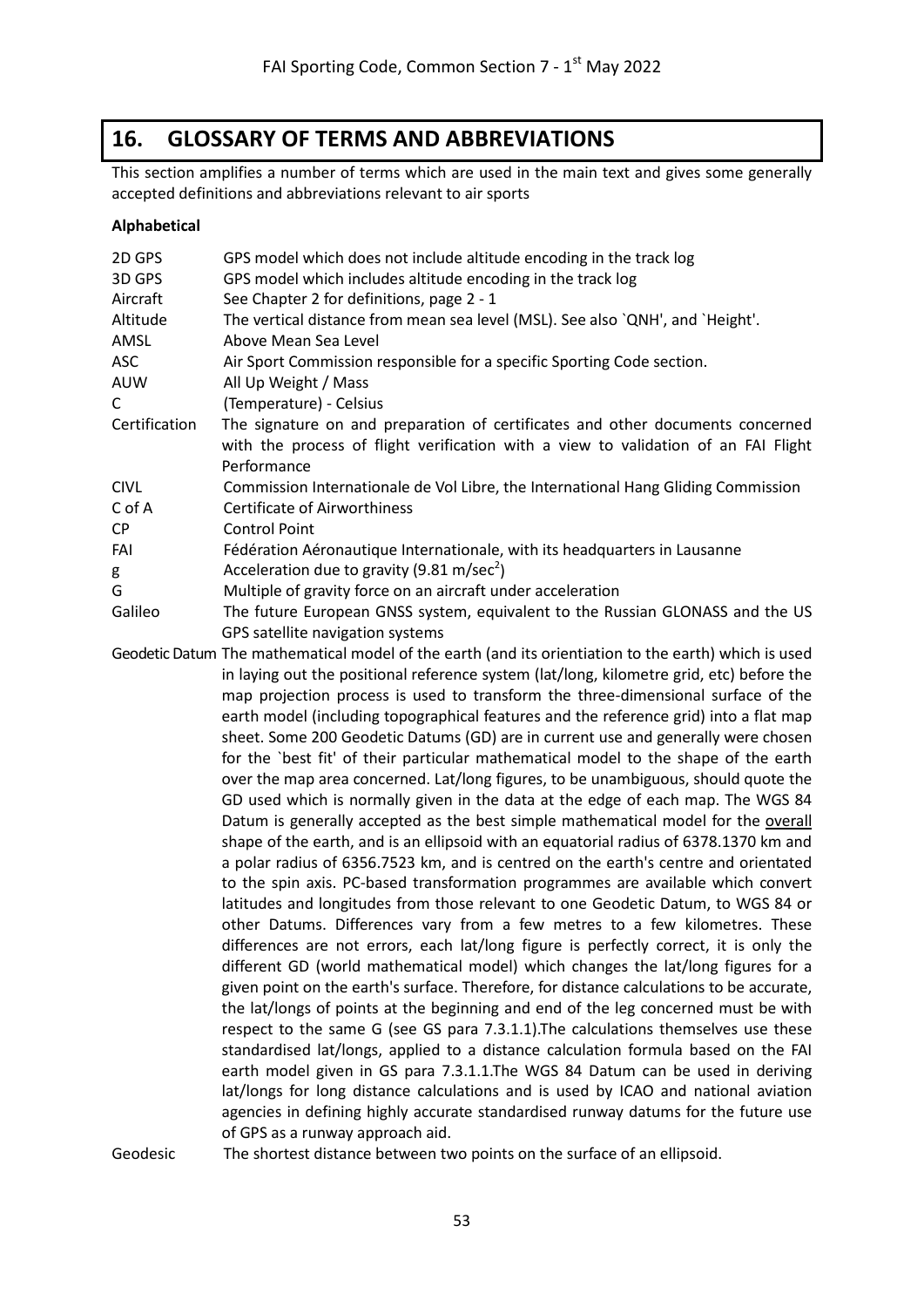| <b>GLONASS</b><br><b>GPS</b> | Global Orbital Navigation Satellite System, the Russian GNSS system similar to the US                          |
|------------------------------|----------------------------------------------------------------------------------------------------------------|
| <b>GNSS</b>                  | Global Navigation Satellite System (Generic term for all systems such as the Russian                           |
|                              | GLONASS and the US GPS)                                                                                        |
| <b>GPS</b>                   | Global Positioning System (US GNSS System presently managed by the Department<br>of Defense)                   |
| GPS (2D)                     | GPS model whose track log does not include altitude coding.                                                    |
| GPS (3D)                     | GPS model whose track log includes altitude coding.                                                            |
| GS                           | The General Section of the FAI Sporting Code                                                                   |
| Height                       | The vertical distance from a given height datum such as the take-off place. See also<br>'QFE', and 'Altitude'. |
| HG                           | <b>Hang Glider</b>                                                                                             |
| Homologation                 | The validation of a Flight Performance by an NAC or FAI for record purposes. Also the                          |
|                              | process of approving a particular model of glider for competition purposes.                                    |
| Host                         | When used in conjunction with NAC this refers to the NAC in whose territory the<br>event is run.               |
| hPa                          | Hecto Pascal (Pressure unit, equal to a millibar)                                                              |
| IAS                          | <b>Indicated Airspeed</b>                                                                                      |
| <b>ICAO</b>                  | International Civil Aviation Organisation (HQ in Montreal, Canada)                                             |
| <b>ISA</b>                   | International Standard Atmosphere. The ISA to be used for FAI matters is given in                              |
|                              | ICAO Document 7488 tables 3 and 4. It assumes a temperature and pressure at sea                                |
|                              | level of 15°C and 760 mm of mercury (or 1013.25 mb/hPa), and a constant                                        |
|                              | temperature lapse rate from sea level of 6.5°C per 1000 m (1.98°C/3.56°F per 1000                              |
|                              | ft) rise in height, up to a height of 11,000 m (56.5°C) which is assumed to be the                             |
|                              | Tropopause, above which constant temperature is assumed. Pressure figures from                                 |
|                              | this ISA are used in calibration of barographs, because although the real atmosphere                           |
|                              | varies from day to day, for calibration purposes a set of internationally agreed figures                       |
|                              | are needed so that all calibrations are to the same datum, whether or not such                                 |
|                              | figures correspond to 'true' height on a given day. A similar principle is used in                             |
|                              | calibrating pressure altimeters for aircraft, so that all aviation activities have a                           |
|                              | common standard of pressure height indication in the cockpit.                                                  |
| <b>MD</b>                    | Meet Director, also known as the Event Director and referred to in GS Chapter 4 as<br>such                     |
| min                          | Minute, unit of time (UT), compared to `arcmin' which is 1 minute of angle                                     |
| m/s                          | Metres per Second                                                                                              |
| <b>MSL</b>                   | Mean Sea Level                                                                                                 |
| <b>NAC</b>                   | <b>National Airsport Control</b>                                                                               |
| O                            | (FAI Class) - Hang Gliders and Paragliders                                                                     |
| O&R                          | Out and Return                                                                                                 |
| OO                           | <b>Official Observer</b>                                                                                       |
| PA                           | Paragliding Accuracy                                                                                           |
| PG                           | Paraglider                                                                                                     |
| QFE                          | Pressure Setting which indicates zero altitude when at airfield height                                         |
| <b>QNH</b>                   | Pressure Setting which indicates height above sea level                                                        |
| SD                           | Safety Director                                                                                                |
| S7                           | Section 7 of the FAI Sporting Code i.e. this section. Also sub-sections 7A to 7D.                              |
| Shall                        | See under 'Wording'                                                                                            |
| Should                       | See under 'Wording'<br>Above the earth's atmosphere, in earth orbit or above                                   |
| Space                        |                                                                                                                |